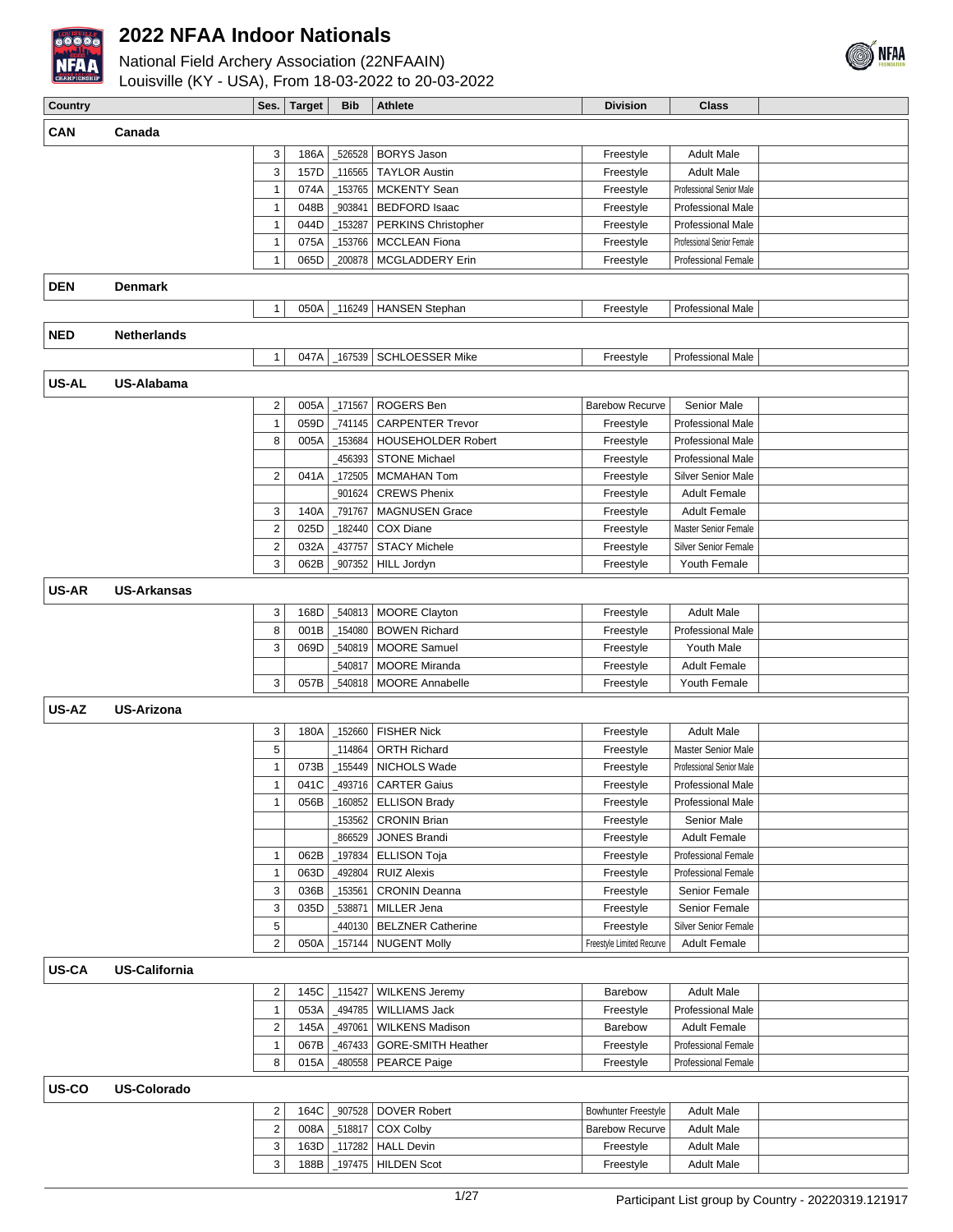

## National Field Archery Association (22NFAAIN)



## Louisville (KY - USA), From 18-03-2022 to 20-03-2022

| Country |                  | Ses. | Target | <b>Bib</b> | <b>Athlete</b> | <b>Division</b> | <b>Class</b> |  |
|---------|------------------|------|--------|------------|----------------|-----------------|--------------|--|
| US-CO   | US.<br>-Colorado |      |        |            |                |                 |              |  |

| 3              | 029B | 197478  | <b>HILDEN Aden</b>        | Freestyle                 | Young Adult Male                |  |
|----------------|------|---------|---------------------------|---------------------------|---------------------------------|--|
| 3              | 020A | _197477 | <b>HILDEN Andrew</b>      | Freestyle                 | Young Adult Male                |  |
| 3              | 023B | 510231  | <b>RIDGEWAY Wyatt</b>     | Freestyle                 | Young Adult Male                |  |
| 1              | 071C | 154479  | <b>CLEM Anthony</b>       | Freestyle                 | Professional Senior Male        |  |
| 1              | 059C | 154480  | <b>CLEM Tanner</b>        | Freestyle                 | <b>Professional Male</b>        |  |
| 1              | 051C | 115260  | <b>MARSH Steve</b>        | Freestyle                 | <b>Professional Male</b>        |  |
| 1              | 045A | 491439  | PETTIT Jacob              | Freestyle                 | Professional Male               |  |
| 1              | 061A | 155393  | <b>TOLLE Tyler</b>        | Freestyle                 | <b>Professional Male</b>        |  |
| 1              | 057B | 503095  | <b>WILKEN Nathan</b>      | Freestyle                 | <b>Professional Male</b>        |  |
| 1              | 076C | 195290  | PETTIT Michael            | Freestyle                 | Professional Silver Senior Male |  |
| 2              | 055A | 491776  | <b>NOFEL Matthew</b>      | Freestyle Limited Recurve | <b>Adult Male</b>               |  |
| $\overline{2}$ | 076A | 153146  | <b>STRICKLAND Timothy</b> | Traditional               | Master Senior Male              |  |
| $\overline{2}$ | 206A | 515858  | <b>DEMPSEY Violet</b>     | Barebow                   | Young Adult Female              |  |
| $\overline{2}$ | 015A | 441556  | <b>DELZELL Ruth</b>       | <b>Barebow Recurve</b>    | Senior Female                   |  |
|                |      | 153295  | <b>BATY-SHAFER Jolie</b>  | Freestyle                 | <b>Adult Female</b>             |  |
| 3              | 141D | 197476  | <b>WHITE Wendi</b>        | Freestyle                 | <b>Adult Female</b>             |  |
| 3              | 002D | 118756  | <b>BAUM Amber</b>         | Freestyle                 | Young Adult Female              |  |
| 3              | 005B | 160651  | CASSADY Mikayla           | Freestyle                 | Young Adult Female              |  |
| 2              | 032D | 808500  | <b>FONTENOT Tamara</b>    | Freestyle                 | <b>Silver Senior Female</b>     |  |
|                |      | 527121  | <b>MCAVOY Melissa</b>     | Freestyle Limited Recurve | Senior Female                   |  |
| 2              | 074A | 731138  | <b>DEMPSEY Hilary</b>     | Traditional               | <b>Adult Female</b>             |  |
|                |      |         |                           |                           |                                 |  |

#### **US-CT US-Connecticut**

| 5 |  | 872989 HOWARD Richard B            | Barebow                   | Senior Male       |  |
|---|--|------------------------------------|---------------------------|-------------------|--|
|   |  | 046A   154334   DESTON Christopher | Freestyle                 | Senior Male       |  |
| з |  | 070B   512759   HIRONS Dylan       | Freestyle                 | Youth Male        |  |
|   |  | 055D   153759 SYMAN Jason          | Freestyle Limited Recurve | <b>Adult Male</b> |  |
|   |  | 066C   153760   SYMAN Bryan        | Freestyle Limited Recurve | Young Adult Male  |  |
| 3 |  | 081C   187540   SYMAN Dylan        | Freestyle Limited Recurve | Youth Male        |  |
| 3 |  | 038C   187539   SYMAN Maria        | Freestyle                 | Senior Female     |  |

#### **US-FL US-Florida**

| 2              | 147C | 171083 | <b>SHELTON Maurice</b>         | Barebow                   | Master Senior Male          |  |
|----------------|------|--------|--------------------------------|---------------------------|-----------------------------|--|
| $\overline{2}$ | 011A | 792384 | <b>LEON Hector</b>             | Barebow Recurve           | <b>Adult Male</b>           |  |
| $\overline{2}$ | 029C | 171468 | <b>ANDERSON Ronald (Andie)</b> | Freestyle Limited         | Master Senior Male          |  |
| $\overline{2}$ | 030A | 171284 | <b>LUCAS Charles</b>           | Freestyle Limited         | Master Senior Male          |  |
| 5              |      | 442523 | <b>LANDRUM Densel</b>          | Freestyle Limited         | Senior Male                 |  |
| 3              | 161A | 183431 | <b>HALL Austin</b>             | Freestyle                 | <b>Adult Male</b>           |  |
| 3              | 195D | 454865 | <b>HALL Mathew</b>             | Freestyle                 | <b>Adult Male</b>           |  |
| 5              |      | 173396 | <b>BROWN James 'Jim'</b>       | Freestyle                 | <b>Master Senior Male</b>   |  |
| 8              | 002B | 157137 | <b>BROADWATER Jesse</b>        | Freestyle                 | Professional Male           |  |
| 8              | 006B | 176786 | MARLOW Lonnie Jacob            | Freestyle                 | <b>Professional Male</b>    |  |
| 3              | 043C | 176959 | <b>BOYER John</b>              | Freestyle                 | Senior Male                 |  |
|                |      | 175997 | <b>MARLOW Michael</b>          | Freestyle                 | Senior Male                 |  |
| $\overline{2}$ | 043B | 116877 | <b>GEE Michael</b>             | Freestyle                 | <b>Silver Senior Male</b>   |  |
| $\overline{2}$ | 042A | 170103 | <b>HOPPE Gerald</b>            | Freestyle                 | <b>Silver Senior Male</b>   |  |
| $\overline{2}$ | 057D | 503648 | <b>BAXTER-STACEY Jack</b>      | Freestyle Limited Recurve | <b>Adult Male</b>           |  |
|                |      | 907860 | VANGALA Anshuman               | Freestyle Limited Recurve | <b>Adult Male</b>           |  |
| $\overline{2}$ | 069B | 908233 | <b>BONNETT William</b>         | Freestyle Limited Recurve | Young Adult Male            |  |
| 2              | 068D | 908169 | DAVIS Declan                   | Freestyle Limited Recurve | Young Adult Male            |  |
| $\overline{2}$ | 067D | 907817 | <b>HALL Martin</b>             | Freestyle Limited Recurve | Young Adult Male            |  |
|                |      | 907819 | <b>KNOWLES Kristauff</b>       | Freestyle Limited Recurve | Young Adult Male            |  |
| $\overline{2}$ | 068C | 902056 | <b>MURPHY Andrew</b>           | Freestyle Limited Recurve | Young Adult Male            |  |
| 3              | 083B | 907811 | <b>GO Daniel</b>               | Freestyle Limited Recurve | Youth Male                  |  |
| 3              | 082B | 908945 | <b>REJNIAK Alexander</b>       | Freestyle Limited Recurve | Youth Male                  |  |
| $\overline{2}$ | 078B | 184465 | <b>WILKINS Lee</b>             | Traditional               | <b>Adult Male</b>           |  |
| $\overline{c}$ | 021A | 905092 | <b>HOPPE Patty</b>             | Freestyle Limited         | <b>Silver Senior Female</b> |  |
| 1              | 075B | 156280 | <b>OCHS Debra</b>              | Freestyle                 | Professional Senior Female  |  |
| 3              | 004C | 907340 | <b>CORRADO Payton</b>          | Freestyle                 | Young Adult Female          |  |
|                |      |        |                                |                           |                             |  |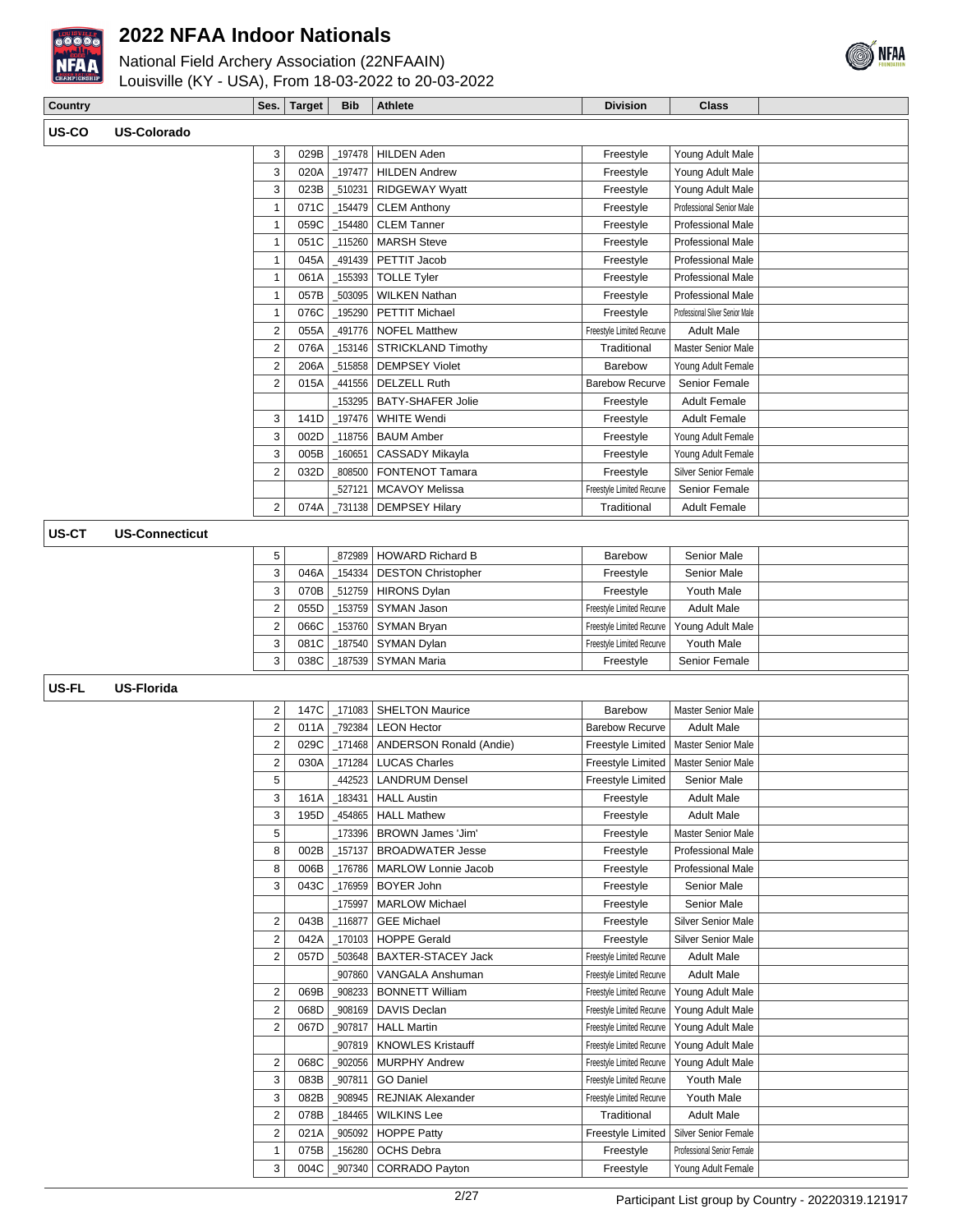



| <b>Country</b> |                   | Ses.                    | <b>Target</b> | <b>Bib</b> | <b>Athlete</b>              | <b>Division</b>            | <b>Class</b>                |  |
|----------------|-------------------|-------------------------|---------------|------------|-----------------------------|----------------------------|-----------------------------|--|
|                |                   |                         |               |            |                             |                            |                             |  |
| US-FL          | <b>US-Florida</b> |                         |               |            |                             |                            |                             |  |
|                |                   | 3                       | 014C          |            | _904172 DE LEON Nyjah       | Freestyle                  | Young Adult Female          |  |
|                |                   | 3                       | 007C          | _740502    | <b>SULLENBERGER Sydney</b>  | Freestyle                  | Young Adult Female          |  |
|                |                   | 2                       | 032C          | 116878     | <b>GEE Renee</b>            | Freestyle                  | <b>Silver Senior Female</b> |  |
|                |                   | 3                       | 065A          | 183430     | <b>HALL Alexis</b>          | Freestyle                  | Youth Female                |  |
|                |                   | 3                       | 064B          | 909329     | SWEDLUND Chloe              | Freestyle                  | Youth Female                |  |
|                |                   | 2                       | 065C          | 908255     | CHIODI Zoe                  | Freestyle Limited Recurve  | Young Adult Female          |  |
|                |                   | 2                       | 063B          | 906986     | GO Samantha                 | Freestyle Limited Recurve  | Young Adult Female          |  |
|                |                   | 2                       | 064D          | 908261     | <b>QURESHI Merium</b>       | Freestyle Limited Recurve  | Young Adult Female          |  |
|                |                   | 2                       | 063A          | 908316     | RICHARDSON Cleo             | Freestyle Limited Recurve  | Young Adult Female          |  |
|                |                   | 2                       | 063C          | 767973     | <b>SAMUEL Samrawit</b>      | Freestyle Limited Recurve  | Young Adult Female          |  |
|                |                   | 2                       | 064A          | 908299     | YANG Tianzi                 | Freestyle Limited Recurve  | Young Adult Female          |  |
|                |                   | 3                       | 077B          | _908312    | YOSKIN Brianna              | Freestyle Limited Recurve  | Youth Female                |  |
|                |                   |                         |               |            |                             |                            |                             |  |
| <b>US-GA</b>   | <b>US-Georgia</b> |                         |               |            |                             |                            |                             |  |
|                |                   | 2                       | 128D          | _909373    | <b>ROBINSON Ezra</b>        | <b>Barebow</b>             | Cub Male                    |  |
|                |                   | 2                       | 123A          | 908838     | <b>DAVIS Clinton</b>        | <b>Bowhunter Freestyle</b> | Cub Male                    |  |
|                |                   | 2                       | 174B          | _909360    | QUARLES Jacob               | <b>Bowhunter Freestyle</b> | Young Adult Male            |  |
|                |                   | $\overline{\mathbf{c}}$ | 172C          | _908773    | <b>WEBER Austin</b>         | <b>Bowhunter Freestyle</b> | Young Adult Male            |  |
|                |                   | 3                       | 170A          | 459162     | <b>BAILIE-SINAL Patrick</b> | Freestyle                  | <b>Adult Male</b>           |  |
|                |                   | 3                       | 186D          | _903440    | CULLENS Jj                  | Freestyle                  | <b>Adult Male</b>           |  |
|                |                   | 3                       | 180B          | 162586     | <b>GROFF Randy</b>          | Freestyle                  | <b>Adult Male</b>           |  |
|                |                   | 3                       | 173C          | 162032     | GUYTON, III Robert          | Freestyle                  | <b>Adult Male</b>           |  |
|                |                   | 3                       | 020D          | 777519     | <b>ANDERSON Alex</b>        | Freestyle                  | Young Adult Male            |  |
|                |                   | 3                       | 026C          | 904482     | <b>REECE Brandon</b>        | Freestyle                  | Young Adult Male            |  |
|                |                   |                         |               | _713630    | <b>TONELLI Vincent</b>      | Freestyle                  | Young Adult Male            |  |
|                |                   | 1                       | 070D          | 161493_    | <b>DURNIL Chuck</b>         | Freestyle                  | Professional Senior Male    |  |
|                |                   | 1                       | 068C          | 452576     | <b>RYALS IV George</b>      | Freestyle                  | Professional Senior Male    |  |
|                |                   | 8                       | 002A          | 492894     | <b>BROADNAX Curtis</b>      | Freestyle                  | Professional Male           |  |
|                |                   | 1                       | 049B          | 787873     | FREDERICK Cole T.           | Freestyle                  | Professional Male           |  |
|                |                   | 1                       | 054D          | 486681     | <b>HANLEY Kolby</b>         | Freestyle                  | Professional Male           |  |
|                |                   | 1                       | 060B          | _116174    | <b>HARRIS Zachary</b>       | Freestyle                  | Professional Male           |  |
|                |                   | 1                       | 052A          | 166364     | SAPP Carson                 | Freestyle                  | Professional Male           |  |
|                |                   | 1                       | 060D          | 908123     | SMITH Sam                   | Freestyle                  | Professional Male           |  |
|                |                   | 3                       | 049A          | _909336    | <b>GREENE Carl</b>          | Freestyle                  | Senior Male                 |  |
|                |                   | 5                       |               | 440441     | <b>BROADNAX David</b>       | Freestyle                  | <b>Silver Senior Male</b>   |  |
|                |                   | 3                       | 074A          |            | 866510 COLBURN Douglas      | Freestyle                  | Youth Male                  |  |
|                |                   | 3                       | 076A          |            | 785487   DAVIS Harrison     | Freestyle                  | Youth Male                  |  |
|                |                   | 3                       | 070D          |            | _908010   LATIMER Levi      | Freestyle                  | Youth Male                  |  |
|                |                   | 2                       | 048B          | 902202     | <b>TONG John</b>            | Longbow                    | <b>Adult Male</b>           |  |
|                |                   | 2                       | 058C          | _159420    | <b>BISHOP Graham</b>        | Freestyle Limited Recurve  | <b>Adult Male</b>           |  |
|                |                   | 3                       | 127D          | _906771    | MAHARAJ Liam                | Freestyle Limited Recurve  | Cub Male                    |  |
|                |                   | 3                       | 081B          | _908011    | <b>LATIMER Luke</b>         | Freestyle Limited Recurve  | Youth Male                  |  |
|                |                   | 3                       | 083A          | 153860     | SABANAYAGAM Pranav          | Freestyle Limited Recurve  | Youth Male                  |  |
|                |                   | $\overline{2}$          | 080A          | 189269_    | <b>BROWN Ben</b>            | Traditional                | Senior Male                 |  |
|                |                   | $\overline{\mathbf{c}}$ | 080D          | _909358    | <b>ROBERTS Keith</b>        | Traditional                | Senior Male                 |  |
|                |                   | 2                       | 127B          | _908118    | <b>JACKSON Hailey</b>       | Barebow                    | Cub Female                  |  |
|                |                   | 2                       | 126D          | 909418     | <b>MADDU Samhitha</b>       | Barebow                    | Cub Female                  |  |
|                |                   | $\overline{\mathbf{c}}$ | 140C          | _909061    | PALICHERLA Shriya           | Barebow                    | Youth Female                |  |
|                |                   | 3                       | 146D          | _871541    | <b>COLBURN Hannah</b>       | Freestyle                  | <b>Adult Female</b>         |  |
|                |                   | 3                       | 129B          | _908772    | <b>PUTNAM Brooke</b>        | Freestyle                  | Cub Female                  |  |
|                |                   |                         |               |            | 156244   MOORE Briana       | Freestyle                  | Young Adult Female          |  |
|                |                   | 3                       | 003C          | _507558    | <b>VESCUSO Destrie</b>      | Freestyle                  | Young Adult Female          |  |
|                |                   | $\mathbf{1}$            | 065C          |            | <b>SCARBROUGH Anna</b>      | Freestyle                  | <b>Professional Female</b>  |  |
|                |                   | 3                       | 059A          | _902313    | AMODEO Sophia               | Freestyle                  | Youth Female                |  |
|                |                   | 3                       | 063D          | _908771    | PUTNAM Ava                  | Freestyle                  | Youth Female                |  |
|                |                   | 3                       | 059B          |            | _831638   RAMEY Ella        | Freestyle                  | Youth Female                |  |
|                |                   | 3                       | 065D          | _901720    | <b>WATKINS Emma</b>         | Freestyle                  | Youth Female                |  |
|                |                   | $\overline{\mathbf{c}}$ | 051D          | _502807    | STEINAU Madison             | Freestyle Limited Recurve  | <b>Adult Female</b>         |  |
|                |                   | 3                       | 126A          |            | _908113   CHUNG Elinor      | Freestyle Limited Recurve  | Cub Female                  |  |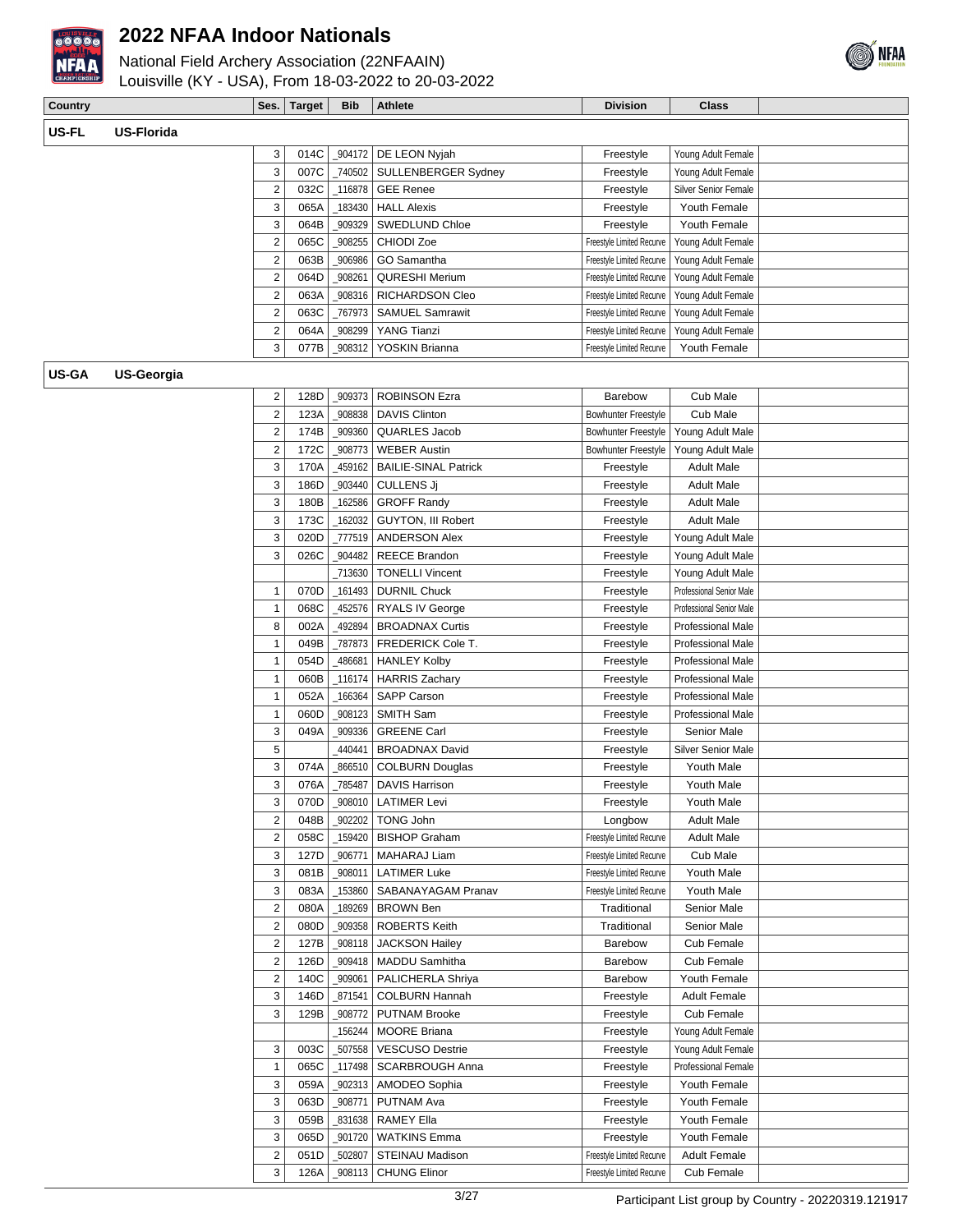

National Field Archery Association (22NFAAIN) Louisville (KY - USA), From 18-03-2022 to 20-03-2022



| <b>CRARPIONSHIP</b> | Louisville (KY - USA), From 18-03-2022 to 20-03-2022 |                              |              |                   |                                           |                            |                                 |  |
|---------------------|------------------------------------------------------|------------------------------|--------------|-------------------|-------------------------------------------|----------------------------|---------------------------------|--|
| Country             |                                                      |                              | Ses. Target  | <b>Bib</b>        | <b>Athlete</b>                            | <b>Division</b>            | <b>Class</b>                    |  |
| <b>US-GA</b>        | <b>US-Georgia</b>                                    |                              |              |                   |                                           |                            |                                 |  |
|                     |                                                      | 2                            | 071C         |                   | _451573   FORD-FAHERTY Lee                | Freestyle Limited Recurve  | Senior Female                   |  |
|                     |                                                      | 2                            | 071D         | 118369            | <b>WIETSTRUK Theresa</b>                  | Freestyle Limited Recurve  | Senior Female                   |  |
|                     |                                                      | 3                            | 080C         | _908117           | <b>JACKSON Kaitlyn</b>                    | Freestyle Limited Recurve  | Youth Female                    |  |
|                     |                                                      | 3                            | 080A         | 153444            | SWAMINATHAN Akshaya                       | Freestyle Limited Recurve  | Youth Female                    |  |
|                     |                                                      |                              |              |                   |                                           |                            |                                 |  |
| US-HI               | <b>US-Hawaii</b>                                     |                              |              |                   |                                           |                            |                                 |  |
|                     |                                                      | 8                            | 013A         | $-155248$         | ARREOLA Liko                              | Freestyle                  | Professional Female             |  |
| <b>US-IA</b>        | US-lowa                                              |                              |              |                   |                                           |                            |                                 |  |
|                     |                                                      | 2                            | 169A         | 908137            | <b>BUUM Anthony</b>                       | <b>Bowhunter Freestyle</b> | <b>Adult Male</b>               |  |
|                     |                                                      | $\overline{\mathbf{c}}$      | 166D         | 866141            | <b>HILTON Jason</b>                       | <b>Bowhunter Freestyle</b> | <b>Adult Male</b>               |  |
|                     |                                                      |                              |              | 541251            | ANDERSON Ben                              | Freestyle                  | <b>Adult Male</b>               |  |
|                     |                                                      | 3                            | 157A         | _185654           | <b>GOEDKEN Jason</b>                      | Freestyle                  | <b>Adult Male</b>               |  |
|                     |                                                      | 3                            | 178C         | _181991           | <b>PAULEY Andrew</b>                      | Freestyle                  | <b>Adult Male</b>               |  |
|                     |                                                      |                              |              | _200184           | <b>MAINES Gavin</b>                       | Freestyle                  | Young Adult Male                |  |
|                     |                                                      | 1                            | 073D         | _161727           | <b>BRETSCH Ross Spenser</b>               | Freestyle                  | Professional Senior Male        |  |
|                     |                                                      | 1                            | 069D         | _163195           | <b>HOCH Lynn</b>                          | Freestyle                  | Professional Senior Male        |  |
|                     |                                                      | 1                            | 072D         | _156933           | <b>HORN Ed</b>                            | Freestyle                  | Professional Senior Male        |  |
|                     |                                                      | 1                            | 056A         | 486663            | <b>BEE Christopher</b>                    | Freestyle                  | <b>Professional Male</b>        |  |
|                     |                                                      |                              |              | 200182            | <b>MILLER Don</b>                         | Freestyle                  | Senior Male                     |  |
|                     |                                                      | 2                            | 079D         | $\_171747$        | <b>CAMPBELL Chuck</b>                     | Traditional                | Senior Male                     |  |
|                     |                                                      | 2                            | 151D         | _174401           | <b>BRETSCH Tressia Ann</b>                | <b>Bowhunter Freestyle</b> | <b>Adult Female</b>             |  |
|                     |                                                      | 2                            | 154C         | _908836           | <b>ERICKSON Natalie</b>                   | Bowhunter Freestyle        | <b>Adult Female</b>             |  |
|                     |                                                      | $\overline{\mathbf{c}}$      | 155D         | _903141           | <b>FRENCH Laura</b>                       | <b>Bowhunter Freestyle</b> | <b>Adult Female</b>             |  |
|                     |                                                      | 2                            | 154D         | _906910           | <b>HILTON Brandi</b>                      | Bowhunter Freestyle        | <b>Adult Female</b>             |  |
|                     |                                                      | $\overline{2}$               | 180C         |                   | 837318   ERICKSON Brileigh                | Bowhunter Freestyle        | Young Adult Female              |  |
| US-ID               | US-Idaho                                             |                              |              |                   |                                           |                            |                                 |  |
|                     |                                                      | 3                            | 159B         | _118674           | <b>THOMPSON Peter</b>                     | Freestyle                  | <b>Adult Male</b>               |  |
|                     |                                                      | 3                            | 187C         | _903237           | <b>YEAGER Colton</b>                      | Freestyle                  | <b>Adult Male</b>               |  |
|                     |                                                      | 8                            | 022A         | 443088            | <b>CHRISTENSEN Benton</b>                 | Freestyle                  | Professional Senior Male        |  |
|                     |                                                      | 1                            | 050D         | 173229            | <b>INGHAM Nick</b>                        | Freestyle                  | <b>Professional Male</b>        |  |
|                     |                                                      | 1                            | 055C         | 455132            | <b>WILDE Reo</b>                          | Freestyle                  | Professional Male               |  |
|                     |                                                      | 1                            | 077B         | _154147           | <b>HARBAUGH Tony</b>                      | Freestyle                  | Professional Silver Senior Male |  |
|                     |                                                      | 1                            | 066D         | 153859            | DORAMUS Jennifer                          | Freestyle                  | <b>Professional Female</b>      |  |
|                     |                                                      | 3                            | 038B         |                   | _904178   YEAGER Robyn                    | Freestyle                  | Senior Female                   |  |
| US-IL               | <b>US-Illinois</b>                                   |                              |              |                   |                                           |                            |                                 |  |
|                     |                                                      |                              |              |                   |                                           |                            |                                 |  |
|                     |                                                      | 2<br>$\overline{\mathbf{c}}$ | 127C         | _908953           | <b>MILLER Landen</b><br><b>WEBB Izaak</b> | Barebow                    | Cub Male                        |  |
|                     |                                                      | 2                            | 129B<br>148C | _909046<br>435563 | <b>WOLLESEN Michael</b>                   | Barebow<br><b>Barebow</b>  | Cub Male<br>Silver Senior Male  |  |
|                     |                                                      | $\overline{\mathbf{c}}$      | 143A         | _901301           | <b>MILLER Carter</b>                      | Barebow                    | Youth Male                      |  |
|                     |                                                      | $\overline{\mathbf{c}}$      | 143C         | _907737           | <b>MILLER Jackson</b>                     | Barebow                    | Youth Male                      |  |
|                     |                                                      | $\overline{\mathbf{c}}$      | 162B         | $-172962$         | <b>BODENCHAK Josh</b>                     | <b>Bowhunter Freestyle</b> | <b>Adult Male</b>               |  |
|                     |                                                      | $\overline{\mathbf{c}}$      | 166C         | $-153242$         | <b>ELLER Patrick</b>                      | Bowhunter Freestyle        | <b>Adult Male</b>               |  |
|                     |                                                      | 2                            | 164A         | 454820            | <b>LEBEAU Stephen</b>                     | Bowhunter Freestyle        | <b>Adult Male</b>               |  |
|                     |                                                      | $\overline{\mathbf{c}}$      | 168A         | _908972           | MANDERNACH James                          | <b>Bowhunter Freestyle</b> | <b>Adult Male</b>               |  |
|                     |                                                      | 2                            | 171B         | _787037           | GERBERDING Jayden                         | <b>Bowhunter Freestyle</b> | Young Adult Male                |  |
|                     |                                                      | $\overline{\mathbf{c}}$      | 184A         | _901227           | <b>GOC Paul</b>                           | Bowhunter Freestyle        | Senior Male                     |  |
|                     |                                                      | 2                            | 185D         | _170188           | <b>KESINGER Jim</b>                       | Bowhunter Freestyle        | Senior Male                     |  |
|                     |                                                      |                              |              | 446725            | SULLIVAN Don                              | Bowhunter Freestyle        | Senior Male                     |  |
|                     |                                                      | 2                            | 192D         | _157992           | MAKA Jozef                                | <b>Bowhunter Freestyle</b> | Silver Senior Male              |  |
|                     |                                                      | $\sqrt{2}$                   | 190A         | $-161102$         | <b>MILLS Marty</b>                        | <b>Bowhunter Freestyle</b> | Silver Senior Male              |  |
|                     |                                                      | 2                            | 200C         | _719405           | <b>COREY Benjamin</b>                     | <b>Bowhunter Freestyle</b> | Youth Male                      |  |
|                     |                                                      | 2                            | 199B         | _737852           | <b>WHITE Chase</b>                        | <b>Bowhunter Freestyle</b> | Youth Male                      |  |
|                     |                                                      | 2                            | 009B         | _153804           | DE VERA Alex                              | <b>Barebow Recurve</b>     | <b>Adult Male</b>               |  |
|                     |                                                      | 2                            | 012C         | _901261           | SOBECKI Xander                            | <b>Barebow Recurve</b>     | <b>Adult Male</b>               |  |
|                     |                                                      | 2                            | 005C         | _901052           | DAVENPORT Michael                         | <b>Barebow Recurve</b>     | Senior Male                     |  |
|                     |                                                      | $\overline{2}$               | 004B         |                   | _646308   OGILVIE Jeff                    | <b>Barebow Recurve</b>     | Senior Male                     |  |

3 193C 191193 ALSIP Curtis Freestyle Adult Male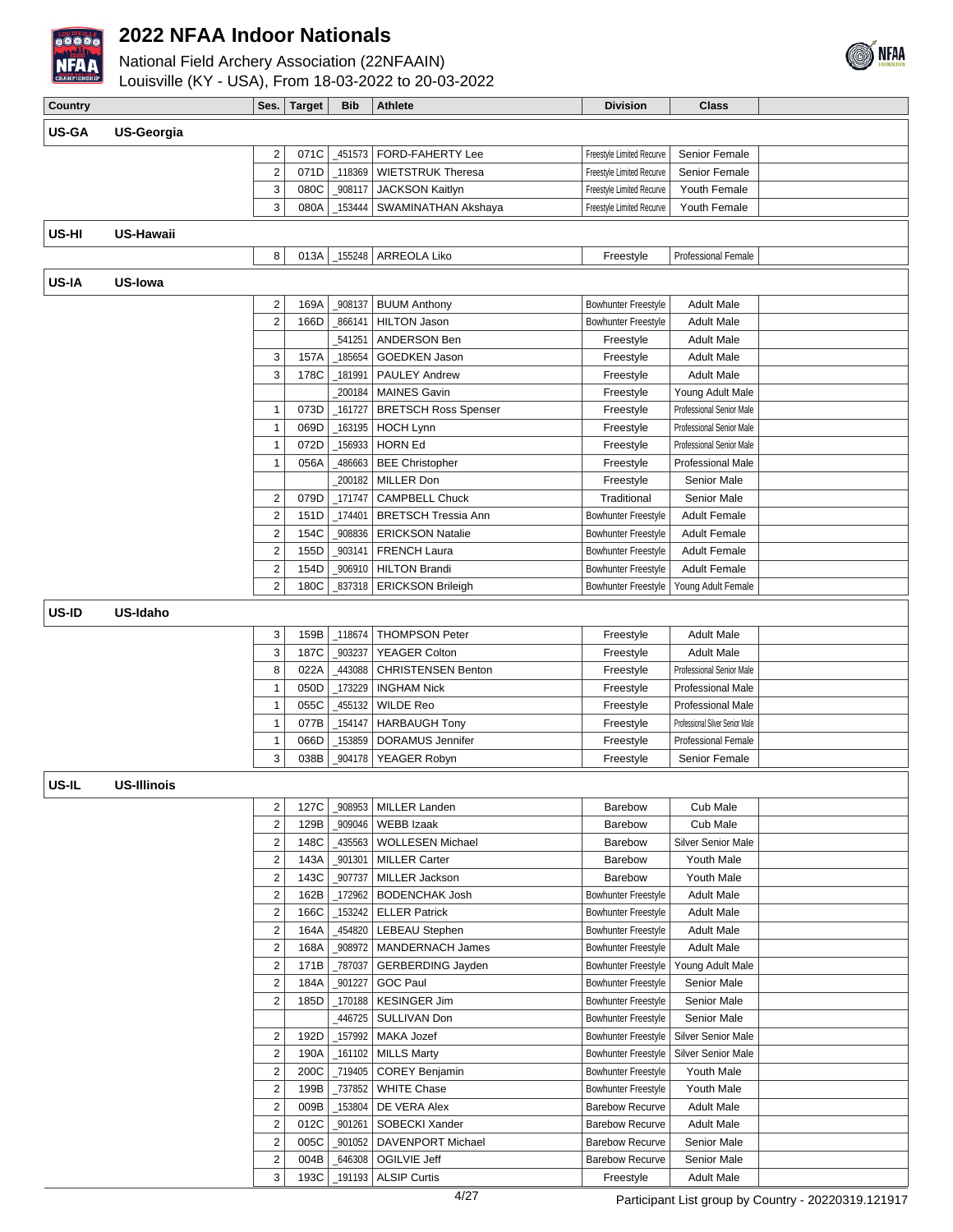

# National Field Archery Association (22NFAAIN)



| <b>National Field Archery Association (ZZNFAAIN)</b> |  |
|------------------------------------------------------|--|
| Louisville (KY - USA), From 18-03-2022 to 20-03-2022 |  |

| Country |                    |                         | Ses. Target | <b>Bib</b> | Athlete                           | <b>Division</b>            | <b>Class</b>              |  |
|---------|--------------------|-------------------------|-------------|------------|-----------------------------------|----------------------------|---------------------------|--|
|         |                    |                         |             |            |                                   |                            |                           |  |
| US-IL   | <b>US-Illinois</b> |                         |             |            |                                   |                            |                           |  |
|         |                    | 3                       | 188D        |            | _505394   ALSIP Evan              | Freestyle                  | <b>Adult Male</b>         |  |
|         |                    | 3                       | 197B        |            | _901269   BATTIN Michael          | Freestyle                  | <b>Adult Male</b>         |  |
|         |                    | 3                       | 172A        |            | _462252 GARCIA Jose               | Freestyle                  | <b>Adult Male</b>         |  |
|         |                    | 3                       | 179B        |            | _867408   KLEINE Brad             | Freestyle                  | <b>Adult Male</b>         |  |
|         |                    | 3                       | 162A        |            | _458252   MUNSON William          | Freestyle                  | <b>Adult Male</b>         |  |
|         |                    | 3                       | 199B        |            | _909460   NICHOLSON Garrett       | Freestyle                  | <b>Adult Male</b>         |  |
|         |                    | 3                       | 184C        |            | _906194   NIXON Joshua            | Freestyle                  | Adult Male                |  |
|         |                    | 3                       | 187B        |            | _909414   SLOAT Nickolas          | Freestyle                  | <b>Adult Male</b>         |  |
|         |                    | 3                       | 174C        |            | _467446   STOLTMAN Patrick        | Freestyle                  | <b>Adult Male</b>         |  |
|         |                    | 3                       | 159A        |            | _741000   THOMPSON Dillon         | Freestyle                  | <b>Adult Male</b>         |  |
|         |                    | 3                       | 177C        |            | _156536   THOMPSON Travis         | Freestyle                  | <b>Adult Male</b>         |  |
|         |                    | 3                       | 191D        |            | _160664   WEBB Derek              | Freestyle                  | <b>Adult Male</b>         |  |
|         |                    | 3                       | 159C        |            | _192168   ZIMMERMAN Nathan        | Freestyle                  | <b>Adult Male</b>         |  |
|         |                    | 3                       | 135B        |            | _901319   GHOLSON Reece           | Freestyle                  | Cub Male                  |  |
|         |                    | 3                       | 134B        |            | 908148   THOMPSON Robert          | Freestyle                  | Cub Male                  |  |
|         |                    | 3                       | 032A        |            | _901515   BERKSHIRE Liam          | Freestyle                  | Young Adult Male          |  |
|         |                    | 3                       | 030D        |            | _776810   DIPASQUO Benjamin       | Freestyle                  | Young Adult Male          |  |
|         |                    | 3                       | 027B        |            | _901267   HEFFELMIRE Logan        | Freestyle                  | Young Adult Male          |  |
|         |                    | 3                       | 032C        |            | _154450   KRISTOFER Timothy       | Freestyle                  | Young Adult Male          |  |
|         |                    | 3                       | 023D        |            | _901171   REISNER David           | Freestyle                  | Young Adult Male          |  |
|         |                    |                         |             |            | _186918   ROBINSON Jordan         | Freestyle                  | Young Adult Male          |  |
|         |                    | 3                       | 028D        |            | _196432   ROEDER Jacob            | Freestyle                  | Young Adult Male          |  |
|         |                    | 3                       | 017A        |            | _858728   WEBER Jacob             | Freestyle                  | Young Adult Male          |  |
|         |                    | $\overline{\mathbf{c}}$ | 028A        |            | _154345   WARD David              | Freestyle                  | <b>Master Senior Male</b> |  |
|         |                    |                         |             |            | _161162   KINGORE Bill            | Freestyle                  | Professional Senior Male  |  |
|         |                    | 1                       | 055D        |            | _738372   BARNETT Drake           | Freestyle                  | <b>Professional Male</b>  |  |
|         |                    | 3                       | 050D        |            | _785965   BERKSHIRE Bruce         | Freestyle                  | Senior Male               |  |
|         |                    | 3                       | 051B        | _115397    | <b>HOFFMAN Jim</b>                | Freestyle                  | Senior Male               |  |
|         |                    | 3                       | 043B        |            | _156298   WOLFRAM Robert          | Freestyle                  | Senior Male               |  |
|         |                    | 5                       |             | _170269    | MCDONALD Chris                    | Freestyle                  | <b>Silver Senior Male</b> |  |
|         |                    | $\overline{\mathbf{c}}$ | 193B        |            | _546285   MORMAN Michael          | Freestyle                  | <b>Silver Senior Male</b> |  |
|         |                    | $\overline{\mathbf{c}}$ | 041C        |            | _175959   RYBA Ronald             | Freestyle                  | <b>Silver Senior Male</b> |  |
|         |                    | $\overline{\mathbf{c}}$ | 042C        |            | _901041   SHEEHAN Michael         | Freestyle                  | <b>Silver Senior Male</b> |  |
|         |                    | 2                       | 038D        |            | _437826   WRIGHT Robert           | Freestyle                  | Silver Senior Male        |  |
|         |                    | 3                       | 073C        |            | $_789613$   BARNETT Myles         | Freestyle                  | Youth Male                |  |
|         |                    | 3                       |             |            | 071D   867972   MILLENBINE Trevor | Freestyle                  | Youth Male                |  |
|         |                    | 3                       | 075B        |            | _160665   WEBB Paul               | Freestyle                  | Youth Male                |  |
|         |                    | 3                       | 074C        |            | _903054   WILLIAMS Kooper         | Freestyle                  | Youth Male                |  |
|         |                    | 2                       | 056A        |            | _906468   LESHEM Jack             | Freestyle Limited Recurve  | <b>Adult Male</b>         |  |
|         |                    | $\overline{\mathbf{c}}$ | 058B        | _465547    | RAIZEN Zachary                    | Freestyle Limited Recurve  | <b>Adult Male</b>         |  |
|         |                    | 2                       | 018C        | _436054    | <b>WALKER Priest</b>              | Freestyle Limited Recurve  | Silver Senior Male        |  |
|         |                    | $\overline{c}$          | 145B        |            | _441811   KOSSLER Darlene         | Barebow                    | Senior Female             |  |
|         |                    | $\overline{2}$          | 154B        | 646305     | LEBEAU Shara                      | <b>Bowhunter Freestyle</b> | <b>Adult Female</b>       |  |
|         |                    | $\overline{2}$          | 149A        |            | _740592   SHOEMAKER Jalyn         | <b>Bowhunter Freestyle</b> | <b>Adult Female</b>       |  |
|         |                    | $\overline{2}$          | 152A        |            | _525720   SIPLA Wendy             | <b>Bowhunter Freestyle</b> | <b>Adult Female</b>       |  |
|         |                    | $\overline{\mathbf{c}}$ | 130C        | _906087    | SOWINSKI Violet                   | <b>Bowhunter Freestyle</b> | Cub Female                |  |
|         |                    | $\overline{2}$          | 181B        |            | _906465   COLANTONE Piper         | <b>Bowhunter Freestyle</b> | Young Adult Female        |  |
|         |                    | 2                       | 001C        |            | _848949   LYONS Christina         | <b>Barebow Recurve</b>     | <b>Adult Female</b>       |  |
|         |                    | 5                       |             |            | _157028   FLOOD Cassandra         | Freestyle                  | <b>Adult Female</b>       |  |
|         |                    | 3                       | 139A        | _406628    | <b>IODICE Kate</b>                | Freestyle                  | <b>Adult Female</b>       |  |
|         |                    | 3                       | 144D        |            | _741014   JONES Sydney            | Freestyle                  | <b>Adult Female</b>       |  |
|         |                    | 3                       | 144A        |            | _522400   KRISTOFER Roberta       | Freestyle                  | <b>Adult Female</b>       |  |
|         |                    | 3                       | 149D        |            | _547160   MAYOTTE Sara            | Freestyle                  | <b>Adult Female</b>       |  |
|         |                    | 3                       | 145A        |            | _901170   REISNER Elizabeth       | Freestyle                  | <b>Adult Female</b>       |  |
|         |                    | 3                       | 142B        |            | _191474   SCHAEFER Emma           | Freestyle                  | <b>Adult Female</b>       |  |
|         |                    |                         |             |            | 522992   WEBER April              | Freestyle                  | <b>Adult Female</b>       |  |

3 011D 197037 GARCIA Monserrat Freestyle Young Adult Female 3 002A 153112 JANIEC Dana Freestyle Young Adult Female 3 005D 197364 KLEINE Hannah Freestyle Young Adult Female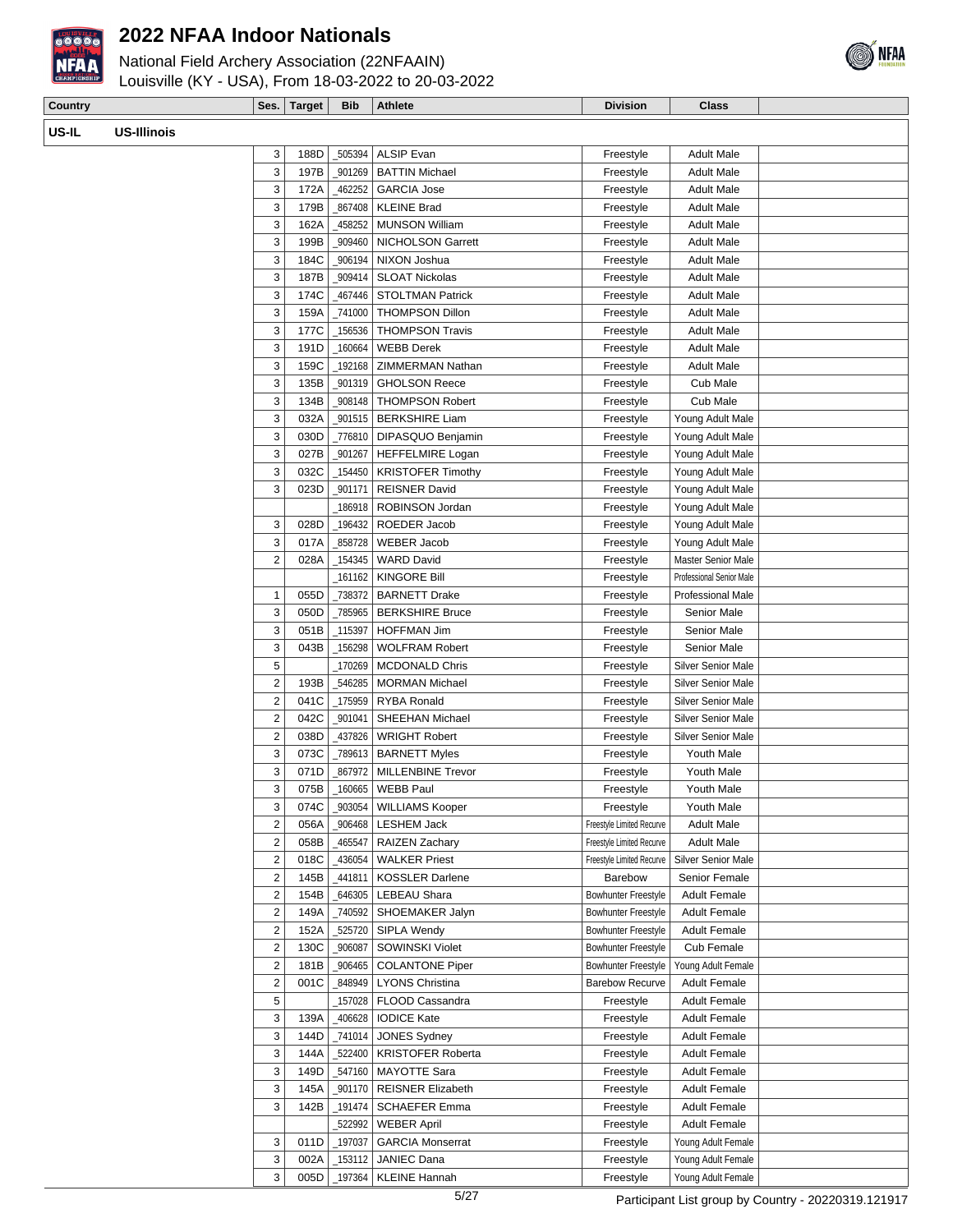

National Field Archery Association (22NFAAIN)



Louisville (KY - USA), From 18-03-2022 to 20-03-2022

| <b>Country</b> |                    | Ses. | Tarɑet | <b>Bib</b> | <b>Athlete</b> | ----<br><b>Division</b> | Class |  |
|----------------|--------------------|------|--------|------------|----------------|-------------------------|-------|--|
| US-IL          | -Illinois<br>1 I C |      |        |            |                |                         |       |  |

| 3              | 006C | 116827 | <b>LANGLEY Courtney</b>   | Freestyle                 | Young Adult Female          |  |
|----------------|------|--------|---------------------------|---------------------------|-----------------------------|--|
| 3              | 007A | 510287 | LEBEAU Gracelyn           | Freestyle                 | Young Adult Female          |  |
| 3              | 002B | 160749 | <b>MALES Alexis</b>       | Freestyle                 | Young Adult Female          |  |
| 3              | 008D | 870913 | <b>SELLERS Hallie</b>     | Freestyle                 | Young Adult Female          |  |
| 3              | 011A | 801824 | <b>SZCZESNIAK Hope</b>    | Freestyle                 | Young Adult Female          |  |
| 3              | 006A | 195087 | WOODS Zoe                 | Freestyle                 | Young Adult Female          |  |
| 2              | 032B | 436912 | <b>HOOPER Diane</b>       | Freestyle                 | <b>Silver Senior Female</b> |  |
| 3              | 063B | 901268 | <b>DEMETRIO Bianca</b>    | Freestyle                 | Youth Female                |  |
| 3              | 068B | 906086 | SOWINSKI Maya             | Freestyle                 | Youth Female                |  |
| 3              | 058D | 903053 | <b>WILLIAMS Kaya</b>      | Freestyle                 | Youth Female                |  |
| 3              | 057D | 543539 | <b>WOODS McKenzie</b>     | Freestyle                 | Youth Female                |  |
| $\overline{2}$ | 052C | 505651 | <b>REYMOND Jade</b>       | Freestyle Limited Recurve | <b>Adult Female</b>         |  |
| 2              | 051C | 499453 | <b>WEBER Nicole</b>       | Freestyle Limited Recurve | <b>Adult Female</b>         |  |
| 2              | 061A | 904005 | <b>BOTT Megan</b>         | Freestyle Limited Recurve | Young Adult Female          |  |
| 2              | 061B | 906927 | <b>DUNFORD Trinity</b>    | Freestyle Limited Recurve | Young Adult Female          |  |
|                |      | 715646 | <b>KOENIG Donna</b>       | Freestyle Limited Recurve | Senior Female               |  |
| 2              | 018B | 789968 | <b>FARROW WALKER Mary</b> | Freestyle Limited Recurve | <b>Silver Senior Female</b> |  |

**US-IN US-Indiana**

| 2              | 127D | 909353     | <b>GREER Levi</b>          | Barebow                    | Cub Male                  |  |
|----------------|------|------------|----------------------------|----------------------------|---------------------------|--|
| $\overline{2}$ | 142B | 837876     | GEISE Thomas "Bear"        | Barebow                    | Young Adult Male          |  |
| 5              |      | 739434     | SHEETS Braydon             | Barebow                    | Young Adult Male          |  |
| $\overline{2}$ | 142A | 907966     | WOOD Eli                   | Barebow                    | Young Adult Male          |  |
| $\overline{c}$ | 148B | 169903     | <b>WILSON SR Gilbert</b>   | Barebow                    | <b>Silver Senior Male</b> |  |
| 2              | 161D | 159249     | <b>ARISON Michael</b>      | <b>Bowhunter Freestyle</b> | <b>Adult Male</b>         |  |
| 2              | 158D | 834937     | <b>DEMPSEY Clay</b>        | <b>Bowhunter Freestyle</b> | <b>Adult Male</b>         |  |
| $\overline{c}$ | 163B | 525861     | <b>DENGER Anthony</b>      | <b>Bowhunter Freestyle</b> | <b>Adult Male</b>         |  |
| $\overline{2}$ | 165C | 908378     | <b>ERWIN Jason</b>         | Bowhunter Freestyle        | <b>Adult Male</b>         |  |
| $\overline{2}$ | 158A | $\_160883$ | <b>HARPRING Perry</b>      | <b>Bowhunter Freestyle</b> | <b>Adult Male</b>         |  |
| $\overline{c}$ | 164B | _192073    | <b>MCCORKLE Wes</b>        | <b>Bowhunter Freestyle</b> | <b>Adult Male</b>         |  |
| 2              | 158C | _903565    | YODER LaWayne              | Bowhunter Freestyle        | <b>Adult Male</b>         |  |
| 2              | 137A | 908942     | <b>KIRKPATRICK Blake</b>   | <b>Bowhunter Freestyle</b> | Cub Male                  |  |
| $\overline{2}$ | 139A | 908943     | <b>KIRKPATRICK Byron</b>   | <b>Bowhunter Freestyle</b> | Cub Male                  |  |
| $\overline{2}$ | 172A | 194603     | <b>MCGILL Druin</b>        | <b>Bowhunter Freestyle</b> | Young Adult Male          |  |
| $\overline{2}$ | 186A | 180608     | <b>COPPLE Timothy</b>      | <b>Bowhunter Freestyle</b> | Senior Male               |  |
| $\overline{c}$ | 183C | 869642     | <b>ROSS Chester</b>        | <b>Bowhunter Freestyle</b> | Senior Male               |  |
| $\overline{2}$ | 182D | 170816     | <b>UNDERHILL Michael</b>   | <b>Bowhunter Freestyle</b> | <b>Senior Male</b>        |  |
| 2              | 201A | 537181     | <b>MERRITT Zander</b>      | <b>Bowhunter Freestyle</b> | Youth Male                |  |
| $\overline{c}$ | 009A | 869637     | DAVIS Ryan                 | <b>Barebow Recurve</b>     | <b>Adult Male</b>         |  |
| $\overline{2}$ | 013B | 534227     | <b>GODWIN Malhon</b>       | <b>Barebow Recurve</b>     | <b>Adult Male</b>         |  |
| $\overline{2}$ | 008C | 904000     | <b>MULLIS Jerid</b>        | <b>Barebow Recurve</b>     | <b>Adult Male</b>         |  |
| $\overline{2}$ | 009C | _909330    | SUTHERLAND JR. Marc        | <b>Barebow Recurve</b>     | <b>Adult Male</b>         |  |
| $\overline{2}$ | 006C | _171929    | <b>DAVIS Douglas</b>       | <b>Barebow Recurve</b>     | Senior Male               |  |
| $\overline{2}$ | 006D | 851629     | <b>SEMBROSKI Robert</b>    | <b>Barebow Recurve</b>     | <b>Senior Male</b>        |  |
| 5              |      | 873431     | <b>BUCHANAN Justin</b>     | Freestyle                  | <b>Adult Male</b>         |  |
| 3              | 196B | 458367     | <b>CULP Rusty</b>          | Freestyle                  | <b>Adult Male</b>         |  |
| 3              | 178D | 542289     | <b>CUMBERWORTH Ethan</b>   | Freestyle                  | <b>Adult Male</b>         |  |
| 3              | 168C | 788639     | FLETCHER Casson            | Freestyle                  | <b>Adult Male</b>         |  |
| 3              | 160D | 753824     | <b>GREER Justin</b>        | Freestyle                  | <b>Adult Male</b>         |  |
| 3              | 181C | 157739     | <b>HAINES Abe</b>          | Freestyle                  | <b>Adult Male</b>         |  |
| 3              | 194B | 161170     | <b>HULBURT Michael Sr.</b> | Freestyle                  | <b>Adult Male</b>         |  |
| 3              | 172D | 505472     | <b>MILNE Harrison</b>      | Freestyle                  | <b>Adult Male</b>         |  |
| 3              | 194C | 173436     | <b>MOUNTCASTLE Shawn</b>   | Freestyle                  | <b>Adult Male</b>         |  |
| 3              | 165A | _814173    | <b>NEWMAN Erik</b>         | Freestyle                  | <b>Adult Male</b>         |  |
| 3              | 165D | 909436     | <b>ROMARY Samuel</b>       | Freestyle                  | <b>Adult Male</b>         |  |
| 3              | 027A | 790942     | DAVIS Morgan               | Freestyle                  | Young Adult Male          |  |
| 3              | 033C | _908379    | <b>ERWIN Nolan</b>         | Freestyle                  | Young Adult Male          |  |
| 3              | 032B | 537179     | <b>MERRITT Zane</b>        | Freestyle                  | Young Adult Male          |  |
| 3              | 028A | _782030    | <b>MORICONI Wren</b>       | Freestyle                  | Young Adult Male          |  |
|                |      |            |                            |                            |                           |  |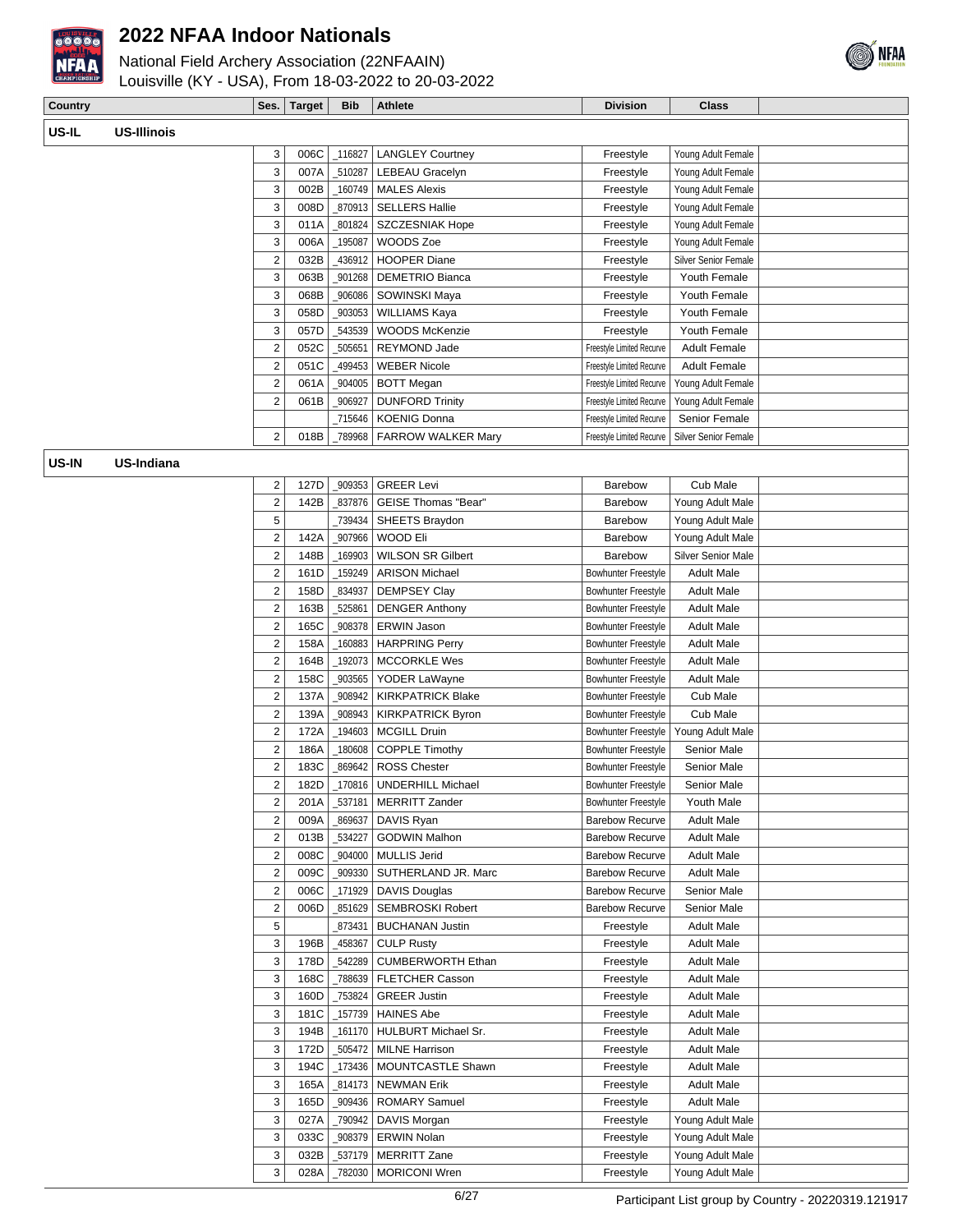

**US-I** 

#### **2022 NFAA Indoor Nationals**

National Field Archery Association (22NFAAIN) Louisville (KY - USA), From 18-03-2022 to 20-03-2022



| Country |                   | Ses.                    | Target | <b>Bib</b> | Athlete                     | <b>Division</b>           | <b>Class</b>              |  |
|---------|-------------------|-------------------------|--------|------------|-----------------------------|---------------------------|---------------------------|--|
| US-IN   | <b>US-Indiana</b> |                         |        |            |                             |                           |                           |  |
|         |                   | 5                       |        | _753376    | SIZEMORE Jesse              | Freestyle                 | Young Adult Male          |  |
|         |                   | $\overline{2}$          | 026D   | 157819     | <b>HALFMANN Harold</b>      | Freestyle                 | Master Senior Male        |  |
|         |                   | $\overline{2}$          | 026C   | 169564     | <b>KRUMEL James</b>         | Freestyle                 | Master Senior Male        |  |
|         |                   | 2                       | 024A   | 170215     | <b>WEBB Robert</b>          | Freestyle                 | <b>Master Senior Male</b> |  |
|         |                   | $\mathbf{1}$            | 070C   | 156956     | <b>CHRISTENBERRY Darrin</b> | Freestyle                 | Professional Senior Male  |  |
|         |                   | $\mathbf{1}$            | 043B   | 161171     | HULBURT Michael Jr.         | Freestyle                 | <b>Professional Male</b>  |  |
|         |                   | 8                       | 005B   | 497588     | <b>JOHNSON Dane</b>         | Freestyle                 | <b>Professional Male</b>  |  |
|         |                   | 3                       | 047A   | 172306     | COOLEY Jeff                 | Freestyle                 | Senior Male               |  |
|         |                   | 3                       | 047B   | 542306     | <b>CUMBERWORTH Jeff</b>     | Freestyle                 | Senior Male               |  |
|         |                   | 3                       | 052B   | 873842     | <b>FLETCHER Greg</b>        | Freestyle                 | Senior Male               |  |
|         |                   | 3                       | 053B   | 862437     | <b>GARFIELD Robert</b>      | Freestyle                 | Senior Male               |  |
|         |                   | 3                       | 052C   | 824696     | <b>GIRT Anthony</b>         | Freestyle                 | <b>Senior Male</b>        |  |
|         |                   | 3                       | 049B   | 173370     | <b>GIRT Douglas</b>         | Freestyle                 | <b>Senior Male</b>        |  |
|         |                   | 5                       |        | 157825     | JOHNSON Butch               | Freestyle                 | <b>Senior Male</b>        |  |
|         |                   | 3                       | 046C   | 174598     | <b>KIERYS B. Peter</b>      | Freestyle                 | Senior Male               |  |
|         |                   | 3                       | 051A   | 160676     | <b>LUDWIG James</b>         | Freestyle                 | Senior Male               |  |
|         |                   | 3                       | 045C   | 790916     | <b>MENSENDIEK Michael</b>   | Freestyle                 | <b>Senior Male</b>        |  |
|         |                   | 3                       | 055B   |            | 173433   MOUNTCASTLE Ross   | Freestyle                 | Senior Male               |  |
|         |                   | 3                       | 040B   | 870370     | ROBINSON Christopher        | Freestyle                 | <b>Senior Male</b>        |  |
|         |                   | 3                       | 042A   | 195333     | <b>SHAW Kenneth</b>         | Freestyle                 | Senior Male               |  |
|         |                   | 3                       | 054C   | 191665     | <b>TIBBS Tim</b>            | Freestyle                 | Senior Male               |  |
|         |                   | $\overline{2}$          | 038C   | 155705     | <b>FLEMING Patrick</b>      | Freestyle                 | Silver Senior Male        |  |
|         |                   | $\overline{2}$          | 041B   | 735225     | <b>HOLLIS Paul</b>          | Freestyle                 | Silver Senior Male        |  |
|         |                   | $\overline{2}$          | 040D   | 907649     | <b>JOHNSON Andrew</b>       | Freestyle                 | <b>Silver Senior Male</b> |  |
|         |                   | $\overline{2}$          | 038B   | 785981     | <b>KOERTGE Richard</b>      | Freestyle                 | Silver Senior Male        |  |
|         |                   | 2                       | 043D   | 539138     | <b>PATYK Gregory</b>        | Freestyle                 | <b>Silver Senior Male</b> |  |
|         |                   | 3                       | 074D   | 776683     | CULP Brayden                | Freestyle                 | Youth Male                |  |
|         |                   | 3                       | 072C   | 862888     | DAVIS Ian                   | Freestyle                 | Youth Male                |  |
|         |                   | 3                       | 072B   | 907256     | MICHL Jack                  | Freestyle                 | Youth Male                |  |
|         |                   | $\overline{\mathbf{c}}$ | 057A   | 903036     | <b>EIDSON Scott</b>         | Freestyle Limited Recurve | <b>Adult Male</b>         |  |
|         |                   | $\overline{2}$          | 056B   |            | 175044   MYERS Michael      | Freestyle Limited Recurve | <b>Adult Male</b>         |  |

2 016A 191719 | HARDIN Thomas Freestyle Limited Recurve | Silver Senior Male 2 017C  $Z$  017C  $Z$  792831 HEDGES Wendell Freestyle Limited Recurve Silver Senior Male 2 016B | 156104 SHACKELFORD James Freestyle Limited Recurve Silver Senior Male 2 076B 173078 COTTRILL Jay Traditional Master Senior Male

2 081C 436850 HAIRE Daniel **1988** Traditional Silver Senior Male 2 205C \_907176 BENSON Alexis | Barebow Young Adult Female 2 131A | 908738 | ROBERTSON Hazel | Bowhunter Freestyle | Cub Female 2 132A 907141 RUSSELL Addison Bowhunter Freestyle Cub Female 2 180D  $Z$  180D  $Z$  180GGS Cheyenne Bowhunter Freestyle Young Adult Female 2 180A 200720 SUMMERS Hannah Bowhunter Freestyle Young Adult Female 2 197C 883670 SHEARIER Elizabeth Bowhunter Freestyle Youth Female 2 002C | 160970 | WAHLMAN Elaina | Barebow Recurve | Adult Female 3 143C 156874 CHEESMAN Summer Freestyle Adult Female 3 138A 171750 KELLER Dawn Freestyle Adult Female 3 152A 909439 O'HARA Lynn **Freestyle Adult Female** 5 \_851809 PURVIS Krysten Freestyle Cub Female 3 001B | 794310 | FLETCHER Gracen Freestyle | Young Adult Female 3 010D  $\frac{1}{3}$  010D  $\frac{1}{3}$  ROSSOW Meredith Freestyle Young Adult Female 3 003A \_883669 SHEARIER Anna Freestyle Young Adult Female 3 035B | 173371 GIRT Terri | Freestyle Senior Female 3 063C 362889 DEMPSEY Katie Freestyle Youth Female 3 060A | 866930 | FLETCHER Georgia | Freestyle | Youth Female 2 054A 908598 EIDSON Katy Freestyle Limited Recurve Adult Female 2 053B | 901926 YIU Ki Freestyle Limited Recurve Adult Female 2 059B | 740732 | HALE Olivia Freestyle Limited Recurve | Young Adult Female 2 060B | \_514516 | PAINE Mahala Freestyle Limited Recurve | Young Adult Female 3 077C | \_902163 | SHIVELY Nora Freestyle Limited Recurve | Youth Female

[902837 CLOUSE Steven Traditional Senior Male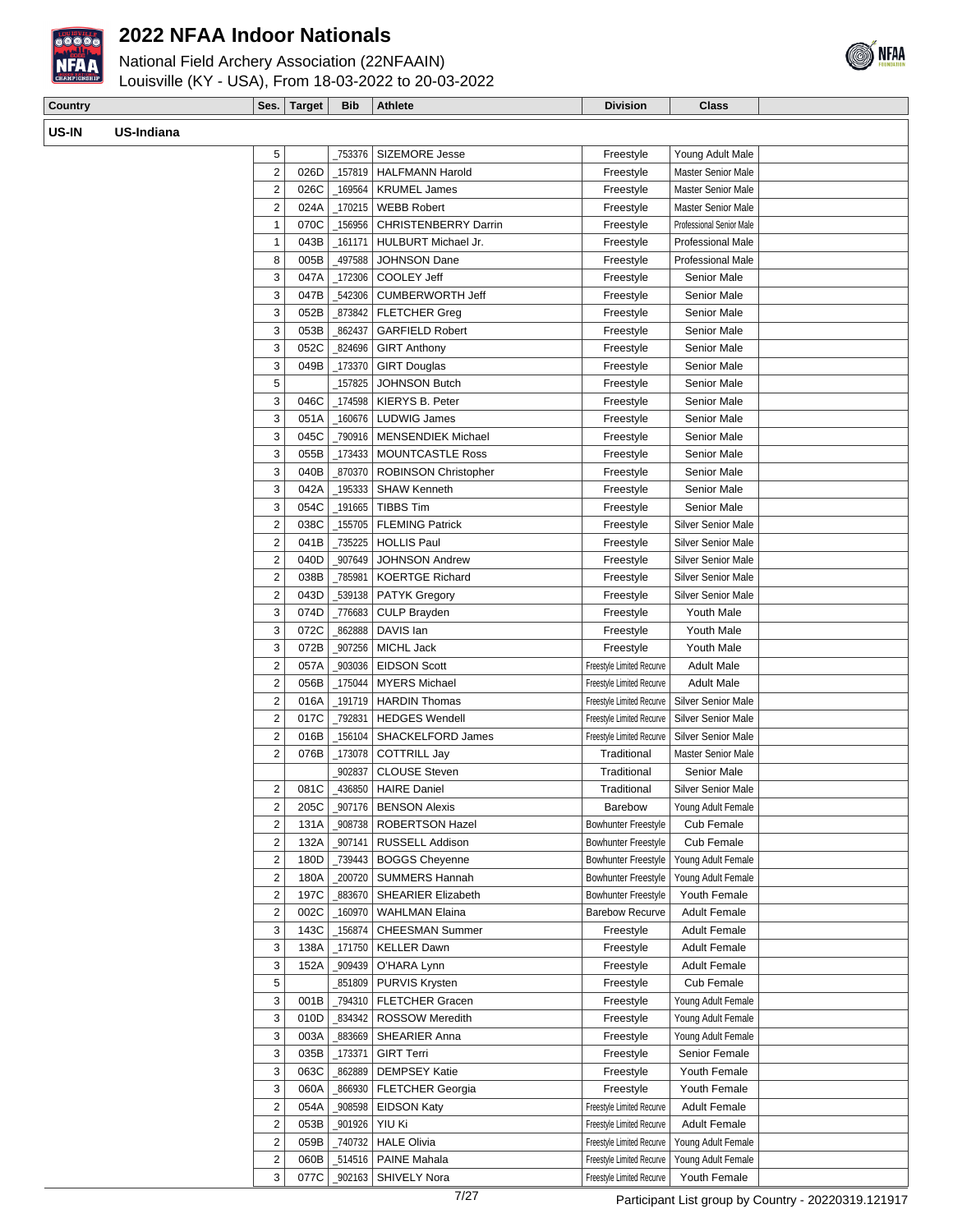

National Field Archery Association (22NFAAIN)



| CHAMPIONSHIP | Louisville (KY - USA), From 18-03-2022 to 20-03-2022 |                |             |            |                           |                                                 |                                          |  |
|--------------|------------------------------------------------------|----------------|-------------|------------|---------------------------|-------------------------------------------------|------------------------------------------|--|
| Country      |                                                      |                | Ses. Target | <b>Bib</b> | Athlete                   | <b>Division</b>                                 | <b>Class</b>                             |  |
| US-IN        | US-Indiana                                           |                |             |            |                           |                                                 |                                          |  |
|              |                                                      | 2              | 074D        |            | 736405   BOGGS Mandy      | Traditional                                     | <b>Adult Female</b>                      |  |
|              |                                                      | $\overline{2}$ | 074C        |            | 849899   CLOUSE Emily     | Traditional                                     | Adult Female                             |  |
| US-KS        | <b>US-Kansas</b>                                     |                |             |            |                           |                                                 |                                          |  |
|              |                                                      | 2              | 159D        |            | 858528   DAVENPORT Mitch  | Bowhunter Freestyle                             | <b>Adult Male</b>                        |  |
|              |                                                      | $\overline{2}$ | 165B        |            | 874488   GURNEY Jason     | Bowhunter Freestyle                             | <b>Adult Male</b>                        |  |
|              |                                                      | $\overline{2}$ | 161A        |            | 161054   HOLLE Caleb      | Bowhunter Freestyle                             | <b>Adult Male</b>                        |  |
|              |                                                      | $\overline{2}$ | 174A        |            | 790019   REITINGER Evan   | Bowhunter Freestyle                             | Young Adult Male                         |  |
|              |                                                      | 2              | 156BI       |            | 875691   BATH Jim         | Bowhunter Freestyle                             | Master Senior Male                       |  |
|              |                                                      | 2              | 156A        |            | 161015   ROBINSON Gary    |                                                 | Bowhunter Freestyle   Master Senior Male |  |
|              |                                                      | 2              | 182B        |            | 901226   GREGG Alvin      | <b>Bowhunter Freestyle</b>                      | Senior Male                              |  |
|              |                                                      | C              |             |            | 1908 170961 APPIN Richard | <b>Rowbunter Freestyle   Silver Senior Male</b> |                                          |  |

| 2              | 156A | 161015  | <b>ROBINSON Gary</b>    | <b>Bowhunter Freestyle</b> | Master Senior Male        |  |
|----------------|------|---------|-------------------------|----------------------------|---------------------------|--|
| 2              | 182B | 901226  | <b>GREGG Alvin</b>      | Bowhunter Freestyle        | Senior Male               |  |
| 2              | 190B | 170961  | <b>ARPIN Richard</b>    | <b>Bowhunter Freestvle</b> | Silver Senior Male        |  |
| 3              | 177A | 901733  | <b>ALLEN Justin</b>     | Freestyle                  | <b>Adult Male</b>         |  |
| 3              | 179D | 187986  | <b>CARLSON James</b>    | Freestyle                  | <b>Adult Male</b>         |  |
| 3              | 163A | _406547 | SANTOYO Carter          | Freestyle                  | Adult Male                |  |
| 3              | 163C | 724654  | WISDOM Jared            | Freestyle                  | Adult Male                |  |
| 3              | 017D | 790108  | <b>PIRTLE Barrett</b>   | Freestyle                  | Young Adult Male          |  |
| 3              | 022C | 540908  | <b>WALLS Michael</b>    | Freestyle                  | Young Adult Male          |  |
| $\overline{2}$ | 024D | 153232  | <b>HUTTON Leon</b>      | Freestyle                  | Master Senior Male        |  |
| 2              | 027C | 160507  | <b>UMBARGER Lynn</b>    | Freestyle                  | Master Senior Male        |  |
| 1              | 071D | _156780 | <b>COLLINS Darren</b>   | Freestyle                  | Professional Senior Male  |  |
| 1              | 048A | 196250  | <b>BALL James</b>       | Freestyle                  | Professional Male         |  |
| 1              | 058A | 906477  | <b>JENKINS Eric</b>     | Freestyle                  | Professional Male         |  |
| $\mathbf{1}$   | 058D | 196982  | <b>KLINE Tyson</b>      | Freestyle                  | <b>Professional Male</b>  |  |
| 8              | 007B | 720885  | <b>RANEY Jeff</b>       | Freestyle                  | Professional Male         |  |
| 3              | 040D | 156608  | <b>HAUGSNESS Greg</b>   | Freestyle                  | Senior Male               |  |
|                |      | 115496  | <b>WARD Christopher</b> | Freestyle                  | Senior Male               |  |
| 2              | 036D | 172427  | <b>MANFULL Ray</b>      | Freestyle                  | <b>Silver Senior Male</b> |  |
| 2              | 035A | 160638  | <b>NIHART Doug</b>      | Freestyle                  | <b>Silver Senior Male</b> |  |
| 2              | 131B | 855665  | <b>WEBB Maliea</b>      | Bowhunter Freestyle        | Cub Female                |  |
| $\overline{2}$ | 197A | 858529  | <b>DAVENPORT Piper</b>  | Bowhunter Freestyle        | Youth Female              |  |
| 2              | 019A | 153127  | <b>JONES Christina</b>  | Freestyle Limited          | <b>Adult Female</b>       |  |
| 3              | 139D | 768230  | <b>HAUGSNESS Sam</b>    | Freestyle                  | <b>Adult Female</b>       |  |
| 3              | 005A | 194378  | <b>HAYES Kylie</b>      | Freestyle                  | Young Adult Female        |  |

#### **US-KY US-Kentucky**

| 2              | 145D | 169614 | <b>TICHENOR Mike</b>    | <b>Barebow</b>             | <b>Adult Male</b>  |  |
|----------------|------|--------|-------------------------|----------------------------|--------------------|--|
| $\overline{2}$ | 142D | 908982 | STEPHENS John           | Barebow                    | Young Adult Male   |  |
| $\overline{2}$ | 144B | 909187 | GAUGLER Brayden         | Barebow                    | Youth Male         |  |
| 2              | 161C | 192430 | SHAW Brandon            | Bowhunter Freestyle        | <b>Adult Male</b>  |  |
| $\overline{2}$ | 185B | 194294 | <b>MCKINSEY David</b>   | <b>Bowhunter Freestvle</b> | Senior Male        |  |
| $\overline{2}$ | 183B | 159651 | <b>SMITH Steve</b>      | <b>Bowhunter Freestyle</b> | Senior Male        |  |
| $\overline{2}$ | 192C | 736662 | <b>ESSEX Ray</b>        | <b>Bowhunter Freestyle</b> | Silver Senior Male |  |
|                |      | 901312 | <b>COFFEY Kyle</b>      | <b>Barebow Recurve</b>     | <b>Adult Male</b>  |  |
| 2              | 011B | 737158 | <b>MONTGOMERY Shawn</b> | <b>Barebow Recurve</b>     | Adult Male         |  |
| $\overline{2}$ | 029B | 161813 | <b>SMITH Frank</b>      | Freestyle Limited          | Master Senior Male |  |
| 3              | 168B | 747914 | <b>ADAMS Aaron</b>      | Freestyle                  | <b>Adult Male</b>  |  |
| 3              | 182D | 195180 | <b>ASHLOCK Kvle</b>     | Freestyle                  | <b>Adult Male</b>  |  |
| 3              | 156C | 118094 | <b>CARLTON Hunter</b>   | Freestyle                  | <b>Adult Male</b>  |  |
| 3              | 170C | 184297 | <b>LARKINS Jerrod</b>   | Freestyle                  | <b>Adult Male</b>  |  |
| 3              | 192D | 905591 | <b>LEE Zack</b>         | Freestyle                  | <b>Adult Male</b>  |  |
| 3              | 162C | 159547 | <b>PATTERSON Dustin</b> | Freestyle                  | <b>Adult Male</b>  |  |
| 3              | 177B | 906615 | <b>REED Chris</b>       | Freestyle                  | <b>Adult Male</b>  |  |
| 3              | 172B | 741183 | RIENSTRA lan            | Freestyle                  | <b>Adult Male</b>  |  |
| 3              | 191C | 909161 | <b>ROSSER Milton</b>    | Freestyle                  | <b>Adult Male</b>  |  |
| 3              | 169A | 908475 | <b>SMITH Dakota</b>     | Freestyle                  | <b>Adult Male</b>  |  |
| 3              | 174D | 533692 | <b>TAYLOR Shannon</b>   | Freestyle                  | <b>Adult Male</b>  |  |
| 3              | 177D | 903347 | <b>WERNER Andrew</b>    | Freestyle                  | <b>Adult Male</b>  |  |
| 3              | 176D | 188660 | <b>WHITAKER Noah</b>    | Freestyle                  | <b>Adult Male</b>  |  |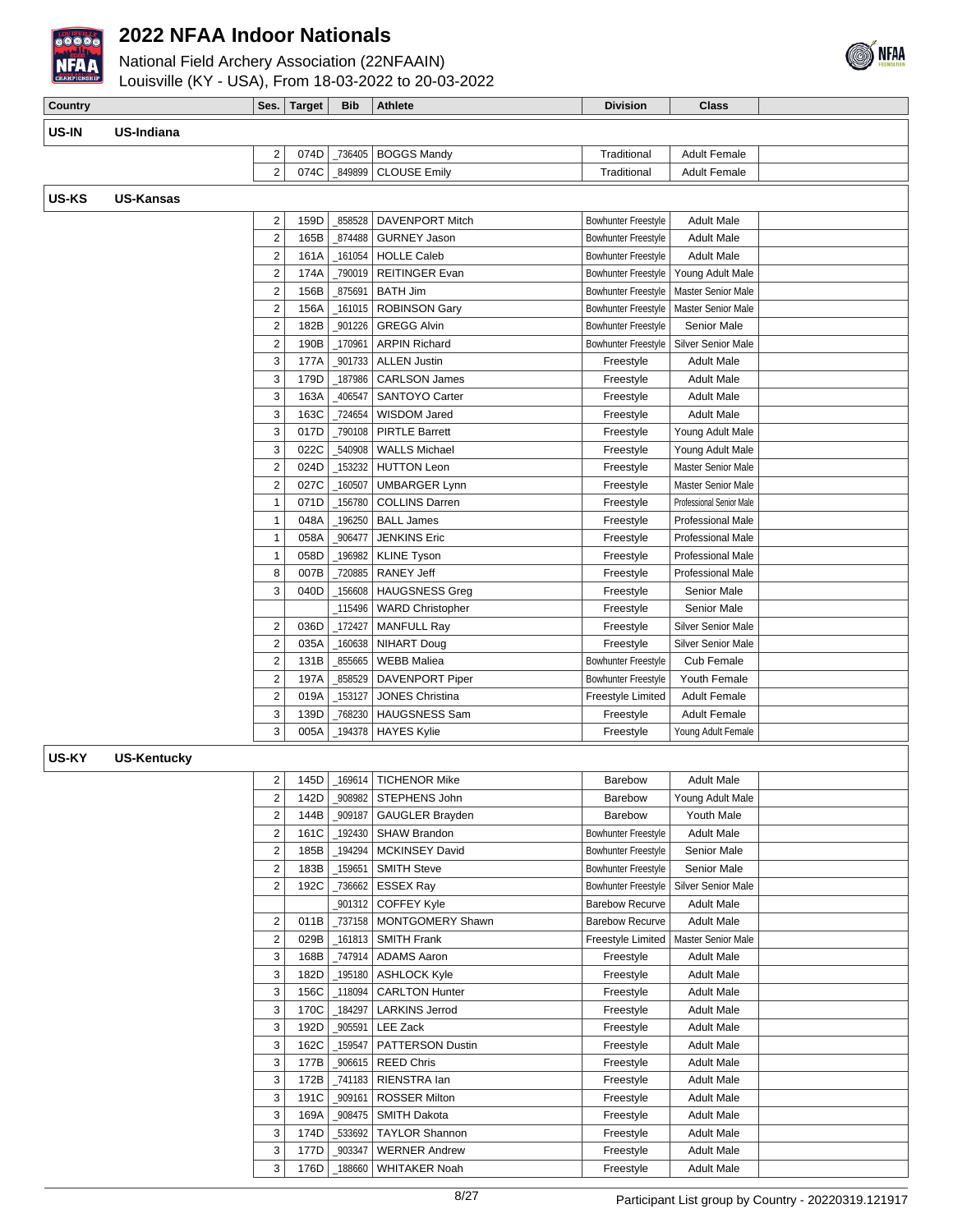



| Country |                    | Ses.           | <b>Target</b> | <b>Bib</b> | <b>Athlete</b>                 | <b>Division</b> | <b>Class</b>              |
|---------|--------------------|----------------|---------------|------------|--------------------------------|-----------------|---------------------------|
| US-KY   | <b>US-Kentucky</b> |                |               |            |                                |                 |                           |
|         |                    | 3              | 190A          | 908884     | <b>WRIGHT Michael</b>          | Freestyle       | <b>Adult Male</b>         |
|         |                    | 5              |               | 909188     | <b>GAUGLER James</b>           | Freestyle       | Cub Male                  |
|         |                    |                |               | 902877     | <b>JEFFRIES Luke</b>           | Freestyle       | Cub Male                  |
|         |                    | 3              | 026A          | 901231     | <b>CARPENTER William Roman</b> | Freestyle       | Young Adult Male          |
|         |                    | 3              | 017C          | 161342     | <b>FOSTER Jeremiah</b>         | Freestyle       | Young Adult Male          |
|         |                    | 3              | 034A          | 901448     | <b>GAUGLER Grayson</b>         | Freestyle       | Young Adult Male          |
|         |                    | 3              | 031C          | 909147     | <b>KOEHL Harper</b>            | Freestyle       | Young Adult Male          |
|         |                    | 3              | 029C          | 852240     | <b>NEVITT Turner</b>           | Freestyle       | Young Adult Male          |
|         |                    | 3              | 020C          | 872766     | <b>REED Braden</b>             | Freestyle       | Young Adult Male          |
|         |                    | $\overline{2}$ | 023B          | 161023     | <b>MONTGOMERY Tony</b>         | Freestyle       | <b>Master Senior Male</b> |
|         |                    | 1              | 040B          | 782716     | <b>BOILS Jase</b>              | Freestyle       | Professional Male         |
|         |                    |                | 054B          | 776922     | <b>FANNIN Ben</b>              | Freestyle       | Professional Male         |
|         |                    | 9              | 004B          | 465550     | <b>GELLENTHIEN Braden</b>      | Freestyle       | <b>Professional Male</b>  |
|         |                    | 1              | 049D          | 156315     | <b>GRIGGS Eric</b>             | Freestyle       | <b>Professional Male</b>  |
|         |                    | 1              | 056D          | 183758     | <b>HEMPEN Brady</b>            | Freestyle       | <b>Professional Male</b>  |
|         |                    | 1              | 057A          | 861592     | JEFFRIES Ryan                  | Freestyle       | <b>Professional Male</b>  |
|         |                    | 1              | 052D          | 175881     | <b>THACKER Donnie</b>          | Freestyle       | <b>Professional Male</b>  |
|         |                    | 3              | 044D          | 177448     | <b>CANNON Robert</b>           | Freestyle       | Senior Male               |
|         |                    | 3              | 050C          | 867620     | <b>CURTIS Chris</b>            | Freestyle       | Senior Male               |
|         |                    | 3              | 039C          | 170375     | <b>KEITH David</b>             | Freestyle       | Senior Male               |

| 3                       | 041A | 158714  | <b>KENDALL Gerald</b>    | Freestyle                  | <b>Senior Male</b>          |                                                     |
|-------------------------|------|---------|--------------------------|----------------------------|-----------------------------|-----------------------------------------------------|
| 3                       | 049D | 542143  | <b>KINDOLL Dennis</b>    | Freestyle                  | Senior Male                 |                                                     |
| 5                       |      | 153462  | <b>MCINTOSH Matthew</b>  | Freestyle                  | Senior Male                 |                                                     |
| $\overline{2}$          | 036A | 170729  | <b>BROOKS Joseph</b>     | Freestyle                  | <b>Silver Senior Male</b>   |                                                     |
|                         |      | 518395  | <b>BOUDRO</b> Tucker     | Freestyle                  | Youth Male                  |                                                     |
| 3                       | 069B | 835825  | <b>CURRAN Adam</b>       | Freestyle                  | Youth Male                  |                                                     |
| 3                       | 127C | 909053  | <b>JONES Dawson</b>      | Freestyle Limited Recurve  | Cub Male                    |                                                     |
| $\overline{2}$          | 069A | 909062  | <b>BAILEY Curtis</b>     | Freestyle Limited Recurve  | Young Adult Male            |                                                     |
| 2                       | 068B | 506091  | <b>JACKSON Zachary</b>   | Freestyle Limited Recurve  | Young Adult Male            |                                                     |
| 2                       | 066D | 875595  | <b>MORSE Benjamin</b>    | Freestyle Limited Recurve  | Young Adult Male            |                                                     |
| $\overline{2}$          | 066A | 902863  | <b>SENAY Cameron</b>     | Freestyle Limited Recurve  | Young Adult Male            |                                                     |
| $\overline{2}$          | 073C | 444076  | <b>HEIBERT Richard</b>   | Freestyle Limited Recurve  | Senior Male                 |                                                     |
| $\overline{c}$          | 207A | 901472  | <b>GAUGLER Madison</b>   | Barebow                    | Young Adult Female          |                                                     |
| 2                       | 206C | 908873  | <b>GODMAN Anastacia</b>  | <b>Barebow</b>             | Young Adult Female          |                                                     |
| $\overline{\mathbf{c}}$ | 207C | 909452  | <b>SMITH Alyssa</b>      | Barebow                    | Young Adult Female          |                                                     |
| $\overline{2}$          | 151B | 816255  | <b>ASHLOCK Jill</b>      | <b>Bowhunter Freestyle</b> | <b>Adult Female</b>         |                                                     |
| $\overline{2}$          | 153B | 901218  | RAY Abby                 | <b>Bowhunter Freestyle</b> | <b>Adult Female</b>         |                                                     |
| 2                       | 131D | 909130  | <b>WALKER Bailey</b>     | <b>Bowhunter Freestyle</b> | Cub Female                  |                                                     |
| $\overline{2}$          | 178B | 892664  | AZBILL Jayden            | Bowhunter Freestyle        | Young Adult Female          |                                                     |
|                         |      | 869181  | <b>HOFFMAN Savannah</b>  | <b>Bowhunter Freestyle</b> | Young Adult Female          |                                                     |
| $\overline{c}$          | 188C | 908672  | POLAND Sandra            | <b>Bowhunter Freestyle</b> | <b>Silver Senior Female</b> |                                                     |
|                         |      | 874756  | <b>HOFFMAN Sadie</b>     | <b>Bowhunter Freestyle</b> | Youth Female                |                                                     |
| 3                       | 137B | _161194 | <b>CURTIS Meg</b>        | Freestyle                  | <b>Adult Female</b>         |                                                     |
| 3                       | 143D | 720347  | <b>CURTIS Nikki</b>      | Freestyle                  | <b>Adult Female</b>         |                                                     |
| 3                       | 141C | 813242  | <b>DIX Courtney</b>      | Freestyle                  | <b>Adult Female</b>         |                                                     |
| 3                       | 147B | 161005  | MATNEY-PATTERSON Haley   | Freestyle                  | <b>Adult Female</b>         |                                                     |
| 3                       | 150B | 909178  | <b>MCDONALD Michaela</b> | Freestyle                  | <b>Adult Female</b>         |                                                     |
| 3                       | 145B | _909428 | POWERS Isabella          | Freestyle                  | <b>Adult Female</b>         |                                                     |
| 3                       | 140D | 410560  | <b>SAGER Bailey</b>      | Freestyle                  | <b>Adult Female</b>         |                                                     |
| 3                       | 130D | 901324  | <b>CURRAN Alyssa</b>     | Freestyle                  | Cub Female                  |                                                     |
| 3                       | 132B | 902878  | <b>JEFFRIES Lexi</b>     | Freestyle                  | Cub Female                  |                                                     |
| 3                       | 015B | 741185  | <b>MCKINSEY Hannah</b>   | Freestyle                  | Young Adult Female          |                                                     |
| 3                       | 004A | 902143  | <b>THOMPSON Andrea</b>   | Freestyle                  | Young Adult Female          |                                                     |
| 3                       | 007D | 904041  | <b>ZIEGLER Madeline</b>  | Freestyle                  | Young Adult Female          |                                                     |
| 8                       | 014A | 481503  | <b>GELLENTHIEN Tanja</b> | Freestyle                  | <b>Professional Female</b>  |                                                     |
|                         |      | 170374  | <b>KEITH Cheryl</b>      | Freestyle                  | Senior Female               |                                                     |
| 2                       | 033A | 909041  | KINDOLL Jodie            | Freestyle                  | Silver Senior Female        |                                                     |
| 3                       | 068C | _901411 | <b>MAYNARD Anya</b>      | Freestyle                  | Youth Female                |                                                     |
|                         |      | 765639  | <b>BONE Martha-Kelly</b> | Freestyle Limited Recurve  | Young Adult Female          |                                                     |
|                         |      |         | 9/27                     |                            |                             | Participant List group by Country - 20220319.121917 |
|                         |      |         |                          |                            |                             |                                                     |
|                         |      |         |                          |                            |                             |                                                     |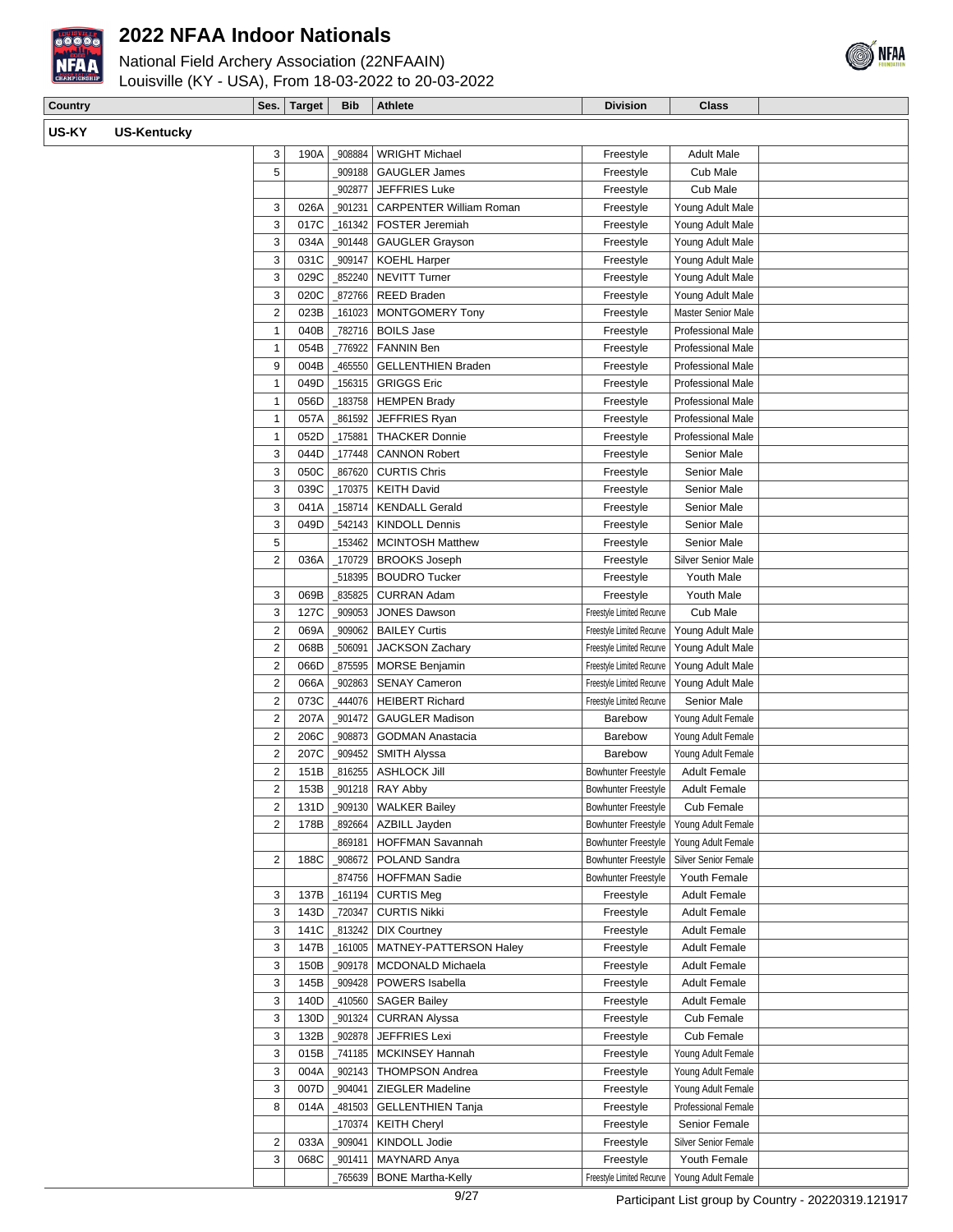

National Field Archery Association (22NFAAIN)  $m$  18-03-2022 to 20-03-2022



|              | LOUISVIIIB (KY - USA), FIOIII 18-03-2022 to 20-03-2022 |                              |               |                  |                                                   |                                                          |                                                      |  |
|--------------|--------------------------------------------------------|------------------------------|---------------|------------------|---------------------------------------------------|----------------------------------------------------------|------------------------------------------------------|--|
| Country      |                                                        | Ses.                         | <b>Target</b> | <b>Bib</b>       | <b>Athlete</b>                                    | <b>Division</b>                                          | <b>Class</b>                                         |  |
| US-KY        | <b>US-Kentucky</b>                                     |                              |               |                  |                                                   |                                                          |                                                      |  |
|              |                                                        | $\overline{2}$               | 062C          | 908402           | <b>KRIEGE Hallie</b>                              | Freestyle Limited Recurve                                | Young Adult Female                                   |  |
|              |                                                        | $\overline{2}$               | 061C          |                  | 862895   MOORE Lela                               | Freestyle Limited Recurve                                | Young Adult Female                                   |  |
|              |                                                        |                              |               |                  |                                                   |                                                          |                                                      |  |
| <b>US-LA</b> | <b>US-Louisiana</b>                                    |                              |               |                  |                                                   |                                                          |                                                      |  |
|              |                                                        | $\overline{\mathbf{c}}$      | 157B          | _175167          | LAWS John 'Jack'                                  | Bowhunter Freestyle                                      | Master Senior Male                                   |  |
|              |                                                        | $\boldsymbol{2}$             | 202B          | 903944           | <b>ISAKSEN Trenten</b>                            | <b>Bowhunter Freestyle</b>                               | Youth Male                                           |  |
|              |                                                        | 3                            | 034C          | 814192           | <b>BAKER Kevin</b>                                | Freestyle                                                | Young Adult Male                                     |  |
|              |                                                        | 3                            | 026D          | _904354          | <b>ISAKSEN Ethan</b>                              | Freestyle                                                | Young Adult Male                                     |  |
|              |                                                        |                              |               | 174108           | <b>HEMPHILL Kenneth</b>                           | Freestyle                                                | Senior Male                                          |  |
|              |                                                        | $\overline{2}$               | 126A          | 908406           | <b>BLAKEY Landry</b>                              | Barebow                                                  | Cub Female                                           |  |
|              |                                                        | $\sqrt{2}$                   | 140B          | 901988           | MCKELLAR Raeleigh                                 | Barebow                                                  | Youth Female                                         |  |
|              |                                                        | $\overline{2}$               | 155A          | 908245           | <b>KALNASY Kayla</b>                              | <b>Bowhunter Freestyle</b>                               | <b>Adult Female</b>                                  |  |
|              |                                                        | $\sqrt{2}$                   | 195B          | 906326           | <b>BLAKEY Jewel</b>                               | <b>Bowhunter Freestyle</b>                               | Youth Female                                         |  |
|              |                                                        | 3                            | 015A          | 863143           | <b>BAKER Katelyn</b>                              | Freestyle                                                | Young Adult Female                                   |  |
|              |                                                        | $\boldsymbol{2}$             | 065B          | 901728           | <b>KALNASY Eden</b>                               | Freestyle Limited Recurve                                | Young Adult Female                                   |  |
|              |                                                        | $\sqrt{2}$                   | 059D          | 506403           | <b>LONG Amber</b>                                 | Freestyle Limited Recurve                                | Young Adult Female                                   |  |
|              |                                                        | $\overline{2}$               | 060A          | 739282           | <b>WALTERS Cassidy</b>                            | Freestyle Limited Recurve                                | Young Adult Female                                   |  |
| US-MA        | <b>US-Massachusetts</b>                                |                              |               |                  |                                                   |                                                          |                                                      |  |
|              |                                                        | $\overline{\mathbf{c}}$      | 183D          | 862563           | <b>PELTIER Roger</b>                              | <b>Bowhunter Freestyle</b>                               | Senior Male                                          |  |
|              |                                                        |                              |               | 901113           | <b>WILLIAMS Christopher</b>                       | Freestyle                                                | <b>Adult Male</b>                                    |  |
|              |                                                        | 3                            | 025B          | 178837           | <b>BRAZEAU Aj</b>                                 | Freestyle                                                | Young Adult Male                                     |  |
|              |                                                        | 3                            | 018B          | 192161           | <b>HATHAWAY Dewey</b>                             | Freestyle                                                | Young Adult Male                                     |  |
|              |                                                        | $\sqrt{2}$                   | 023D          | 175964           | <b>THEILIG Richard</b>                            | Freestyle                                                | Master Senior Male                                   |  |
|              |                                                        | 3                            | 053C          | 178836           | <b>BRAZEAU Joe</b>                                | Freestyle                                                | Senior Male                                          |  |
|              |                                                        | $\mathbf 2$                  | 045D          | 195692           | TERMINIELLO JR. Albert                            | Freestyle                                                | <b>Silver Senior Male</b>                            |  |
|              |                                                        | 5                            |               | 848945           | MCAVOY Lynn                                       | <b>Barebow Recurve</b>                                   | Senior Female                                        |  |
| <b>US-MD</b> | US-Maryland                                            |                              |               |                  |                                                   |                                                          |                                                      |  |
|              |                                                        |                              |               |                  |                                                   |                                                          |                                                      |  |
|              |                                                        | $\overline{\mathbf{c}}$      | 163D          | 909293           | <b>GAREY Brandon</b>                              | <b>Bowhunter Freestyle</b>                               | <b>Adult Male</b>                                    |  |
|              |                                                        | 3                            | 021B          | 882416           | <b>GAREY Samuel</b>                               | Freestyle                                                | Young Adult Male                                     |  |
|              |                                                        | $\mathbf{1}$                 | 071A          | 172842           | <b>LEITER Michael</b>                             | Freestyle                                                | Professional Senior Male                             |  |
|              |                                                        | $\mathbf{1}$<br>$\mathbf{1}$ | 059B<br>077C  | 462755<br>171258 | <b>WILLS Shane</b><br>COBLENTZ Tom                | Freestyle                                                | Professional Male<br>Professional Master Senior Male |  |
|              |                                                        | 3                            | 039B          | 156650           | <b>CROWL Terry</b>                                | Freestyle<br>Freestyle                                   | Senior Male                                          |  |
|              |                                                        | $\mathbf 2$                  | 040C          | 172943           | <b>WILLS Richard</b>                              | Freestyle                                                | <b>Silver Senior Male</b>                            |  |
|              |                                                        | 3                            | 138D          | 496786           | RIVERA Megan                                      | Freestyle                                                | <b>Adult Female</b>                                  |  |
|              |                                                        | 3                            | 001C          | _739507          | <b>RUGGERIO Rachel</b>                            | Freestyle                                                | Young Adult Female                                   |  |
|              |                                                        | 3                            | 012B          | _904442          | <b>SANDS Sierra</b>                               | Freestyle                                                | Young Adult Female                                   |  |
|              |                                                        |                              |               |                  |                                                   |                                                          |                                                      |  |
| US-ME        | <b>US-Maine</b>                                        |                              |               |                  |                                                   |                                                          |                                                      |  |
|              |                                                        | 8                            | 003A          | _169503          | <b>COUSINS Dave</b>                               | Freestyle                                                | Professional Male                                    |  |
| US-MI        | US-Michigan                                            |                              |               |                  |                                                   |                                                          |                                                      |  |
|              |                                                        |                              |               |                  |                                                   |                                                          |                                                      |  |
|              |                                                        | 2<br>$\overline{\mathbf{c}}$ | 166A<br>169B  | _909018          | 197053   BOLLON Christian<br><b>DOWHAN George</b> | <b>Bowhunter Freestyle</b><br><b>Bowhunter Freestyle</b> | <b>Adult Male</b><br><b>Adult Male</b>               |  |
|              |                                                        | $\overline{\mathbf{c}}$      | 166B          | 909057           | <b>HILLIGUS Robert</b>                            | <b>Bowhunter Freestyle</b>                               | <b>Adult Male</b>                                    |  |
|              |                                                        | $\overline{\mathbf{c}}$      | 170A          | 909047           | <b>KENT Andrew</b>                                | <b>Bowhunter Freestyle</b>                               | <b>Adult Male</b>                                    |  |
|              |                                                        | $\overline{\mathbf{c}}$      | 160A          | _173969          | <b>MARTINDALE Brian</b>                           | Bowhunter Freestyle                                      | <b>Adult Male</b>                                    |  |
|              |                                                        | $\sqrt{2}$                   | 165D          | _787241          | O'DELL Thomas                                     | <b>Bowhunter Freestyle</b>                               | <b>Adult Male</b>                                    |  |
|              |                                                        | $\overline{\mathbf{c}}$      | 160C          | 867383           | <b>REETHS Jereme</b>                              | <b>Bowhunter Freestyle</b>                               | <b>Adult Male</b>                                    |  |
|              |                                                        | $\sqrt{2}$                   | 165A          | 902515           | <b>RHOADES Dave</b>                               | <b>Bowhunter Freestyle</b>                               | <b>Adult Male</b>                                    |  |
|              |                                                        | $\overline{\mathbf{c}}$      | 168C          | 533596           | VANDYKE Heath                                     | <b>Bowhunter Freestyle</b>                               | <b>Adult Male</b>                                    |  |
|              |                                                        | $\overline{2}$               | 123B          | _909169          | <b>BOLLON Evan</b>                                | <b>Bowhunter Freestyle</b>                               | Cub Male                                             |  |
|              |                                                        | $\overline{\mathbf{c}}$      | 177A          | _792733          | <b>ANDERS William</b>                             | <b>Bowhunter Freestyle</b>                               | Young Adult Male                                     |  |
|              |                                                        | $\overline{\mathbf{c}}$      | 175B          | _909174          | <b>BIDINGER Christopher</b>                       | <b>Bowhunter Freestyle</b>                               | Young Adult Male                                     |  |
|              |                                                        | $\overline{\mathbf{c}}$      | 175C          | _790487          | SAYYAE Joseph                                     | <b>Bowhunter Freestyle</b>                               | Young Adult Male                                     |  |
|              |                                                        | $\overline{\mathbf{c}}$      | 175A          | 908877           | WIKTOROWSKI Gage                                  | Bowhunter Freestyle                                      | Young Adult Male                                     |  |
|              |                                                        | $\boldsymbol{2}$             | 187B          | _909167          | <b>BOLLON Christopher</b>                         | Bowhunter Freestyle                                      | Senior Male                                          |  |

2 186C 187057 LANCASTER Shannan Bowhunter Freestyle Senior Male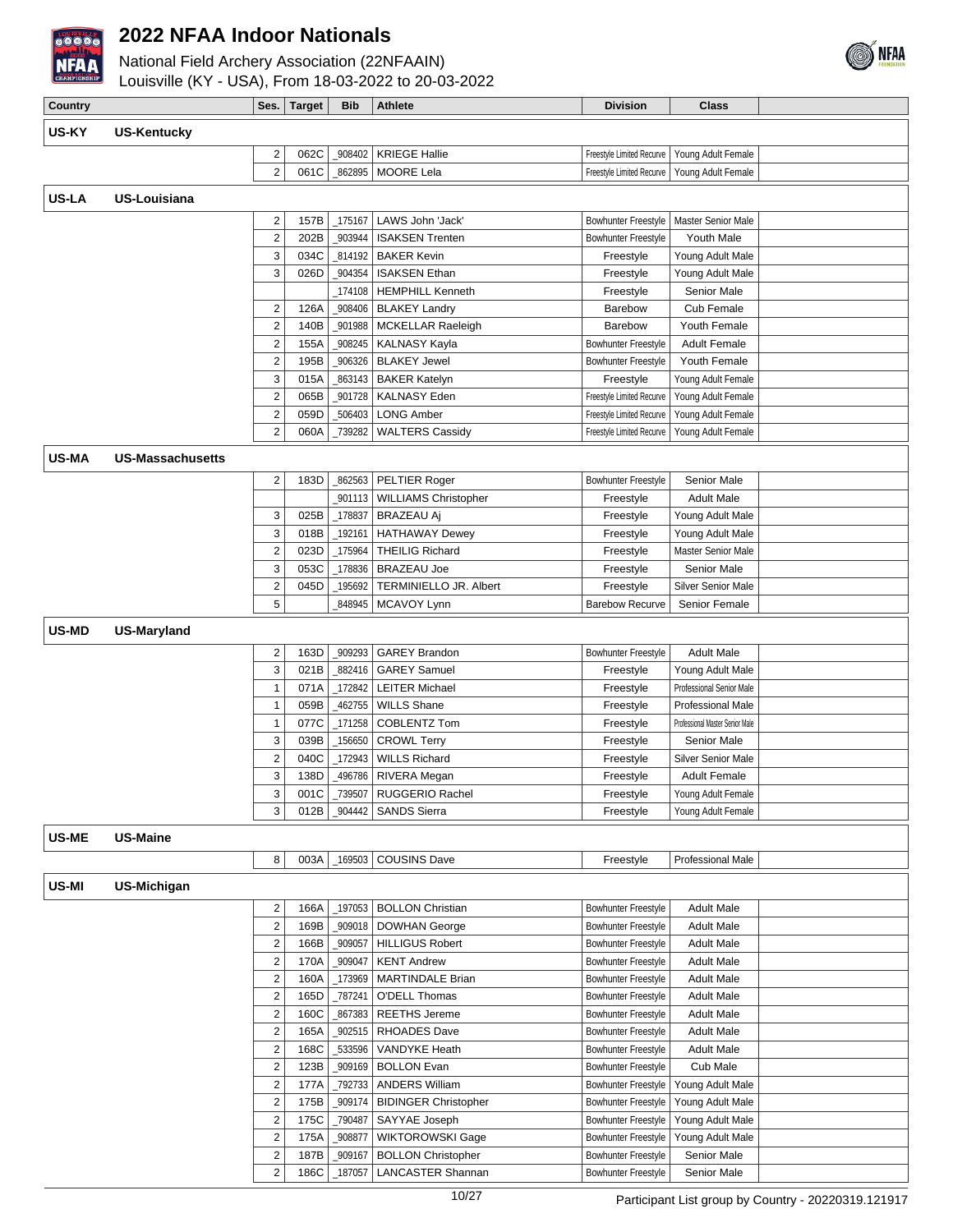

National Field Archery Association (22NFAAIN)



| CHAMPIONSHIP | Louisville (KY - USA), From 18-03-2022 to 20-03-2022 |               |            |                                |                       |          |
|--------------|------------------------------------------------------|---------------|------------|--------------------------------|-----------------------|----------|
| Country      |                                                      | Ses.   Target | <b>Bib</b> | <b>Athlete</b>                 | <b>Division</b>       | Class    |
| US-MI        | US-Michigan                                          |               |            |                                |                       |          |
|              |                                                      |               |            | 185A   824263   LANTZY Michael | Bowhunter Freestyle L | Senior M |

| 2              | 185A | 824263             | <b>LANTZY Michael</b>      | <b>Bowhunter Freestyle</b> | Senior Male                          |  |
|----------------|------|--------------------|----------------------------|----------------------------|--------------------------------------|--|
| $\overline{2}$ | 184C | 161199             | <b>REED Daniel</b>         | <b>Bowhunter Freestyle</b> | <b>Senior Male</b>                   |  |
| $\overline{2}$ | 191B | 153475             | <b>MAUZY Kevin</b>         | <b>Bowhunter Freestyle</b> | <b>Silver Senior Male</b>            |  |
| $\overline{2}$ | 202C | 536571             | AIMAR Holden               | <b>Bowhunter Freestyle</b> | Youth Male                           |  |
| $\overline{2}$ | 200A | 784028             | <b>BARR Michael</b>        | <b>Bowhunter Freestyle</b> | Youth Male                           |  |
| 2              | 202D | _909168            | <b>BOLLON Arron</b>        | <b>Bowhunter Freestyle</b> | Youth Male                           |  |
| 2              | 203B | 192351             | <b>WARNECK Xander</b>      | <b>Bowhunter Freestyle</b> | Youth Male                           |  |
| $\overline{2}$ | 013C | 456213             | <b>CHERRO Frank</b>        | <b>Barebow Recurve</b>     | <b>Adult Male</b>                    |  |
| $\overline{2}$ | 013A | 153545             | <b>HARPER Rodney</b>       | <b>Barebow Recurve</b>     | <b>Adult Male</b>                    |  |
| $\overline{2}$ | 010A | _543386            | <b>JOHNSON Timothy</b>     | <b>Barebow Recurve</b>     | <b>Adult Male</b>                    |  |
| $\overline{2}$ | 012D | 908981             | <b>LUONG Hoang</b>         | <b>Barebow Recurve</b>     | <b>Adult Male</b>                    |  |
| $\overline{2}$ | 014A | 909042             | <b>REAY Spencer</b>        | <b>Barebow Recurve</b>     | <b>Adult Male</b>                    |  |
| $\overline{2}$ | 004A | 161630             | <b>BILLS Scott</b>         | <b>Barebow Recurve</b>     | <b>Senior Male</b>                   |  |
| $\overline{2}$ | 006B | $-161088$          | <b>PROUT Christopher</b>   | <b>Barebow Recurve</b>     | <b>Senior Male</b>                   |  |
| 2              | 029D | _427445            | <b>HART James</b>          | <b>Freestyle Limited</b>   | <b>Master Senior Male</b>            |  |
| 3              | 195B | 160932             | <b>AIMAR Brady</b>         | Freestyle                  | <b>Adult Male</b>                    |  |
| 3              | 183A | 470838             | <b>BEAUDRY Eric</b>        | Freestyle                  | <b>Adult Male</b>                    |  |
| 3              | 156A | _154067            | <b>BIRCHMEIER Jason</b>    | Freestyle                  | <b>Adult Male</b>                    |  |
| 3              | 166A | 778529             | <b>CORRIVEAU James</b>     | Freestyle                  | <b>Adult Male</b>                    |  |
| 3              | 160B | $-161280$          | <b>CUMMINS Rocky</b>       | Freestyle                  | <b>Adult Male</b>                    |  |
| 3              | 185C | 195658             | <b>CURTIS Colton</b>       | Freestyle                  | <b>Adult Male</b>                    |  |
| 3              | 166B | _484010            | <b>CURTIS Zayne</b>        | Freestyle                  | <b>Adult Male</b>                    |  |
| 3              | 166C | _546751            | <b>DEWYSE Jeffrey</b>      | Freestyle                  | <b>Adult Male</b>                    |  |
| 3              | 176A | 736668             | <b>FALK Evan</b>           | Freestyle                  | <b>Adult Male</b>                    |  |
| 3              | 181B | _158507            | <b>FULLER Carson</b>       | Freestyle                  | <b>Adult Male</b>                    |  |
| 3              | 201B | 517111             | <b>GAGE Timothy</b>        | Freestyle                  | <b>Adult Male</b>                    |  |
| 3              | 191A | 161383             | <b>GRUBBA James</b>        | Freestyle                  | <b>Adult Male</b>                    |  |
| 3              | 158C | _176279            | HUNT D J                   | Freestyle                  | <b>Adult Male</b>                    |  |
| 3              | 170B | 866167             | <b>IRWIN Ryan</b>          | Freestyle                  | <b>Adult Male</b>                    |  |
| 3              | 161C | 161242             | <b>JOHNSON Travis</b>      | Freestyle                  | <b>Adult Male</b>                    |  |
| 3              | 190B | 501967             | <b>LANCASTER Stefan</b>    | Freestyle                  | <b>Adult Male</b>                    |  |
| 3              | 161D | _158955            | <b>LAUX Jared</b>          | Freestyle                  | <b>Adult Male</b>                    |  |
| 3              | 189C | 174582             | <b>LOYNES Austin</b>       | Freestyle                  | <b>Adult Male</b>                    |  |
| 3              | 170D | 200369             | <b>MCGLINCHEY Bill</b>     | Freestyle                  | <b>Adult Male</b>                    |  |
| 3              | 164D | 785974             | <b>MILLER Jacob</b>        | Freestyle                  | <b>Adult Male</b>                    |  |
|                |      | _195773            | <b>PATTERSON Chris</b>     | Freestyle                  | <b>Adult Male</b>                    |  |
| 3              | 186C | _162091            | <b>PIROLLI Anthony</b>     | Freestyle                  | <b>Adult Male</b>                    |  |
| 3              | 179A | 182934             | <b>POWERS Knox</b>         | Freestyle                  | <b>Adult Male</b>                    |  |
| 3              | 200A | 496608             | <b>PRUZINSKIS Nils</b>     | Freestyle                  | <b>Adult Male</b>                    |  |
| 3              | 167D | _182313            | RICHARDS Alexander         | Freestyle                  | Adult Male                           |  |
| 3              | 169B | 904327             | <b>STAHLIN Christopher</b> | Freestyle                  | Adult Male                           |  |
| 3              | 163B | _160764            | <b>TUFTS Caden</b>         | Freestyle                  | Adult Male                           |  |
| 3              | 199C | 901890             | WEISMANTEL Joe             | Freestyle                  | <b>Adult Male</b>                    |  |
| 3              | 183C | 901126             | <b>WELCH Brian</b>         | Freestyle                  | Adult Male                           |  |
| 3              | 192C | _171536            | <b>WILCOX Devin</b>        | Freestyle                  | <b>Adult Male</b>                    |  |
| 3              | 192B | _161238            | <b>WILCOX Ostin</b>        | Freestyle                  | <b>Adult Male</b>                    |  |
| 3              | 198A | _191721            | <b>WILLIAMS Ethan</b>      | Freestyle                  | Adult Male                           |  |
|                |      | 541340             | <b>WOELMER Brenden</b>     | Freestyle                  | Adult Male                           |  |
| 3              | 180C | _190905            | <b>WRIGHT Brandon</b>      | Freestyle                  | Adult Male                           |  |
| 3              | 136C | 903498             | PIROLLI Mathew             | Freestyle                  | Cub Male                             |  |
|                |      |                    | <b>BARR Kyle</b>           | Freestyle                  |                                      |  |
| 3              | 019C | _784027<br>_904039 | <b>BOYD Zachary</b>        |                            | Young Adult Male<br>Young Adult Male |  |
| 3              | 024A | 180281             | CUMMINS Rocky "jr"         | Freestyle                  |                                      |  |
|                |      |                    |                            | Freestyle                  | Young Adult Male                     |  |
| 3              | 029A | 904369             | FOUTS Logan                | Freestyle                  | Young Adult Male                     |  |
| 3              | 029D | _544964            | <b>GRULKE Brady</b>        | Freestyle                  | Young Adult Male                     |  |
| 3              | 027C | _534023            | <b>MARTIN Nolan</b>        | Freestyle                  | Young Adult Male                     |  |
| 3              | 025A | 786930             | SAYYAE Nathan              | Freestyle                  | Young Adult Male                     |  |
| 3              | 033B | 540742             | YARGER Justin              | Freestyle                  | Young Adult Male                     |  |
| 5              |      | 157125             | <b>BOONE Lawrence</b>      | Freestyle                  | Master Senior Male                   |  |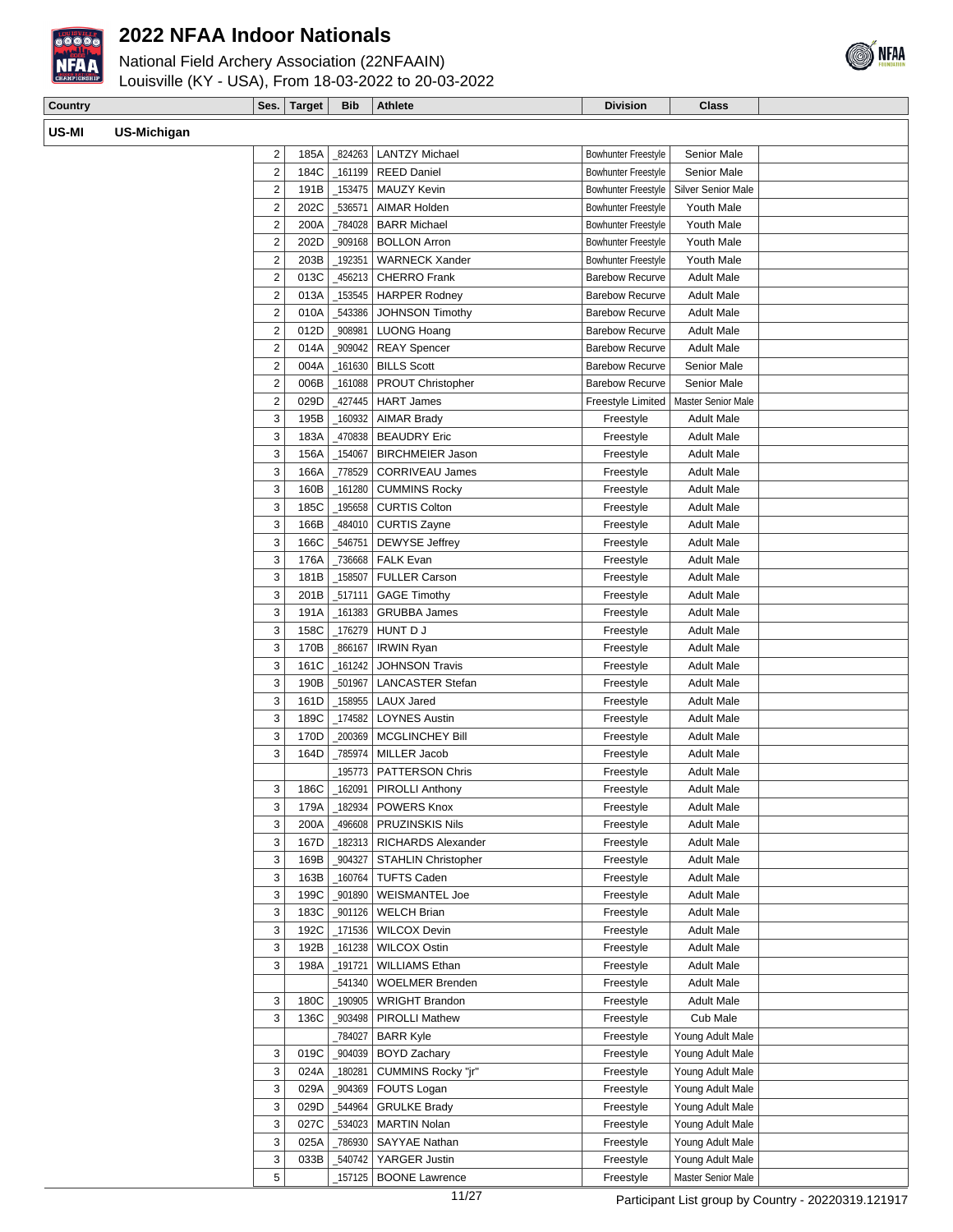

National Field Archery Association (22NFAAIN)



| CHAMPIONSKIP | Louisville (KY - USA), From 18-03-2022 to 20-03-2022 |                     |                |                 |       |
|--------------|------------------------------------------------------|---------------------|----------------|-----------------|-------|
| Country      |                                                      | Ses.   Target   Bib | <b>Athlete</b> | <b>Division</b> | Class |
| US-MI        | US-Michigan                                          |                     |                |                 |       |

| US-Michigan |                         |              |                    |                                          |                            |                                            |  |
|-------------|-------------------------|--------------|--------------------|------------------------------------------|----------------------------|--------------------------------------------|--|
|             | 2                       | 026A         | _169793            | <b>CAMPBELL Glenn</b>                    | Freestyle                  | <b>Master Senior Male</b>                  |  |
|             | $\overline{2}$          | 024B         | $\_173394$         | <b>COOK Rodney</b>                       | Freestyle                  | <b>Master Senior Male</b>                  |  |
|             | $\mathbf 2$             | 025B         | _153916            | <b>KLETT Douglas</b>                     | Freestyle                  | <b>Master Senior Male</b>                  |  |
|             | 2                       | 027B         | $-162081$          | <b>MARTIN Larry</b>                      | Freestyle                  | <b>Master Senior Male</b>                  |  |
|             | 1                       | 072C         | $-175043$          | JABLONSKI Michael                        | Freestyle                  | Professional Senior Male                   |  |
|             | $\mathbf{1}$            | 048D         | _115058            | <b>CHECKEROSKI Timothy</b>               | Freestyle                  | <b>Professional Male</b>                   |  |
|             | 1                       | 049A         | 909401             | <b>DICKERSON Joshua</b>                  | Freestyle                  | Professional Male                          |  |
|             | 8                       | 004A         | _161011            | <b>EYLER Bob</b>                         | Freestyle                  | Professional Male                          |  |
|             | 1                       | 052B         | _174967            | <b>SCHERER Gregory Scott</b>             | Freestyle                  | <b>Professional Male</b>                   |  |
|             | 1                       | 076B         | _171984            | <b>WENK Carl</b>                         | Freestyle                  | Professional Silver Senior Male            |  |
|             |                         |              | _173419            | <b>HUNT Jeffrey</b>                      | Freestyle                  | Professional Master Senior Male            |  |
|             | 3                       | 049C         | _196675            | CHECKEROSKI SR. Tim                      | Freestyle                  | Senior Male                                |  |
|             | 3                       | 039D         | _518059            | LIFFORD Doug                             | Freestyle                  | Senior Male                                |  |
|             | 3                       | 053D         | _716864            | O'BRIEN Tim                              | Freestyle                  | Senior Male                                |  |
|             | 3                       | 048D         | _186215            | O'DELL Rich                              | Freestyle                  | Senior Male                                |  |
|             | 3                       |              |                    | <b>TRIPP Scott</b>                       |                            | Senior Male                                |  |
|             |                         | 047C         | _197198            |                                          | Freestyle                  |                                            |  |
|             | 3                       | 042D         | _194960            | <b>WOJTKOWIAK Mark</b>                   | Freestyle                  | Senior Male                                |  |
|             | 3                       | 055A         | 451269             | YARGER Rob                               | Freestyle                  | Senior Male                                |  |
|             | 3                       | 053A         | 447466             | YOUNG Bryan                              | Freestyle                  | <b>Senior Male</b>                         |  |
|             | $\overline{2}$          | 044C         | 434773             | <b>BURNETT Dean</b>                      | Freestyle                  | <b>Silver Senior Male</b>                  |  |
|             | $\overline{\mathbf{c}}$ | 046A         | _196909            | DEREGNAUCOURT Jeff                       | Freestyle                  | <b>Silver Senior Male</b>                  |  |
|             | 2                       | 043A         | $-192781$          | <b>SCHOCH Michael</b>                    | Freestyle                  | <b>Silver Senior Male</b>                  |  |
|             | 2                       | 044A         | _175349            | <b>WAACK David</b>                       | Freestyle                  | Silver Senior Male                         |  |
|             | 3                       | 075A         | 908609             | <b>BIRCHMEIER Camryn</b>                 | Freestyle                  | Youth Male                                 |  |
|             | 3                       | 070A         | 901127             | <b>WELCH Wyatt</b>                       | Freestyle                  | Youth Male                                 |  |
|             | $\overline{2}$          | 048A         | 158547             | <b>JACQUES Gary</b>                      | Longbow                    | <b>Adult Male</b>                          |  |
|             | $\overline{2}$          | 056C         | _154178            | <b>KURYLO David</b>                      | Freestyle Limited Recurve  | <b>Adult Male</b>                          |  |
|             | $\overline{2}$          | 055C         | 489641             | MOSCOWITZ Coby                           | Freestyle Limited Recurve  | <b>Adult Male</b>                          |  |
|             | $\overline{2}$          | 069C         | 873902             | MURALIDHARAN Siddharth                   | Freestyle Limited Recurve  | Young Adult Male                           |  |
|             | $\overline{2}$          | 072A         |                    | _521718   DANIEL Jim                     | Freestyle Limited Recurve  | Senior Male                                |  |
|             | $\overline{2}$          | 017A         | $-155497$          | <b>MEYERS Glenn</b>                      | Freestyle Limited Recurve  | Silver Senior Male                         |  |
|             | 3                       | 082C         | 867607             | <b>FIELDS Collin</b>                     | Freestyle Limited Recurve  | Youth Male                                 |  |
|             | 3                       | 083C         | _906690            | <b>SOWARDS Tyler</b>                     | Freestyle Limited Recurve  | Youth Male                                 |  |
|             | $\overline{2}$          | 079B         | _901296            | <b>OAKLEY Steve</b>                      | Traditional                | Senior Male                                |  |
|             | $\overline{2}$          | 079A         | 543100             | <b>RIENAS Kenneth</b>                    | Traditional                | Senior Male                                |  |
|             | $\overline{2}$          | 126B         | 906830             | <b>ROCKOFF Sydney</b>                    | Barebow                    | Cub Female                                 |  |
|             | 2                       | 140A         |                    |                                          |                            |                                            |  |
|             |                         |              | $-512217$          | <b>LEHSTEN Isabell</b>                   | Barebow                    | Youth Female                               |  |
|             | $\overline{2}$          | 152B         |                    | _159685   GLOVER Katharine               | <b>Bowhunter Freestyle</b> | <b>Adult Female</b>                        |  |
|             | $\overline{\mathbf{c}}$ | 152C         |                    | _173970   MARTINDALE Jennifer            | Bowhunter Freestyle        | <b>Adult Female</b>                        |  |
|             | $\overline{\mathbf{c}}$ | 132B         |                    | _906068   COGSWELL Brooklyn              | <b>Bowhunter Freestyle</b> | Cub Female                                 |  |
|             | 2                       | 133B         | _854833            | <b>WARNECK Stephanie</b>                 | Bowhunter Freestyle        | Cub Female                                 |  |
|             | 2                       | 188A         |                    | _176235 SHERRICK Juliet                  | Bowhunter Freestyle        | Senior Female                              |  |
|             | $\overline{2}$          | 196D         | _906782            | <b>GENTRY Dakota</b>                     | <b>Bowhunter Freestyle</b> | Youth Female                               |  |
|             | $\overline{\mathbf{c}}$ | 197D         |                    | _907656   MONTEROSSO Isabella            | <b>Bowhunter Freestyle</b> | Youth Female                               |  |
|             | $\overline{c}$          | 195A         |                    | _191722   WILLIAMS Adeline               | <b>Bowhunter Freestyle</b> | Youth Female                               |  |
|             | $\overline{c}$          | 002B         |                    | _906748   PRUCCOLI Kristina              | <b>Barebow Recurve</b>     | <b>Adult Female</b>                        |  |
|             | $\overline{\mathbf{c}}$ | 001D         | _907387            | <b>WRIGHT Kirsten</b>                    | <b>Barebow Recurve</b>     | <b>Adult Female</b>                        |  |
|             | $\overline{\mathbf{c}}$ | 015D         | _906714            | <b>LINDSTROM Lori</b>                    | <b>Barebow Recurve</b>     | Senior Female                              |  |
|             | $\overline{\mathbf{c}}$ | 015C         | _909190            | YOUNG Marla                              | <b>Barebow Recurve</b>     | Senior Female                              |  |
|             | 3                       | 140B         | 492926             | <b>ATEN Valerie</b>                      | Freestyle                  | <b>Adult Female</b>                        |  |
|             | 3                       | 151C         |                    | _784026   BARR Grace                     | Freestyle                  | <b>Adult Female</b>                        |  |
|             | 3                       | 150A         |                    | _160573   BRENTANA Emily                 | Freestyle                  | <b>Adult Female</b>                        |  |
|             | 3                       | 152B         |                    | _188858 BRENTANA Julie                   | Freestyle                  | <b>Adult Female</b>                        |  |
|             | 3                       |              |                    |                                          |                            |                                            |  |
|             |                         | 152C         |                    | $_1$ 177485   FALK Anne                  | Freestyle                  | <b>Adult Female</b>                        |  |
|             | 3<br>3                  | 153C         |                    | <sub>-</sub> 486543   KOZIKOWSKI Lindsay | Freestyle                  | <b>Adult Female</b>                        |  |
|             | 3                       | 140C<br>147A | _525316<br>_197199 | MILLER Sarah A.<br>TRIPP Annaleise       | Freestyle<br>Freestyle     | <b>Adult Female</b><br><b>Adult Female</b> |  |

3 151D \_545749 YARGER Kelsey Freestyle Adult Female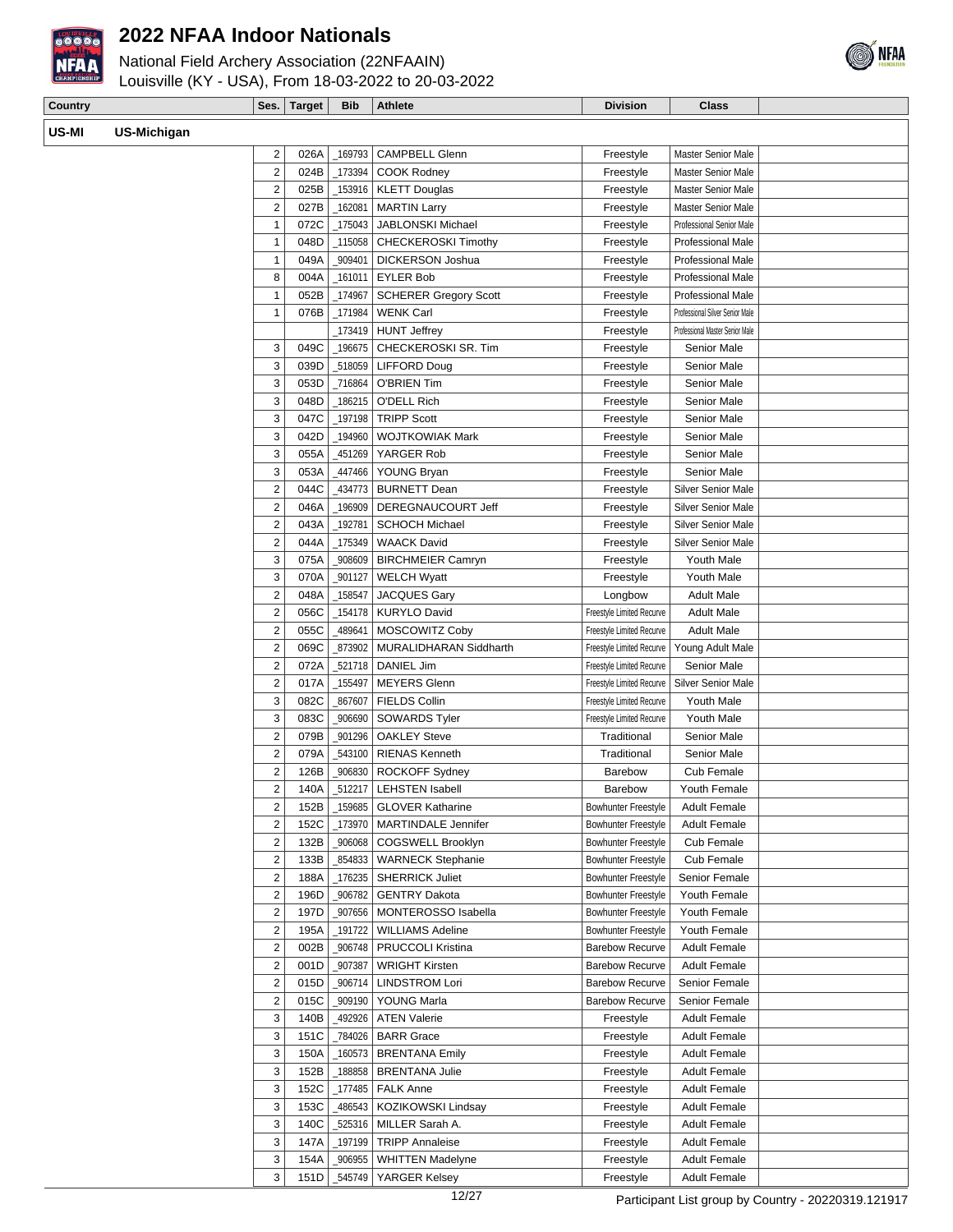

# National Field Archery Association (22NFAAIN)



Louisville (KY - USA), From 18-03-2022 to 20-03-2022

| Country |             | ' Ses. | <b>Target</b> | <b>Bib</b> | Athlete | <b>Division</b> | <b>Class</b> |  |
|---------|-------------|--------|---------------|------------|---------|-----------------|--------------|--|
| US-MI   | US-Michigan |        |               |            |         |                 |              |  |

| 3<br>131C<br>907397<br><b>MCGIVERN Diletta</b><br>Freestyle<br>Cub Female<br>3<br>Cub Female<br>129A<br><b>WELCH Sadie</b><br>Freestyle<br>778952<br>3<br>011C<br><b>FRANK Allana</b><br>Freestyle<br>Young Adult Female<br>510494<br>$\_158905$<br>Freestyle<br>Young Adult Female<br><b>GRIEBE Adriana</b><br>3<br>012D<br>Freestyle<br>Young Adult Female<br>523851<br><b>GUPTA Siya</b><br>3<br>014A<br>176175   LEONES Reese<br>Young Adult Female<br>Freestyle<br>3<br>008A<br>767742   MCGIVERN Alessia<br>Young Adult Female<br>Freestyle<br>3<br>004B<br>154634<br>Freestyle<br>Young Adult Female<br><b>MONTRI Ashley</b><br>195774<br><b>PATTERSON Isabelle</b><br>Freestyle<br>Young Adult Female<br>3<br>011B<br>909350<br>Freestyle<br>Young Adult Female<br><b>PETERMAN Tailey</b><br>3<br>868029   PRENTICE Allison<br>004D<br>Freestyle<br>Young Adult Female<br>3<br>012C<br>YAMBRICK Isabelle<br>Freestyle<br>Young Adult Female<br>$-193808$<br>Senior Female<br>3<br>038A<br><b>GRUBBA Lisa</b><br>Freestyle<br>161384<br>Senior Female<br>$-178833$<br><b>KAUFMAN Julie</b><br>Freestyle<br>3<br>065C<br>907936<br>Freestyle<br>Youth Female<br><b>GARDNER Emma</b><br>3<br>067B<br>906732<br><b>HEWITT Nevaeh</b><br>Youth Female<br>Freestyle<br>3<br>Youth Female<br>057A<br>_901755   HOUSEPIAN Emily<br>Freestyle<br>3<br>062C<br>Freestyle<br>Youth Female<br>901991   LESNER Macey<br>902755<br>Youth Female<br><b>OMEARA</b> Morgan<br>Freestyle<br>062A<br>PANCONE Isabella<br>Youth Female<br>3<br>_908599<br>Freestyle<br>3<br>067A<br>Youth Female<br>154018   VALLONE Isabella<br>Freestyle<br>3<br>127A<br>875090<br><b>GATHAIYA Imani</b><br>Freestyle Limited Recurve<br>Cub Female<br>Cub Female<br>3<br>126B<br>906476<br><b>OAKLEY Millie</b><br>Freestyle Limited Recurve<br><b>BRUCH Zari</b><br>753544<br>Freestyle Limited Recurve<br>Young Adult Female<br>$\overline{2}$<br>060D<br>_789253<br><b>FIELDS Katelin</b><br>Freestyle Limited Recurve<br>Young Adult Female<br>2<br>059A<br>LAUX Brianna<br>Freestyle Limited Recurve<br>Young Adult Female<br>506670<br>2<br>061D<br>Freestyle Limited Recurve<br>Young Adult Female<br>907094<br>MONTEROSSO Natalie<br>$\overline{2}$<br>060C<br>$-158288$<br>Young Adult Female<br>ROVDA Alivia<br>Freestyle Limited Recurve<br>$\overline{2}$<br>Freestyle Limited Recurve<br>Young Adult Female<br>062D<br>906530<br>SACO Jowan<br>$\overline{2}$<br>065A<br><b>WRIGHT Tabitha</b><br>Young Adult Female<br>510080<br>Freestyle Limited Recurve<br>3<br>Youth Female<br>078B<br>798359<br>KULKARNI Aara<br>Freestyle Limited Recurve | 3 | 154B | 499058 ZAMECKI Isabella | Freestyle | <b>Adult Female</b> |  |
|--------------------------------------------------------------------------------------------------------------------------------------------------------------------------------------------------------------------------------------------------------------------------------------------------------------------------------------------------------------------------------------------------------------------------------------------------------------------------------------------------------------------------------------------------------------------------------------------------------------------------------------------------------------------------------------------------------------------------------------------------------------------------------------------------------------------------------------------------------------------------------------------------------------------------------------------------------------------------------------------------------------------------------------------------------------------------------------------------------------------------------------------------------------------------------------------------------------------------------------------------------------------------------------------------------------------------------------------------------------------------------------------------------------------------------------------------------------------------------------------------------------------------------------------------------------------------------------------------------------------------------------------------------------------------------------------------------------------------------------------------------------------------------------------------------------------------------------------------------------------------------------------------------------------------------------------------------------------------------------------------------------------------------------------------------------------------------------------------------------------------------------------------------------------------------------------------------------------------------------------------------------------------------------------------------------------------------------------------------------------------------------------------------------------------------------------------------------------------------------------------------------------------------------------------------------------------------------------------------------------------------------|---|------|-------------------------|-----------|---------------------|--|
|                                                                                                                                                                                                                                                                                                                                                                                                                                                                                                                                                                                                                                                                                                                                                                                                                                                                                                                                                                                                                                                                                                                                                                                                                                                                                                                                                                                                                                                                                                                                                                                                                                                                                                                                                                                                                                                                                                                                                                                                                                                                                                                                                                                                                                                                                                                                                                                                                                                                                                                                                                                                                                      |   |      |                         |           |                     |  |
|                                                                                                                                                                                                                                                                                                                                                                                                                                                                                                                                                                                                                                                                                                                                                                                                                                                                                                                                                                                                                                                                                                                                                                                                                                                                                                                                                                                                                                                                                                                                                                                                                                                                                                                                                                                                                                                                                                                                                                                                                                                                                                                                                                                                                                                                                                                                                                                                                                                                                                                                                                                                                                      |   |      |                         |           |                     |  |
|                                                                                                                                                                                                                                                                                                                                                                                                                                                                                                                                                                                                                                                                                                                                                                                                                                                                                                                                                                                                                                                                                                                                                                                                                                                                                                                                                                                                                                                                                                                                                                                                                                                                                                                                                                                                                                                                                                                                                                                                                                                                                                                                                                                                                                                                                                                                                                                                                                                                                                                                                                                                                                      |   |      |                         |           |                     |  |
|                                                                                                                                                                                                                                                                                                                                                                                                                                                                                                                                                                                                                                                                                                                                                                                                                                                                                                                                                                                                                                                                                                                                                                                                                                                                                                                                                                                                                                                                                                                                                                                                                                                                                                                                                                                                                                                                                                                                                                                                                                                                                                                                                                                                                                                                                                                                                                                                                                                                                                                                                                                                                                      |   |      |                         |           |                     |  |
|                                                                                                                                                                                                                                                                                                                                                                                                                                                                                                                                                                                                                                                                                                                                                                                                                                                                                                                                                                                                                                                                                                                                                                                                                                                                                                                                                                                                                                                                                                                                                                                                                                                                                                                                                                                                                                                                                                                                                                                                                                                                                                                                                                                                                                                                                                                                                                                                                                                                                                                                                                                                                                      |   |      |                         |           |                     |  |
|                                                                                                                                                                                                                                                                                                                                                                                                                                                                                                                                                                                                                                                                                                                                                                                                                                                                                                                                                                                                                                                                                                                                                                                                                                                                                                                                                                                                                                                                                                                                                                                                                                                                                                                                                                                                                                                                                                                                                                                                                                                                                                                                                                                                                                                                                                                                                                                                                                                                                                                                                                                                                                      |   |      |                         |           |                     |  |
|                                                                                                                                                                                                                                                                                                                                                                                                                                                                                                                                                                                                                                                                                                                                                                                                                                                                                                                                                                                                                                                                                                                                                                                                                                                                                                                                                                                                                                                                                                                                                                                                                                                                                                                                                                                                                                                                                                                                                                                                                                                                                                                                                                                                                                                                                                                                                                                                                                                                                                                                                                                                                                      |   |      |                         |           |                     |  |
|                                                                                                                                                                                                                                                                                                                                                                                                                                                                                                                                                                                                                                                                                                                                                                                                                                                                                                                                                                                                                                                                                                                                                                                                                                                                                                                                                                                                                                                                                                                                                                                                                                                                                                                                                                                                                                                                                                                                                                                                                                                                                                                                                                                                                                                                                                                                                                                                                                                                                                                                                                                                                                      |   |      |                         |           |                     |  |
|                                                                                                                                                                                                                                                                                                                                                                                                                                                                                                                                                                                                                                                                                                                                                                                                                                                                                                                                                                                                                                                                                                                                                                                                                                                                                                                                                                                                                                                                                                                                                                                                                                                                                                                                                                                                                                                                                                                                                                                                                                                                                                                                                                                                                                                                                                                                                                                                                                                                                                                                                                                                                                      |   |      |                         |           |                     |  |
|                                                                                                                                                                                                                                                                                                                                                                                                                                                                                                                                                                                                                                                                                                                                                                                                                                                                                                                                                                                                                                                                                                                                                                                                                                                                                                                                                                                                                                                                                                                                                                                                                                                                                                                                                                                                                                                                                                                                                                                                                                                                                                                                                                                                                                                                                                                                                                                                                                                                                                                                                                                                                                      |   |      |                         |           |                     |  |
|                                                                                                                                                                                                                                                                                                                                                                                                                                                                                                                                                                                                                                                                                                                                                                                                                                                                                                                                                                                                                                                                                                                                                                                                                                                                                                                                                                                                                                                                                                                                                                                                                                                                                                                                                                                                                                                                                                                                                                                                                                                                                                                                                                                                                                                                                                                                                                                                                                                                                                                                                                                                                                      |   |      |                         |           |                     |  |
|                                                                                                                                                                                                                                                                                                                                                                                                                                                                                                                                                                                                                                                                                                                                                                                                                                                                                                                                                                                                                                                                                                                                                                                                                                                                                                                                                                                                                                                                                                                                                                                                                                                                                                                                                                                                                                                                                                                                                                                                                                                                                                                                                                                                                                                                                                                                                                                                                                                                                                                                                                                                                                      |   |      |                         |           |                     |  |
|                                                                                                                                                                                                                                                                                                                                                                                                                                                                                                                                                                                                                                                                                                                                                                                                                                                                                                                                                                                                                                                                                                                                                                                                                                                                                                                                                                                                                                                                                                                                                                                                                                                                                                                                                                                                                                                                                                                                                                                                                                                                                                                                                                                                                                                                                                                                                                                                                                                                                                                                                                                                                                      |   |      |                         |           |                     |  |
|                                                                                                                                                                                                                                                                                                                                                                                                                                                                                                                                                                                                                                                                                                                                                                                                                                                                                                                                                                                                                                                                                                                                                                                                                                                                                                                                                                                                                                                                                                                                                                                                                                                                                                                                                                                                                                                                                                                                                                                                                                                                                                                                                                                                                                                                                                                                                                                                                                                                                                                                                                                                                                      |   |      |                         |           |                     |  |
|                                                                                                                                                                                                                                                                                                                                                                                                                                                                                                                                                                                                                                                                                                                                                                                                                                                                                                                                                                                                                                                                                                                                                                                                                                                                                                                                                                                                                                                                                                                                                                                                                                                                                                                                                                                                                                                                                                                                                                                                                                                                                                                                                                                                                                                                                                                                                                                                                                                                                                                                                                                                                                      |   |      |                         |           |                     |  |
|                                                                                                                                                                                                                                                                                                                                                                                                                                                                                                                                                                                                                                                                                                                                                                                                                                                                                                                                                                                                                                                                                                                                                                                                                                                                                                                                                                                                                                                                                                                                                                                                                                                                                                                                                                                                                                                                                                                                                                                                                                                                                                                                                                                                                                                                                                                                                                                                                                                                                                                                                                                                                                      |   |      |                         |           |                     |  |
|                                                                                                                                                                                                                                                                                                                                                                                                                                                                                                                                                                                                                                                                                                                                                                                                                                                                                                                                                                                                                                                                                                                                                                                                                                                                                                                                                                                                                                                                                                                                                                                                                                                                                                                                                                                                                                                                                                                                                                                                                                                                                                                                                                                                                                                                                                                                                                                                                                                                                                                                                                                                                                      |   |      |                         |           |                     |  |
|                                                                                                                                                                                                                                                                                                                                                                                                                                                                                                                                                                                                                                                                                                                                                                                                                                                                                                                                                                                                                                                                                                                                                                                                                                                                                                                                                                                                                                                                                                                                                                                                                                                                                                                                                                                                                                                                                                                                                                                                                                                                                                                                                                                                                                                                                                                                                                                                                                                                                                                                                                                                                                      |   |      |                         |           |                     |  |
|                                                                                                                                                                                                                                                                                                                                                                                                                                                                                                                                                                                                                                                                                                                                                                                                                                                                                                                                                                                                                                                                                                                                                                                                                                                                                                                                                                                                                                                                                                                                                                                                                                                                                                                                                                                                                                                                                                                                                                                                                                                                                                                                                                                                                                                                                                                                                                                                                                                                                                                                                                                                                                      |   |      |                         |           |                     |  |
|                                                                                                                                                                                                                                                                                                                                                                                                                                                                                                                                                                                                                                                                                                                                                                                                                                                                                                                                                                                                                                                                                                                                                                                                                                                                                                                                                                                                                                                                                                                                                                                                                                                                                                                                                                                                                                                                                                                                                                                                                                                                                                                                                                                                                                                                                                                                                                                                                                                                                                                                                                                                                                      |   |      |                         |           |                     |  |
|                                                                                                                                                                                                                                                                                                                                                                                                                                                                                                                                                                                                                                                                                                                                                                                                                                                                                                                                                                                                                                                                                                                                                                                                                                                                                                                                                                                                                                                                                                                                                                                                                                                                                                                                                                                                                                                                                                                                                                                                                                                                                                                                                                                                                                                                                                                                                                                                                                                                                                                                                                                                                                      |   |      |                         |           |                     |  |
|                                                                                                                                                                                                                                                                                                                                                                                                                                                                                                                                                                                                                                                                                                                                                                                                                                                                                                                                                                                                                                                                                                                                                                                                                                                                                                                                                                                                                                                                                                                                                                                                                                                                                                                                                                                                                                                                                                                                                                                                                                                                                                                                                                                                                                                                                                                                                                                                                                                                                                                                                                                                                                      |   |      |                         |           |                     |  |
|                                                                                                                                                                                                                                                                                                                                                                                                                                                                                                                                                                                                                                                                                                                                                                                                                                                                                                                                                                                                                                                                                                                                                                                                                                                                                                                                                                                                                                                                                                                                                                                                                                                                                                                                                                                                                                                                                                                                                                                                                                                                                                                                                                                                                                                                                                                                                                                                                                                                                                                                                                                                                                      |   |      |                         |           |                     |  |
|                                                                                                                                                                                                                                                                                                                                                                                                                                                                                                                                                                                                                                                                                                                                                                                                                                                                                                                                                                                                                                                                                                                                                                                                                                                                                                                                                                                                                                                                                                                                                                                                                                                                                                                                                                                                                                                                                                                                                                                                                                                                                                                                                                                                                                                                                                                                                                                                                                                                                                                                                                                                                                      |   |      |                         |           |                     |  |
|                                                                                                                                                                                                                                                                                                                                                                                                                                                                                                                                                                                                                                                                                                                                                                                                                                                                                                                                                                                                                                                                                                                                                                                                                                                                                                                                                                                                                                                                                                                                                                                                                                                                                                                                                                                                                                                                                                                                                                                                                                                                                                                                                                                                                                                                                                                                                                                                                                                                                                                                                                                                                                      |   |      |                         |           |                     |  |
|                                                                                                                                                                                                                                                                                                                                                                                                                                                                                                                                                                                                                                                                                                                                                                                                                                                                                                                                                                                                                                                                                                                                                                                                                                                                                                                                                                                                                                                                                                                                                                                                                                                                                                                                                                                                                                                                                                                                                                                                                                                                                                                                                                                                                                                                                                                                                                                                                                                                                                                                                                                                                                      |   |      |                         |           |                     |  |
|                                                                                                                                                                                                                                                                                                                                                                                                                                                                                                                                                                                                                                                                                                                                                                                                                                                                                                                                                                                                                                                                                                                                                                                                                                                                                                                                                                                                                                                                                                                                                                                                                                                                                                                                                                                                                                                                                                                                                                                                                                                                                                                                                                                                                                                                                                                                                                                                                                                                                                                                                                                                                                      |   |      |                         |           |                     |  |
|                                                                                                                                                                                                                                                                                                                                                                                                                                                                                                                                                                                                                                                                                                                                                                                                                                                                                                                                                                                                                                                                                                                                                                                                                                                                                                                                                                                                                                                                                                                                                                                                                                                                                                                                                                                                                                                                                                                                                                                                                                                                                                                                                                                                                                                                                                                                                                                                                                                                                                                                                                                                                                      |   |      |                         |           |                     |  |
|                                                                                                                                                                                                                                                                                                                                                                                                                                                                                                                                                                                                                                                                                                                                                                                                                                                                                                                                                                                                                                                                                                                                                                                                                                                                                                                                                                                                                                                                                                                                                                                                                                                                                                                                                                                                                                                                                                                                                                                                                                                                                                                                                                                                                                                                                                                                                                                                                                                                                                                                                                                                                                      |   |      |                         |           |                     |  |
|                                                                                                                                                                                                                                                                                                                                                                                                                                                                                                                                                                                                                                                                                                                                                                                                                                                                                                                                                                                                                                                                                                                                                                                                                                                                                                                                                                                                                                                                                                                                                                                                                                                                                                                                                                                                                                                                                                                                                                                                                                                                                                                                                                                                                                                                                                                                                                                                                                                                                                                                                                                                                                      |   |      |                         |           |                     |  |
|                                                                                                                                                                                                                                                                                                                                                                                                                                                                                                                                                                                                                                                                                                                                                                                                                                                                                                                                                                                                                                                                                                                                                                                                                                                                                                                                                                                                                                                                                                                                                                                                                                                                                                                                                                                                                                                                                                                                                                                                                                                                                                                                                                                                                                                                                                                                                                                                                                                                                                                                                                                                                                      |   |      |                         |           |                     |  |
|                                                                                                                                                                                                                                                                                                                                                                                                                                                                                                                                                                                                                                                                                                                                                                                                                                                                                                                                                                                                                                                                                                                                                                                                                                                                                                                                                                                                                                                                                                                                                                                                                                                                                                                                                                                                                                                                                                                                                                                                                                                                                                                                                                                                                                                                                                                                                                                                                                                                                                                                                                                                                                      |   |      |                         |           |                     |  |

#### **US-MN US-Minnesota**

| 2              | 159C | 152891 | <b>JOHNSON Adam</b>       | Bowhunter Freestyle        | <b>Adult Male</b>               |  |
|----------------|------|--------|---------------------------|----------------------------|---------------------------------|--|
| $\overline{2}$ | 164D | 159126 | <b>MOE Matt</b>           | <b>Bowhunter Freestyle</b> | <b>Adult Male</b>               |  |
| $\overline{2}$ | 162C | 174993 | <b>PIESKE Nicholas</b>    | Bowhunter Freestyle        | <b>Adult Male</b>               |  |
| 2              | 175D | 908914 | <b>EHRP Harlee</b>        | Bowhunter Freestyle        | Young Adult Male                |  |
| $\overline{2}$ | 201D | 908928 | <b>MOORHOUSE Andrew</b>   | <b>Bowhunter Freestyle</b> | Youth Male                      |  |
| $\overline{2}$ | 203A | 908929 | MOORHOUSE Jack            | <b>Bowhunter Freestyle</b> | Youth Male                      |  |
| 3              | 187D | 903985 | <b>ANDERSON Jeremy</b>    | Freestyle                  | <b>Adult Male</b>               |  |
| 3              | 167C | 460480 | <b>KNUTSON Rob</b>        | Freestyle                  | <b>Adult Male</b>               |  |
| 3              | 158D | 156644 | <b>KOSTRZEWSKI Blaine</b> | Freestyle                  | <b>Adult Male</b>               |  |
| 3              | 165C | 160855 | RAMIREZ Ildefonso         | Freestyle                  | <b>Adult Male</b>               |  |
| 3              | 195A | 155332 | <b>RYAN Matt</b>          | Freestyle                  | <b>Adult Male</b>               |  |
| 3              | 168A | 727600 | SODERLUND Jaydon          | Freestyle                  | <b>Adult Male</b>               |  |
| 3              | 155D | 159702 | ZEUG Cole                 | Freestyle                  | <b>Adult Male</b>               |  |
| 8              | 006A | 877427 | <b>KAPPERS Nick</b>       | Freestyle                  | Professional Male               |  |
| 9              | 008B | 153769 | SULLIVAN Sawyer           | Freestyle                  | Professional Male               |  |
| 1              | 076A | 154134 | <b>NELSON Todd</b>        | Freestyle                  | Professional Silver Senior Male |  |
| 3              | 047D | 155459 | <b>HOLMGREN Cary</b>      | Freestyle                  | Senior Male                     |  |
|                |      | 527069 | <b>KARGES Curtis</b>      | Freestyle                  | Senior Male                     |  |
| $\overline{2}$ | 035B | 169434 | <b>RYAN Michael</b>       | Freestyle                  | <b>Silver Senior Male</b>       |  |
| 3              | 074B | 840597 | <b>SCHIFSKY Aiden</b>     | Freestyle                  | Youth Male                      |  |
| 2              | 070A | 201790 | PODRATZ Jerry             | Freestyle Limited Recurve  | <b>Master Senior Male</b>       |  |
| $\overline{2}$ | 017B | 875275 | <b>LATOURELLE Mark</b>    | Freestyle Limited Recurve  | Silver Senior Male              |  |
|                |      | 158387 | <b>JOHNSON Tom</b>        | Traditional                | Silver Senior Male              |  |
| $\overline{2}$ | 207D | 908999 | <b>WAMPLER Georgia</b>    | <b>Barebow</b>             | Young Adult Female              |  |
| $\overline{c}$ | 150B | 154929 | <b>JOHNSON Jill</b>       | <b>Bowhunter Freestyle</b> | <b>Adult Female</b>             |  |
|                |      |        |                           |                            |                                 |  |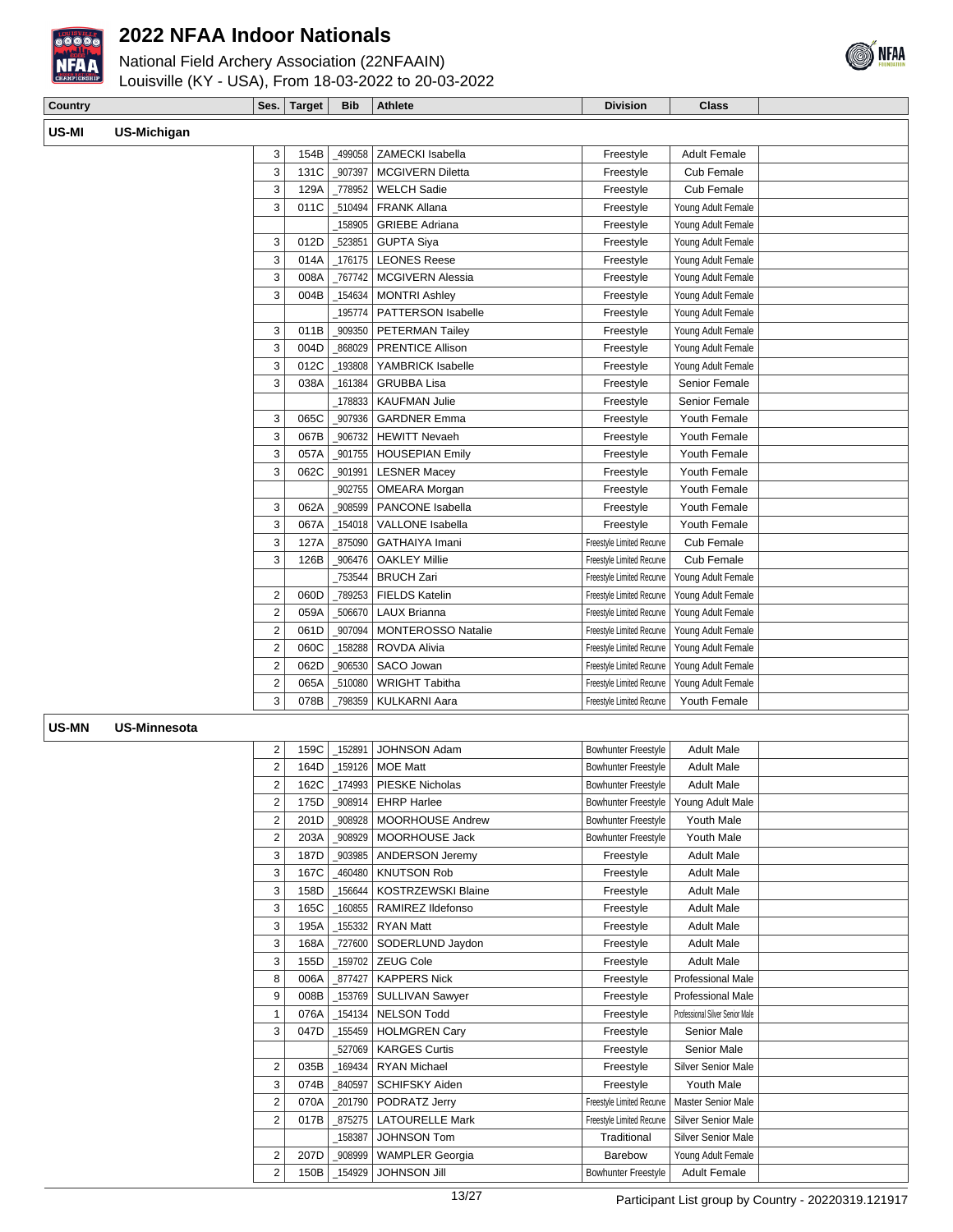

National Field Archery Association (22NFAAIN) Louisville (KY - USA), From 18-03-2022 to 20-03-2022



| Country |                    |                         | Ses. Target | <b>Bib</b> | <b>Athlete</b>            | <b>Division</b>            | <b>Class</b>                |  |
|---------|--------------------|-------------------------|-------------|------------|---------------------------|----------------------------|-----------------------------|--|
|         |                    |                         |             |            |                           |                            |                             |  |
| US-MN   | US-Minnesota       |                         |             |            |                           |                            |                             |  |
|         |                    | $\overline{\mathbf{c}}$ | 149B        | 159127     | MOE Jamie                 | <b>Bowhunter Freestyle</b> | <b>Adult Female</b>         |  |
|         |                    | $\overline{c}$          | 198B        | 908902     | <b>ADAMS</b> Sophia       | Bowhunter Freestyle        | Youth Female                |  |
|         |                    | $\overline{c}$          | 003D        | 909276     | <b>ARNDT Adia</b>         | <b>Barebow Recurve</b>     | <b>Adult Female</b>         |  |
|         |                    | 3                       | 146B        | 199992     | <b>BURLEY Isabelle</b>    | Freestyle                  | <b>Adult Female</b>         |  |
|         |                    | 3                       | 153A        | 903879     | <b>GELWICK Alyssa</b>     | Freestyle                  | <b>Adult Female</b>         |  |
|         |                    | 3                       | 146A        | 152164     | <b>GRIFFIN Caitlin</b>    | Freestyle                  | <b>Adult Female</b>         |  |
|         |                    | 3                       | 130C        | 903450     | <b>GRUTKOSKI Paige</b>    | Freestyle                  | Cub Female                  |  |
|         |                    | 3                       | 131A        | 902495     | <b>KNUTSON Josie</b>      | Freestyle                  | <b>Cub Female</b>           |  |
|         |                    | 3                       | 009B        | 199991     | <b>BURLEY LeeAna</b>      | Freestyle                  | Young Adult Female          |  |
|         |                    | 3                       | 006B        | 118268     | <b>KNUTSON Valarie</b>    | Freestyle                  | Young Adult Female          |  |
|         |                    | 3                       | 009A        | 536040     | MUONIO Callidora          | Freestyle                  | Young Adult Female          |  |
|         |                    | 3                       | 007B        | 203008     | <b>NASH Ashley</b>        | Freestyle                  | Young Adult Female          |  |
|         |                    | 3                       | 003D        | _787843    | VOGEL Rebecca             | Freestyle                  | Young Adult Female          |  |
|         |                    | 3                       | 061D        | _903449    | <b>GRUTKOSKI Maggie</b>   | Freestyle                  | Youth Female                |  |
|         |                    | 3                       | 058A        |            | 526709   RUPAR Marla      | Freestyle                  | Youth Female                |  |
| US-MO   | <b>US-Missouri</b> |                         |             |            |                           |                            |                             |  |
|         |                    | $\overline{\mathbf{c}}$ | 147B        | _115291    | SANFORD Joe               | <b>Barebow</b>             | <b>Master Senior Male</b>   |  |
|         |                    | $\overline{2}$          | 172B        | 540694     | <b>WHITE Aidan</b>        | <b>Bowhunter Freestyle</b> | Young Adult Male            |  |
|         |                    | $\overline{2}$          | 182A        | 443209     | <b>ADAMS Jerry</b>        | <b>Bowhunter Freestyle</b> | Senior Male                 |  |
|         |                    | $\overline{c}$          | 004D        | 906650     | <b>DENNY Jeff</b>         | <b>Barebow Recurve</b>     | Senior Male                 |  |
|         |                    | $\overline{\mathbf{c}}$ | 029A        | 191156_    | <b>CROW Gene</b>          | Freestyle Limited          | Master Senior Male          |  |
|         |                    | $\overline{c}$          | 021D        | 156446     | <b>TEAGUE Faron</b>       | Freestyle Limited          | Silver Senior Male          |  |
|         |                    | 3                       | 156B        | 156320     | <b>CARLTON Daniel</b>     | Freestyle                  | <b>Adult Male</b>           |  |
|         |                    | 3                       | 155A        | 152986     | <b>COLLINS Steven</b>     | Freestyle                  | <b>Adult Male</b>           |  |
|         |                    | 3                       | 199A        | 908793     | <b>MAUCELLI Thomas</b>    | Freestyle                  | <b>Adult Male</b>           |  |
|         |                    | 3                       | 164C        | 857009     | <b>MILLER Evan</b>        | Freestyle                  | <b>Adult Male</b>           |  |
|         |                    | 3                       | 023C        | 156321     | <b>CARLTON Michael</b>    | Freestyle                  | Young Adult Male            |  |
|         |                    | 3                       | 022B        | _739543    | <b>KEY Elliot</b>         | Freestyle                  | Young Adult Male            |  |
|         |                    | 3                       | 016D        | _901165    | <b>SHAW Aaron</b>         | Freestyle                  | Young Adult Male            |  |
|         |                    | 3                       | 021D        | 158993     | <b>SMITH Ashton</b>       | Freestyle                  | Young Adult Male            |  |
|         |                    | 8                       | 024A        | 180543     | PENROD Paul               | Freestyle                  | Professional Senior Male    |  |
|         |                    | 1                       | 048C        | 191408     | <b>BOYER Remington</b>    | Freestyle                  | <b>Professional Male</b>    |  |
|         |                    | $\overline{c}$          | 045C        | _153780    | <b>GRELLNER Gene</b>      | Freestyle                  | <b>Silver Senior Male</b>   |  |
|         |                    | $\overline{\mathbf{c}}$ | 042B        | 170927     | <b>HOOD Thomas</b>        | Freestyle                  | Silver Senior Male          |  |
|         |                    | $\overline{c}$          | 041D        | _190727    | <b>JOHNSON Steve</b>      | Freestyle                  | <b>Silver Senior Male</b>   |  |
|         |                    | $\overline{c}$          | 036B        |            | 170956   ROUTON Tim       | Freestyle                  | Silver Senior Male          |  |
|         |                    | $\overline{2}$          | 149C        |            | _901990 HUNZIGER Sophia   | Bowhunter Freestyle        | <b>Adult Female</b>         |  |
|         |                    | $\overline{c}$          | 130D        |            | 907018   DAVIS Trinity    | <b>Bowhunter Freestyle</b> | Cub Female                  |  |
|         |                    | $\overline{\mathbf{c}}$ | 195D        | _733366    | MCCOOL Julianna           | <b>Bowhunter Freestyle</b> | Youth Female                |  |
|         |                    | $\overline{2}$          | 021C        | 161472     | <b>PARKER Linda</b>       | Freestyle Limited          | <b>Silver Senior Female</b> |  |
|         |                    | 3                       | 150D        |            | _901313   LOWTHER Chrissy | Freestyle                  | <b>Adult Female</b>         |  |
|         |                    | 3                       | 008B        | _781483    | <b>BRAND Grace</b>        | Freestyle                  | Young Adult Female          |  |
|         |                    | 3                       | 002C        | 533091     | <b>DRAKE Leann</b>        | Freestyle                  | Young Adult Female          |  |
|         |                    | 3                       | 010C        | 733365     | MCCOOL Hope               | Freestyle                  | Young Adult Female          |  |
|         |                    | $\sqrt{3}$              | 036D        | 818891     | CAMERON-RICE Ellen        | Freestyle                  | Senior Female               |  |
|         |                    | 3                       | 060B        | _870412    | DAVIS Zoie Nicole         | Freestyle                  | Youth Female                |  |
|         |                    | 3                       | 059C        |            | _191745   KEY Ella        | Freestyle                  | Youth Female                |  |
|         |                    | 3                       | 067C        | _733367    | MCCOOL Maliah             | Freestyle                  | Youth Female                |  |
|         |                    | $\overline{2}$          | 051A        | 492487     | KOZIOL Adelaide           | Freestyle Limited Recurve  | <b>Adult Female</b>         |  |
|         |                    | $\overline{2}$          | 052D        | 504724     | ROBINSON Kaitlyn          | Freestyle Limited Recurve  | <b>Adult Female</b>         |  |
|         |                    | $\overline{2}$          | 071B        | _153779    | <b>GRELLNER Janis</b>     | Freestyle Limited Recurve  | Senior Female               |  |
|         |                    |                         |             |            |                           |                            |                             |  |
| US-MS   | US-Mississippi     |                         |             |            |                           |                            |                             |  |
|         |                    | $\overline{\mathbf{c}}$ | 011C        |            | _908979 DOUGLAS Jason     | <b>Barebow Recurve</b>     | <b>Adult Male</b>           |  |
|         |                    | 3                       | 196C        |            | _908964   HUGHEY Mark     | Freestyle                  | <b>Adult Male</b>           |  |
|         |                    |                         |             | _410092    | SIBLEY Paul               | Freestyle                  | <b>Adult Male</b>           |  |
|         |                    | 3                       | 142A        |            | 518825   SIBLEY Christy   | Freestyle                  | <b>Adult Female</b>         |  |

1 064B 171795 RIVES Morgan Freestyle Professional Female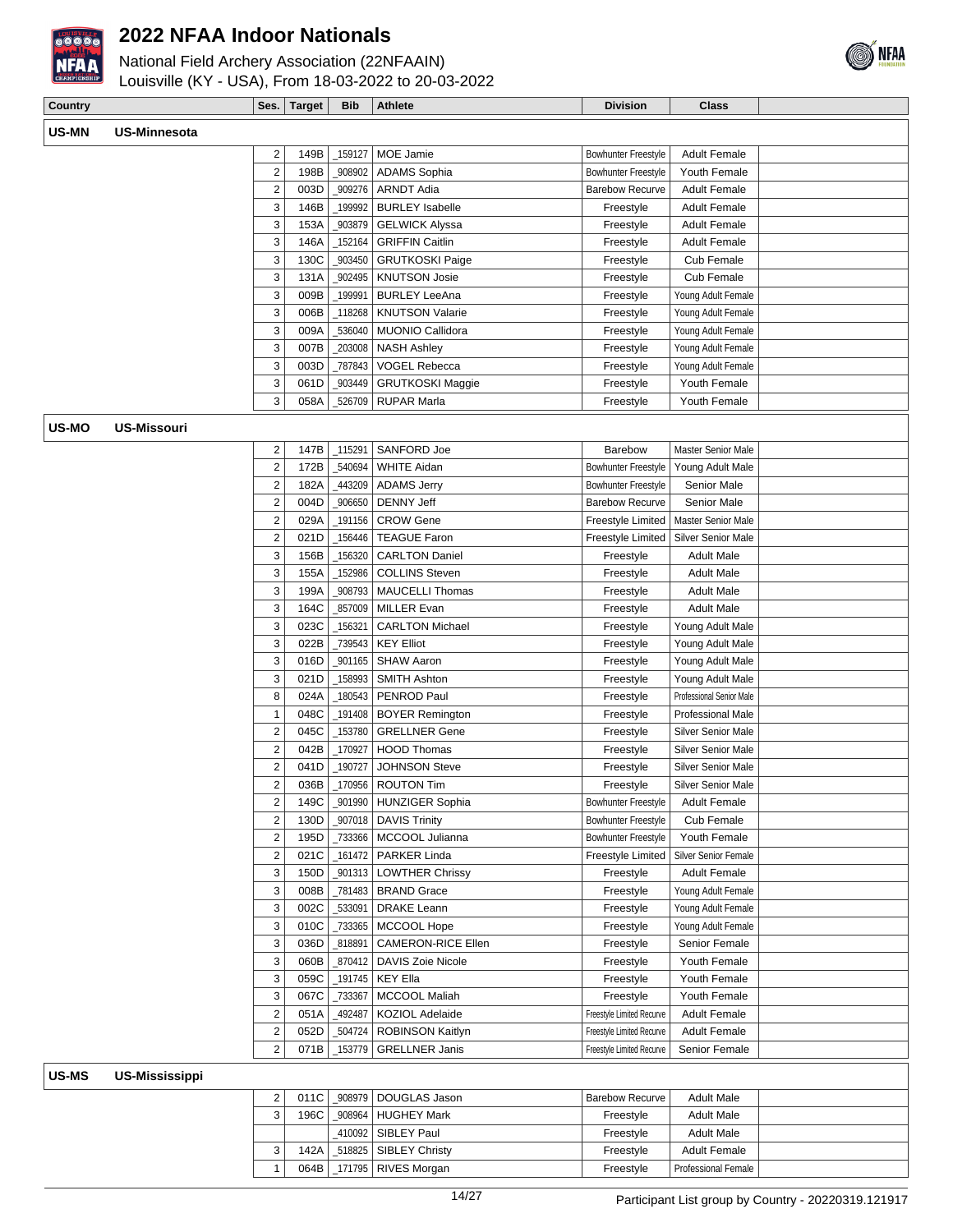

National Field Archery Association (22NFAAIN)



| CHAMPIONSHIP | Louisville (KY - USA), From 18-03-2022 to 20-03-2022 |                                        |              |                    |                                           |                                       |                                              |  |
|--------------|------------------------------------------------------|----------------------------------------|--------------|--------------------|-------------------------------------------|---------------------------------------|----------------------------------------------|--|
| Country      |                                                      |                                        | Ses. Target  | <b>Bib</b>         | <b>Athlete</b>                            | <b>Division</b>                       | <b>Class</b>                                 |  |
|              |                                                      |                                        |              |                    |                                           |                                       |                                              |  |
| US-MS        | <b>US-Mississippi</b>                                |                                        |              |                    |                                           |                                       |                                              |  |
|              |                                                      | 3                                      |              |                    | 037C   177516   DOGGETT Glenda            | Freestyle                             | Senior Female                                |  |
| US-MT        | <b>US-Montana</b>                                    |                                        |              |                    |                                           |                                       |                                              |  |
|              |                                                      | 5                                      |              | 872170             | SPEEG Jackson                             | Bowhunter Freestyle                   | Youth Male                                   |  |
|              |                                                      | 3                                      | 188A         | _537879            | <b>HENRY Adam</b>                         | Freestyle                             | <b>Adult Male</b>                            |  |
|              |                                                      | 8                                      | 023A         | 171800             | <b>MORGAN Robert</b>                      | Freestyle                             | Professional Senior Male                     |  |
|              |                                                      | $\mathbf{1}$                           | 044C         | 152094             | <b>MORGAN Tate</b>                        | Freestyle                             | Professional Male                            |  |
|              |                                                      | $\mathbf{1}$                           | 046A         | _153999            | <b>SCHAFF Kris</b>                        | Freestyle                             | Professional Male                            |  |
|              |                                                      | 3                                      | 061C         | _190991            | <b>KENNEY Callah</b>                      | Freestyle                             | Youth Female                                 |  |
|              |                                                      |                                        |              | 872148             | SPEEG Tana                                | Freestyle                             | Youth Female                                 |  |
| US-NC        | <b>US-North Carolina</b>                             |                                        |              |                    |                                           |                                       |                                              |  |
|              |                                                      |                                        |              |                    |                                           |                                       |                                              |  |
|              |                                                      | 2                                      | 187A         | _190773            | <b>WALLACE Chris</b>                      | <b>Bowhunter Freestyle</b>            | Senior Male                                  |  |
|              |                                                      | $\sqrt{2}$                             | 008D         | _156297            | WINKER John                               | <b>Barebow Recurve</b>                | Adult Male                                   |  |
|              |                                                      | $\mathbf 5$                            |              | 903418             | <b>GREENE Brayton</b>                     | Freestyle                             | Cub Male                                     |  |
|              |                                                      | 3                                      | 135D         | _909172            | MONTCASTLE Aiden                          | Freestyle                             | Cub Male                                     |  |
|              |                                                      | 3<br>$\mathbf{1}$                      | 017B<br>074C | _750555            | <b>EDWARDS Sully</b><br>PERRY Bryan       | Freestyle<br>Freestyle                | Young Adult Male<br>Professional Senior Male |  |
|              |                                                      | $\mathbf{1}$                           | 072A         | _175965<br>_159233 | <b>WHITE Greg</b>                         | Freestyle                             | Professional Senior Male                     |  |
|              |                                                      | $\mathbf{1}$                           | 056C         | _156625            | <b>HANNAH Justin</b>                      | Freestyle                             | Professional Male                            |  |
|              |                                                      | $\mathbf{1}$                           | 043A         | _161842            | <b>HUGHES Eli</b>                         | Freestyle                             | Professional Male                            |  |
|              |                                                      | 3                                      | 050B         | _155192            | <b>CABRAL Daniel</b>                      | Freestyle                             | Senior Male                                  |  |
|              |                                                      | 3                                      | 055C         | _193242            | DOYLE III John                            | Freestyle                             | Senior Male                                  |  |
|              |                                                      | $\mathbf 2$                            | 072B         | 444631             | <b>ADAMS Brett</b>                        | Freestyle Limited Recurve             | Senior Male                                  |  |
|              |                                                      | $\boldsymbol{2}$                       | 131C         | _908308            | <b>CRAIN Annie</b>                        | <b>Bowhunter Freestyle</b>            | Cub Female                                   |  |
|              |                                                      | $\sqrt{5}$                             |              | 908862             | <b>MONTCASTLE Kaylie</b>                  | <b>Bowhunter Freestyle</b>            | Youth Female                                 |  |
|              |                                                      | $\sqrt{2}$                             | 002A         | 459007             | <b>WINKER Lesley</b>                      | <b>Barebow Recurve</b>                | <b>Adult Female</b>                          |  |
|              |                                                      | 3                                      | 153B         | 475151             | <b>BATTLE Sheuna</b>                      | Freestyle                             | <b>Adult Female</b>                          |  |
|              |                                                      |                                        |              | 493720             | MOORE Jamilee                             | Freestyle                             | <b>Adult Female</b>                          |  |
|              |                                                      | 3                                      | 005C         | _901828            | <b>PARTON Keeley</b>                      | Freestyle                             | Young Adult Female                           |  |
|              |                                                      | $\mathbf{1}$                           | 067A         | 115180             | <b>CHAMBERS Gracelyn</b>                  | Freestyle                             | <b>Professional Female</b>                   |  |
|              |                                                      | 5                                      |              | _753691            | AMBROSE Liana                             | Freestyle                             | Youth Female                                 |  |
|              |                                                      |                                        |              | 903416             | <b>GREENE Brylee</b>                      | Freestyle                             | Youth Female                                 |  |
|              |                                                      | 3                                      | 056A         | 903084             | <b>HIGGINS Cecelia</b>                    | Freestyle                             | Youth Female                                 |  |
|              |                                                      | $\sqrt{2}$                             | 049B         | 808447             | <b>CHAMBERS Rubie</b>                     | Longbow                               | <b>Adult Female</b>                          |  |
|              |                                                      | $\overline{\mathbf{c}}$                | 053D         | 190774             | <b>WALLACE Lilly</b>                      | Freestyle Limited Recurve             | <b>Adult Female</b>                          |  |
|              |                                                      | $\overline{2}$                         |              |                    | 075B   865466   HARRIMAN Avery            | Traditional                           | <b>Adult Female</b>                          |  |
| US-ND        | <b>US-North Dakota</b>                               |                                        |              |                    |                                           |                                       |                                              |  |
|              |                                                      | 3                                      | 178A         | 454953             | <b>HETLETVED Lee</b>                      | Freestyle                             | <b>Adult Male</b>                            |  |
|              |                                                      | 3                                      | 187A         | 903229             | <b>VEITH Bradley</b>                      | Freestyle                             | <b>Adult Male</b>                            |  |
|              |                                                      | 3                                      | 136B         | _905827            | PETERSON Ryder                            | Freestyle                             | Cub Male                                     |  |
|              |                                                      | 3                                      | 016C         | _116289            | <b>THOMAS Tyler</b>                       | Freestyle                             | Young Adult Male                             |  |
|              |                                                      | $\overline{\mathbf{c}}$                | 133D         | 908856             | <b>VEITH Ryann</b>                        | Bowhunter Freestyle                   | Cub Female                                   |  |
|              |                                                      | 3                                      | 130A         | 903230             | <b>VEITH Odessa</b>                       | Freestyle                             | Cub Female                                   |  |
|              |                                                      | 3                                      | 009D         | 179323             | <b>HETLETVED Hatley</b>                   | Freestyle                             | Young Adult Female                           |  |
|              |                                                      | 3                                      | 061A         | 884606             | PETERSON Zoe                              | Freestyle                             | Youth Female                                 |  |
|              |                                                      |                                        |              |                    |                                           |                                       |                                              |  |
| <b>US-NE</b> | <b>US-Nebraska</b>                                   |                                        |              |                    |                                           |                                       |                                              |  |
|              |                                                      | $\overline{\mathbf{c}}$                | 128C         | _909204            | SKRETTA Dean                              | Barebow                               | Cub Male                                     |  |
|              |                                                      | $\boldsymbol{2}$                       | 156C         | _156143            | <b>JORDENING Kim</b>                      | <b>Bowhunter Freestyle</b>            | Master Senior Male                           |  |
|              |                                                      | $\mathbf 2$                            | 005B         | 897936             | <b>GOTTBERG William</b>                   | <b>Barebow Recurve</b>                | Senior Male                                  |  |
|              |                                                      | $\sqrt{2}$                             | 020B         | _171086            | <b>CARMIN Matthew</b>                     | Freestyle Limited                     | <b>Adult Male</b>                            |  |
|              |                                                      | $\mathbf 2$                            | 022A         | 194190_            | <b>STALDER Daric</b>                      | <b>Freestyle Limited</b>              | Senior Male                                  |  |
|              |                                                      |                                        |              | 427671             | <b>SAUNDERS Thomas</b>                    | Freestyle Limited Recurve             | <b>Master Senior Male</b>                    |  |
|              |                                                      | $\overline{\mathbf{c}}$                | 146C         | _848733            | AMES Amy                                  | Barebow<br><b>Bowhunter Freestyle</b> | Silver Senior Female                         |  |
|              |                                                      | $\mathbf 2$<br>$\overline{\mathbf{c}}$ | 154A         | 902772<br>782980   | HART Georgia Ann                          | <b>Bowhunter Freestyle</b>            | <b>Adult Female</b><br>Senior Female         |  |
|              |                                                      | 3                                      | 188B<br>147C | 171087             | <b>SLAMA Kelly</b><br><b>CARMIN Becky</b> | Freestyle                             | <b>Adult Female</b>                          |  |

3 131D \_171089 CARMIN Addie Freestyle Cub Female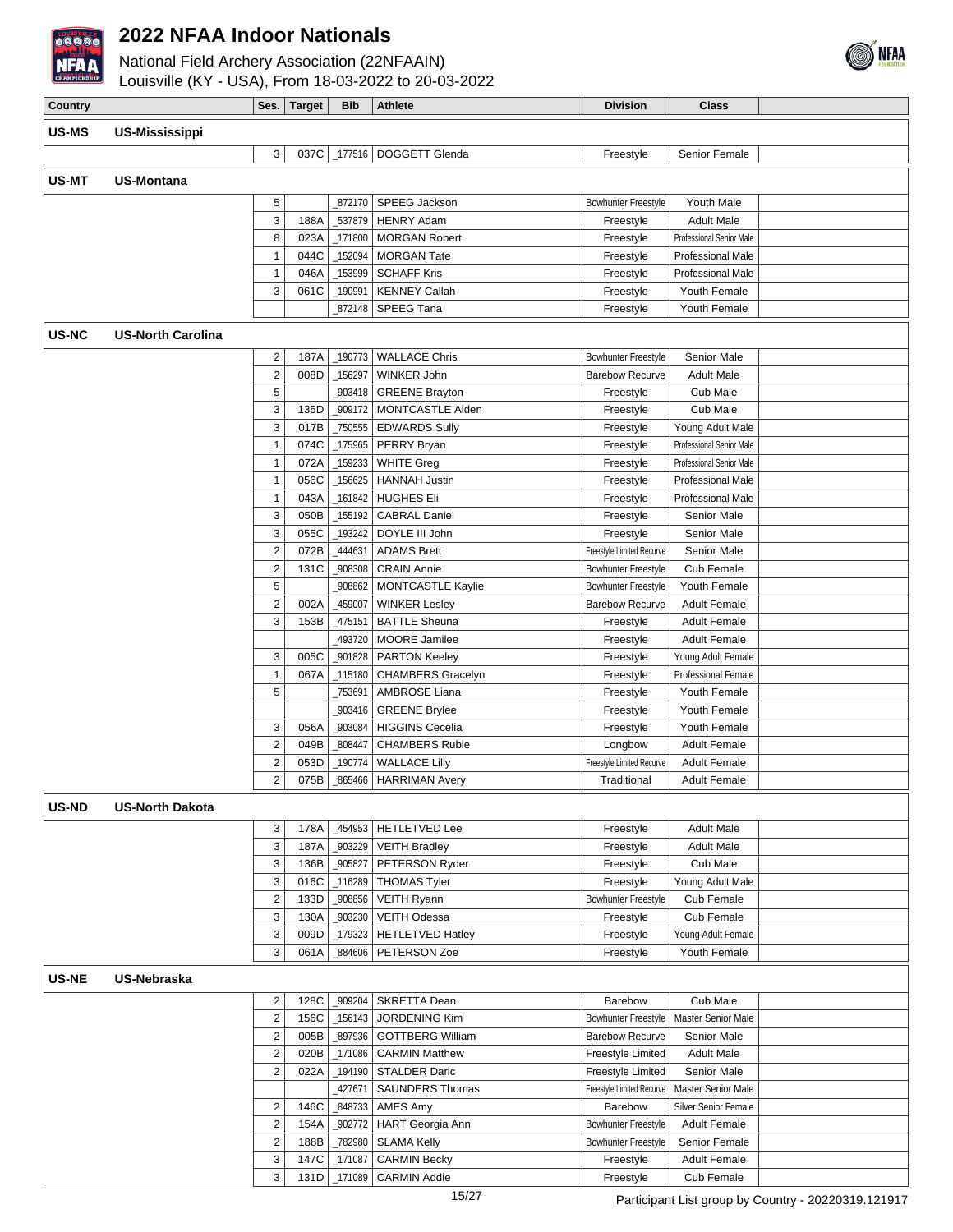

**US-NE US-Nebraska**

**US-NH US-New Hampshire**

**US-NJ US-New Jersey**

**US-NM US-New Mexico**

US-NY

#### **2022 NFAA Indoor Nationals**

National Field Archery Association (22NFAAIN) Louisville (KY - USA), From 18-03-2022 to 20-03-2022

**Country Class Ses. Target Bib Athlete Division Division Class** 

| US-Nebraska             |                         |              |         |                                        |                            |                            |  |
|-------------------------|-------------------------|--------------|---------|----------------------------------------|----------------------------|----------------------------|--|
|                         | 3                       | 013C         | _507697 | DAVIS Kiana                            | Freestyle                  | Young Adult Female         |  |
|                         | $\mathbf{1}$            | 066A         | 182321  | <b>BENDER Raegan</b>                   | Freestyle                  | <b>Professional Female</b> |  |
|                         | 3                       | 066C         | 171088  | <b>CARMIN Makenzie</b>                 | Freestyle                  | Youth Female               |  |
|                         | $\overline{2}$          | 049A         | 902730  | <b>CREAMER Laura</b>                   | Longbow                    | <b>Adult Female</b>        |  |
| <b>US-New Hampshire</b> |                         |              |         |                                        |                            |                            |  |
|                         |                         |              |         |                                        |                            |                            |  |
|                         | 3<br>$\overline{2}$     | 022D<br>028B |         | _181322   MERRILL Kyle<br>VIVENZIO Ken | Freestyle                  | Young Adult Male           |  |
|                         |                         |              | 525162  |                                        | Freestyle                  | <b>Master Senior Male</b>  |  |
| <b>US-New Jersey</b>    |                         |              |         |                                        |                            |                            |  |
|                         | 3                       | 160A         | _191894 | <b>BYRNES Matthew</b>                  | Freestyle                  | <b>Adult Male</b>          |  |
|                         | 3                       | 173B         | 188334  | <b>FENNELL Patrick</b>                 | Freestyle                  | <b>Adult Male</b>          |  |
|                         | 3                       | 164A         | 902702  | <b>KLINEDINST Kevin</b>                | Freestyle                  | <b>Adult Male</b>          |  |
|                         | 3                       | 192A         | 901365  | <b>MCKAY Richard</b>                   | Freestyle                  | <b>Adult Male</b>          |  |
|                         | 3                       | 175B         | 162239  | <b>PASMORE Mark</b>                    | Freestyle                  | <b>Adult Male</b>          |  |
|                         | 1                       | 050B         | 739529  | <b>HERITAGE Tyler</b>                  | Freestyle                  | Professional Male          |  |
|                         | 3                       | 048B         | 187489  | <b>BYRNES Chris</b>                    | Freestyle                  | Senior Male                |  |
|                         | $\boldsymbol{2}$        | 045B         | 543530  | <b>DROZDEK Mark</b>                    | Freestyle                  | <b>Silver Senior Male</b>  |  |
|                         | $\mathbf 2$             | 034D         | 171541  | <b>SETZER Matthew</b>                  | Freestyle                  | <b>Silver Senior Male</b>  |  |
|                         | $\boldsymbol{2}$        | 040A         | 159123  | <b>SUSEN Andrew</b>                    | Freestyle                  | <b>Silver Senior Male</b>  |  |
|                         | 3                       | 070C         | 908939  | <b>PASMORE Chase</b>                   | Freestyle                  | Youth Male                 |  |
|                         | $\boldsymbol{2}$        | 048C         | 532951  | <b>SAVAGE Bob</b>                      | Longbow                    | <b>Adult Male</b>          |  |
|                         | $\boldsymbol{2}$        | 049C         | 789635  | SAVAGE Edwin                           | Longbow                    | <b>Adult Male</b>          |  |
|                         | $\boldsymbol{2}$        | 125A         | 907127  | <b>RODMAN Aislinn</b>                  | Barebow                    | Cub Female                 |  |
|                         | $\overline{\mathbf{c}}$ | 205A         | 188989  | <b>CHAPMAN Delaney</b>                 | Barebow                    | Young Adult Female         |  |
|                         | 2                       | 207B         | 191261  | <b>DORNER Cassidy</b>                  | Barebow                    | Young Adult Female         |  |
|                         | $\boldsymbol{2}$        | 140D         | 868259  | <b>CASTRO Madison</b>                  | Barebow                    | Youth Female               |  |
|                         | $\boldsymbol{2}$        | 141D         | 869076  | <b>HANNAH Danielle</b>                 | Barebow                    | Youth Female               |  |
|                         | $\overline{\mathbf{c}}$ | 181D         | 191863  | <b>MAAHS</b> Teresa                    | <b>Bowhunter Freestyle</b> | Young Adult Female         |  |
|                         | 2                       | 198C         | 904547  | <b>MELCHOIRRE Abigail</b>              | <b>Bowhunter Freestyle</b> | Youth Female               |  |
|                         | 3                       | 014B         | 191852  | <b>BERRY Kortney</b>                   | Freestyle                  | Young Adult Female         |  |
|                         | 3                       | 001D         | 194840  | <b>DEAN Olivia</b>                     | Freestyle                  | Young Adult Female         |  |
|                         | 3                       | 064C         | 544554  | FULGHAM Amber                          | Freestyle                  | Youth Female               |  |
| <b>US-New Mexico</b>    |                         |              |         |                                        |                            |                            |  |
|                         | $\overline{2}$          | 075C         | 153407  | HINTERBICHLER Joan                     | Traditional                | Master Senior Female       |  |
| <b>US-New York</b>      |                         |              |         |                                        |                            |                            |  |
|                         |                         |              |         |                                        |                            |                            |  |
|                         | $\overline{2}$          |              |         | 146A   161559   PAUL Alan              | Barebow                    | Senior Male                |  |
|                         | 2                       | 160B         | _908809 | <b>MYERS Michael</b>                   | <b>Bowhunter Freestyle</b> | <b>Adult Male</b>          |  |
|                         | 2                       | 163A         | 787941  | RUPP Jason                             | <b>Bowhunter Freestyle</b> | <b>Adult Male</b>          |  |
|                         | $\overline{\mathbf{c}}$ | 167A         | 184958  | <b>TITUS Charles</b>                   | <b>Bowhunter Freestyle</b> | <b>Adult Male</b>          |  |
|                         | $\overline{\mathbf{c}}$ | 124C         | 905039  | <b>RUPP Arlen</b>                      | <b>Bowhunter Freestyle</b> | Cub Male                   |  |
|                         | 2                       | 157A         | 790297  | <b>KING Brian</b>                      | <b>Bowhunter Freestyle</b> | Master Senior Male         |  |
|                         | 2                       | 200D         | 188157  | <b>MORROW John</b>                     | <b>Bowhunter Freestyle</b> | Youth Male                 |  |
|                         | $\overline{\mathbf{c}}$ | 010C         | 901542  | <b>BUTLER Larry</b>                    | <b>Barebow Recurve</b>     | <b>Adult Male</b>          |  |
|                         | 3                       | 183B         | _902871 | CHAN Sean                              | Freestyle                  | <b>Adult Male</b>          |  |
|                         | 3                       | 167B         | _160839 | <b>FACKLAM Eric</b>                    | Freestyle                  | <b>Adult Male</b>          |  |
|                         | 3                       | 176B         | _731893 | HOUSEKNECHT Jacob                      | Freestyle                  | <b>Adult Male</b>          |  |
|                         | 3                       | 174A         | 901384  | LEFEVER Michael                        | Freestyle                  | <b>Adult Male</b>          |  |
|                         | 3                       | 171A         | 490631  | PATANELLA Jacob                        | Freestyle                  | <b>Adult Male</b>          |  |
|                         | 3                       | 185D         | 858192  | PRAY Joseph                            | Freestyle                  | <b>Adult Male</b>          |  |
|                         | 3                       | 174B         | _167683 | <b>REID Owen</b>                       | Freestyle                  | <b>Adult Male</b>          |  |
|                         | 3                       | 162D         | 525357  | SACKETT Jacob                          | Freestyle                  | Adult Male                 |  |
|                         | 3                       | 169D         | 156495_ | ZUREK Jonathan                         | Freestyle                  | Adult Male                 |  |
|                         | 3                       | 133A         | _787942 | <b>RUPP Easton</b>                     | Freestyle                  | Cub Male                   |  |
|                         | 3                       | 032D         | 546653  | MCNEELY James                          | Freestyle                  | Young Adult Male           |  |
|                         | 3                       | 027D         |         | 723763   STANTON Brandon               | Freestyle                  | Young Adult Male           |  |

3 024C 186614 TIBBALS Matthew Freestyle Young Adult Male 1 074B 447963 COOLEY Chuck Freestyle Professional Senior Male

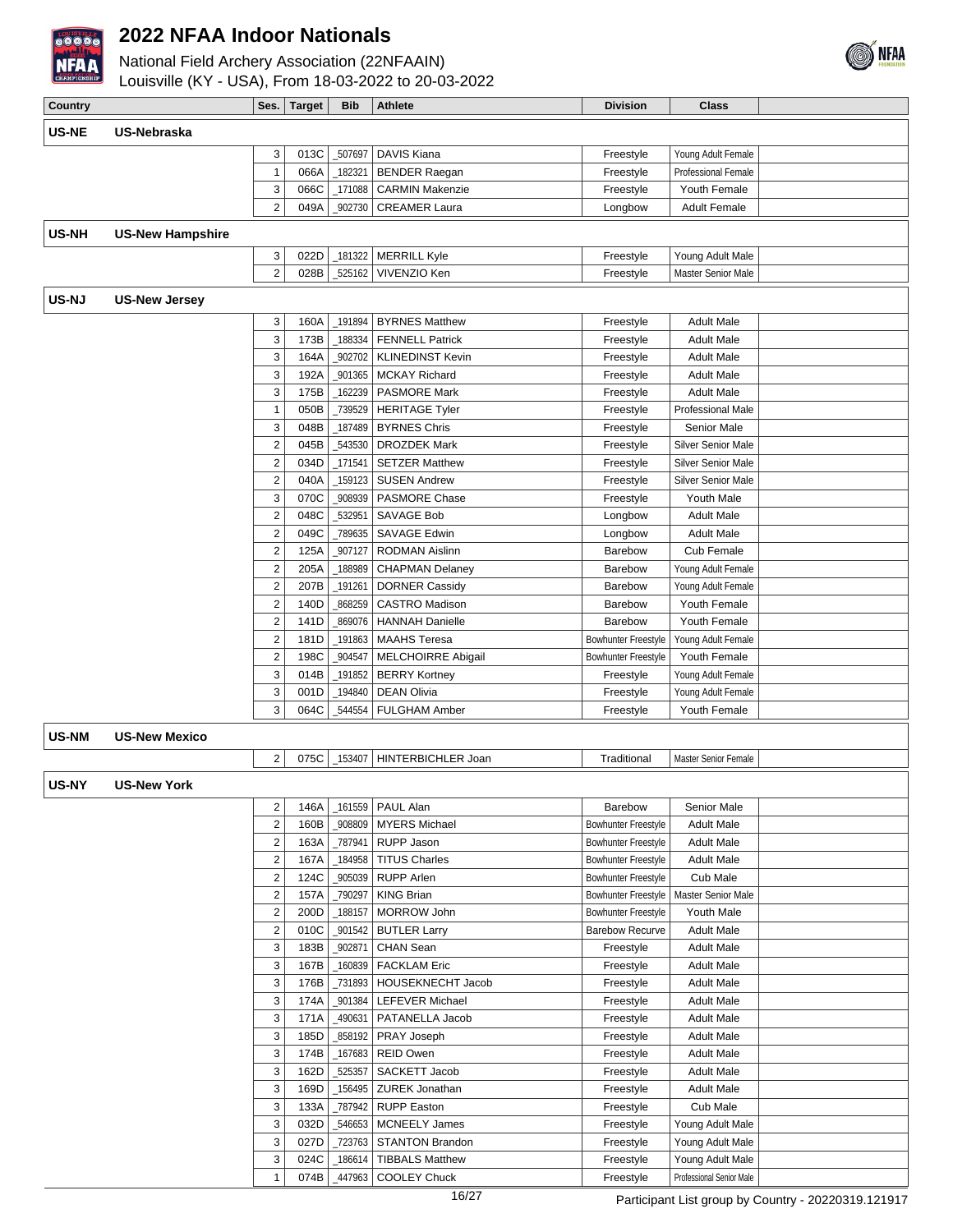

National Field Archery Association (22NFAAIN)



Louisville (KY - USA), From 18-03-2022 to 20-03-2022

| Country |                  | <b>Ses</b> | Target | <b>Bib</b> | <b>Athlete</b> | <b>Division</b> | Class |  |
|---------|------------------|------------|--------|------------|----------------|-----------------|-------|--|
| US-NY   | нс<br>S-New York |            |        |            |                |                 |       |  |

| 1              | 072B             | 156483 | <b>PRICE Mike</b>       | Freestyle                  | Professional Senior Male   |  |
|----------------|------------------|--------|-------------------------|----------------------------|----------------------------|--|
| 1              | 053D             | 156777 | <b>BORDWELL Glen</b>    | Freestyle                  | <b>Professional Male</b>   |  |
|                | 045C             | 176428 | <b>PRICE Louis</b>      | Freestyle                  | Professional Male          |  |
| 1              | 055B             | 153353 | <b>SCOTT Jonathan</b>   | Freestyle                  | Professional Male          |  |
| 8              | 008A             | 153854 | SLUSARZ Jacob           | Freestyle                  | <b>Professional Male</b>   |  |
|                |                  | 464955 | <b>SMITH Ricky</b>      | Freestyle                  | Professional Male          |  |
|                |                  | 160838 | <b>FACKLAM Sean</b>     | Freestyle                  | Senior Male                |  |
| 3              | 043D             | 114839 | <b>MCNEELY Bryan</b>    | Freestyle                  | Senior Male                |  |
| $\overline{2}$ | 043C             | 115033 | <b>FRANKLIN Brent</b>   | Freestyle                  | Silver Senior Male         |  |
| $\overline{2}$ | 034A             | 436502 | <b>LOWE Denton</b>      | Freestyle                  | <b>Silver Senior Male</b>  |  |
| 2              | 044B             | 158880 | RICCIARDI Jack          | Freestyle                  | Silver Senior Male         |  |
| 3              | 072A             | 195858 | <b>BARNHART Alex</b>    | Freestyle                  | Youth Male                 |  |
| 3              | 073D             | 523722 | CALVARUSO Cody          | Freestyle                  | Youth Male                 |  |
| 3              | 069A             | 196320 | MERKEL Jacob            | Freestyle                  | Youth Male                 |  |
| $\overline{2}$ | 070D             | 171161 | <b>KRASE John</b>       | Freestyle Limited Recurve  | Master Senior Male         |  |
| 2              | 001B             | 901543 | <b>BUTLER Jill</b>      | <b>Barebow Recurve</b>     | Adult Female               |  |
| 3              | 148C             | 901385 | LEFEVER Johanna         | Freestyle                  | <b>Adult Female</b>        |  |
| 3              | 146C             | 157455 | <b>MORROW Sarah</b>     | Freestyle                  | <b>Adult Female</b>        |  |
| 3              | 139C             | 155217 | YAMIN Haylee            | Freestyle                  | <b>Adult Female</b>        |  |
| 1              | 064D             | 154171 | <b>BRENZEL Samantha</b> | Freestyle                  | <b>Professional Female</b> |  |
| 3              | 063A             | 192436 | <b>HOWE Audriona</b>    | Freestyle                  | Youth Female               |  |
|                |                  |        |                         |                            |                            |  |
| 2              | 143D             | 902081 | <b>ELLIOTT Cody</b>     | Barebow                    | Youth Male                 |  |
| 2              | 163C             | 892636 | <b>MILLER Marion</b>    | Bowhunter Freestyle        | <b>Adult Male</b>          |  |
| $\overline{2}$ | 161B             | 182911 | ROUSH Kyle              | <b>Bowhunter Freestyle</b> | <b>Adult Male</b>          |  |
| $\mathcal{P}$  | 167 <sub>R</sub> | 907657 | STEWARD Matthew         | <b>Bowhunter Freestyle</b> | Adult Male                 |  |

#### **US-OH US-Ohio**

| $\overline{2}$ | 143D | 902081 | <b>ELLIOTT Cody</b>       | Barebow                    | Youth Male         |  |
|----------------|------|--------|---------------------------|----------------------------|--------------------|--|
| $\overline{2}$ | 163C | 892636 | <b>MILLER Marion</b>      | <b>Bowhunter Freestyle</b> | <b>Adult Male</b>  |  |
| $\overline{2}$ | 161B | 182911 | <b>ROUSH Kyle</b>         | <b>Bowhunter Freestyle</b> | <b>Adult Male</b>  |  |
| $\overline{2}$ | 167B | 907657 | <b>STEWARD Matthew</b>    | <b>Bowhunter Freestyle</b> | <b>Adult Male</b>  |  |
| $\overline{2}$ | 139B | 907622 | <b>BEINING Mason</b>      | <b>Bowhunter Freestyle</b> | Cub Male           |  |
| $\overline{2}$ | 139C | 907508 | <b>BOWSER V Thomas</b>    | <b>Bowhunter Freestyle</b> | Cub Male           |  |
| $\overline{2}$ | 138D | 907591 | <b>BYERS Landon</b>       | <b>Bowhunter Freestyle</b> | Cub Male           |  |
| $\overline{2}$ | 136C | 905427 | <b>ESCOBAR Noah</b>       | <b>Bowhunter Freestyle</b> | Cub Male           |  |
| $\overline{2}$ | 137D | 907493 | <b>FOSTER Bentley</b>     | <b>Bowhunter Freestyle</b> | Cub Male           |  |
| $\overline{2}$ | 138A | 901713 | <b>GEISS Calvin</b>       | <b>Bowhunter Freestyle</b> | Cub Male           |  |
| $\overline{2}$ | 136A | 902537 | <b>GEISS Jonathan</b>     | <b>Bowhunter Freestyle</b> | Cub Male           |  |
| $\overline{2}$ | 135A | 534488 | <b>MORGAN Callen</b>      | <b>Bowhunter Freestyle</b> | Cub Male           |  |
| $\overline{2}$ | 124B | 907139 | <b>SCENNA Samuel</b>      | <b>Bowhunter Freestyle</b> | Cub Male           |  |
| $\overline{2}$ | 137B | 869292 | SCHWIETERMAN Hayden       | <b>Bowhunter Freestyle</b> | Cub Male           |  |
| $\overline{2}$ | 135B | 901765 | <b>SHUTTLEWORTH James</b> | <b>Bowhunter Freestyle</b> | Cub Male           |  |
| $\overline{2}$ | 176C | 908223 | <b>MAAG Austin</b>        | <b>Bowhunter Freestyle</b> | Young Adult Male   |  |
| $\overline{2}$ | 174C | 195548 | <b>MORGAN Connor</b>      | Bowhunter Freestyle        | Young Adult Male   |  |
| $\overline{2}$ | 173A | 195549 | <b>MORGAN Garrett</b>     | Bowhunter Freestyle        | Young Adult Male   |  |
| $\overline{2}$ | 173D | 162320 | <b>MULLINS Dominic</b>    | <b>Bowhunter Freestyle</b> | Young Adult Male   |  |
| $\overline{2}$ | 177C | 785600 | PALMER Jt                 | <b>Bowhunter Freestvle</b> | Young Adult Male   |  |
| $\overline{2}$ | 171A | 753033 | <b>STEVENS Hunter</b>     | Bowhunter Freestyle        | Young Adult Male   |  |
| $\overline{2}$ | 171C | 158786 | <b>URBAN Logan</b>        | Bowhunter Freestyle        | Young Adult Male   |  |
| $\overline{2}$ | 186B | 160666 | <b>DABNEY Mark</b>        | <b>Bowhunter Freestyle</b> | <b>Senior Male</b> |  |
| $\overline{2}$ | 184B | 161008 | <b>SOLIC Jeffrey</b>      | <b>Bowhunter Freestyle</b> | Senior Male        |  |
| 5              |      | 788374 | <b>SINGLETON Daniel</b>   | <b>Bowhunter Freestvle</b> | Silver Senior Male |  |
| $\overline{2}$ | 201C | 785481 | <b>BOOTS Connor</b>       | <b>Bowhunter Freestyle</b> | Youth Male         |  |
| $\overline{2}$ | 202A | 907624 | <b>BRINKMAN Ajay</b>      | Bowhunter Freestyle        | Youth Male         |  |
| $\overline{2}$ | 014B | 909182 | <b>LEE Colin</b>          | Barebow Recurve            | <b>Adult Male</b>  |  |
| $\overline{2}$ | 013D | 731948 | LIMOCO Jason              | Barebow Recurve            | <b>Adult Male</b>  |  |
| $\overline{2}$ | 009D | 906956 | <b>RITCHEY Timothy</b>    | <b>Barebow Recurve</b>     | <b>Adult Male</b>  |  |
| $\overline{2}$ | 005D | 516609 | <b>WYRICK Gary</b>        | <b>Barebow Recurve</b>     | Senior Male        |  |
| 3              | 183D | 779149 | <b>BROWNING Zachary</b>   | Freestyle                  | <b>Adult Male</b>  |  |
| 3              | 184A | 907831 | <b>BRYANT Dylan</b>       | Freestyle                  | <b>Adult Male</b>  |  |
| 3              | 196A | 902026 | <b>CALANDRA Brian</b>     | Freestyle                  | <b>Adult Male</b>  |  |
| 3              | 175D | 821254 | <b>CLOUSE Cameron</b>     | Freestyle                  | <b>Adult Male</b>  |  |
| 3              | 158B | 158841 | <b>CROMER Zach</b>        | Freestyle                  | <b>Adult Male</b>  |  |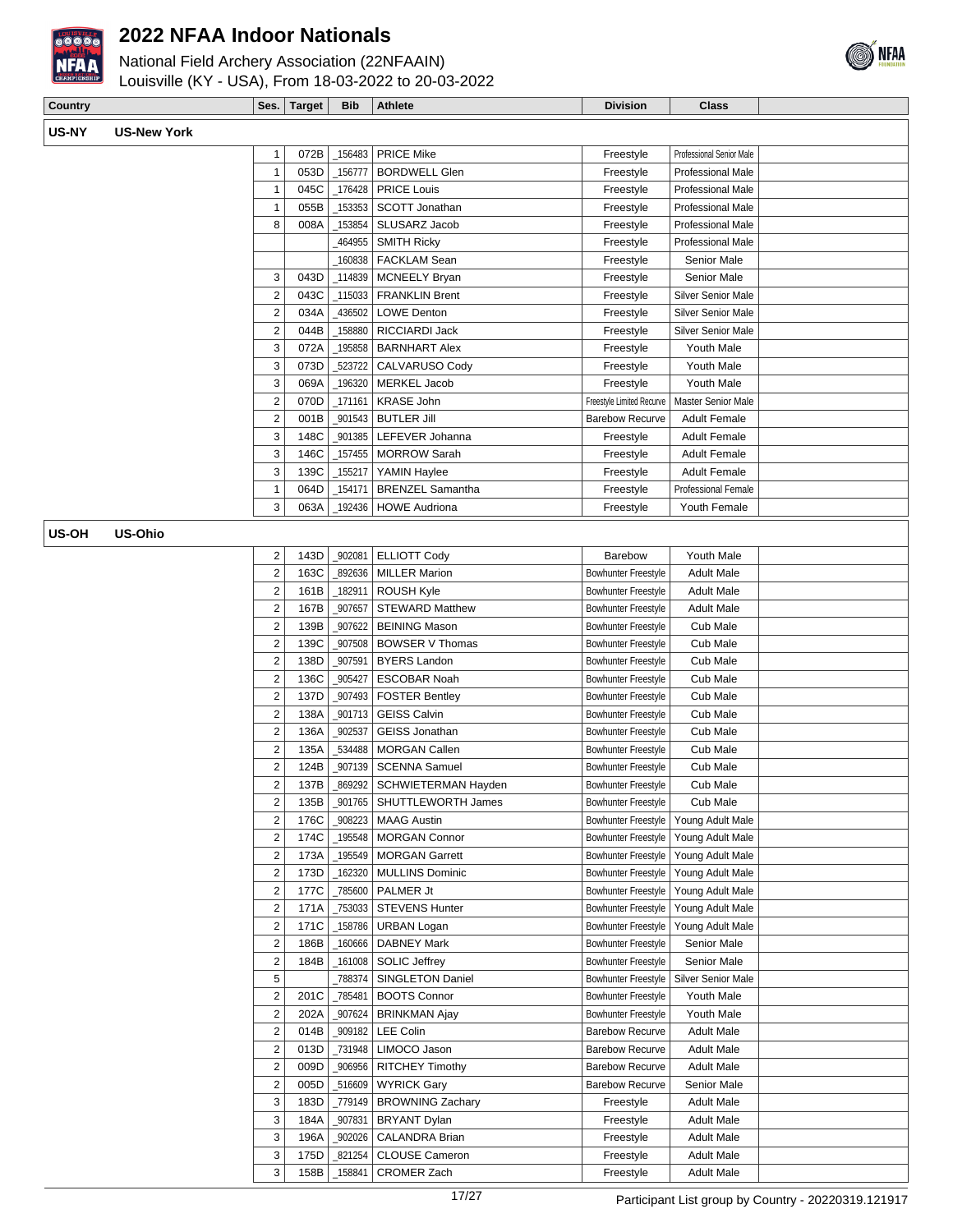

## National Field Archery Association (22NFAAIN)



| CHAMPIONSKIP | Louisville (KY - USA), From 18-03-2022 to 20-03-2022 |  |                               |                 |       |
|--------------|------------------------------------------------------|--|-------------------------------|-----------------|-------|
| Country      |                                                      |  | Ses.   Target   Bib   Athlete | <b>Division</b> | Class |
| <b>US-OH</b> | US-Ohio                                              |  |                               |                 |       |

| 3              | 200C         | _787405 | <b>DANIELS Ron</b>        | Freestyle | <b>Adult Male</b>         |  |
|----------------|--------------|---------|---------------------------|-----------|---------------------------|--|
| 3              | 186B         | 908449  | <b>DEIBEL Collin</b>      | Freestyle | <b>Adult Male</b>         |  |
|                |              | 188352  | <b>FAHL Bill</b>          | Freestyle | <b>Adult Male</b>         |  |
| 3              | 189B         | 902118  | FOLK Brandon              | Freestyle | <b>Adult Male</b>         |  |
| 5              |              | 546298  | <b>FREED Cameron</b>      | Freestyle | <b>Adult Male</b>         |  |
| 3              | 157B         | _175676 | <b>HERSHBERGER Joseph</b> | Freestyle | <b>Adult Male</b>         |  |
| 3              | 161B         | _159124 | <b>HUDSON Mike</b>        | Freestyle | <b>Adult Male</b>         |  |
| 3              | 173D         | 902602  | JUERGENS Jacob            | Freestyle | <b>Adult Male</b>         |  |
| 3              | 189D         | 873004  | <b>LERETTE Nathan</b>     | Freestyle | <b>Adult Male</b>         |  |
| 5              |              | 907444  | <b>MACCONNELL Andrew</b>  | Freestyle | <b>Adult Male</b>         |  |
| 5              |              | 902334  | <b>MCKEE Dakota</b>       | Freestyle | <b>Adult Male</b>         |  |
| 3              | 178B         | 737215  | NIEKAMP Michael           | Freestyle | <b>Adult Male</b>         |  |
| 3              | 201A         | 844876  | <b>NIXON James</b>        | Freestyle | <b>Adult Male</b>         |  |
| 3              | 157C         |         |                           |           |                           |  |
|                |              | 190277  | <b>ROBERTS Derek</b>      | Freestyle | <b>Adult Male</b>         |  |
| 3              | 173A         | 486030  | <b>SAYLORS Hunter</b>     | Freestyle | <b>Adult Male</b>         |  |
| 3              | 198B         | 909132  | <b>TROYER Ben</b>         | Freestyle | <b>Adult Male</b>         |  |
| 3              | 182C         | 905304  | <b>WILLIAMS Matt</b>      | Freestyle | <b>Adult Male</b>         |  |
| 3              | 181A         | 791992  | YODER Lee                 | Freestyle | <b>Adult Male</b>         |  |
| 3              | 133D         | _907747 | <b>DESKINS Ralph</b>      | Freestyle | Cub Male                  |  |
| 3              | 133B         | 867214  | <b>ELROD Garrett</b>      | Freestyle | Cub Male                  |  |
| 3              | 134A         | _909259 | <b>HALL Colton</b>        | Freestyle | Cub Male                  |  |
| 3              | 135C         | _787911 | <b>NIEKAMP Lane</b>       | Freestyle | Cub Male                  |  |
| 3              | 135A         | 907902  | ROGERS Jessie             | Freestyle | Cub Male                  |  |
| 3              | 031D         | 545750  | <b>BOYD Tanner</b>        | Freestyle | Young Adult Male          |  |
| 3              | 018A         | 867751  | <b>BRADDOCK Parker</b>    | Freestyle | Young Adult Male          |  |
|                |              | 908465  | <b>FAHL Troy</b>          | Freestyle | Young Adult Male          |  |
| 3              | 024B         | 862788  | <b>GEISS Samuel</b>       | Freestyle | Young Adult Male          |  |
| 3              | 033A         | 752940  | <b>GERKE Aidan</b>        | Freestyle | Young Adult Male          |  |
| 3              | 021C         | _793081 | <b>LENINGTON Tyler</b>    | Freestyle | Young Adult Male          |  |
| 3              | 031A         | 414032  | LIMOCO Aiden              | Freestyle | Young Adult Male          |  |
| 3              | 024D         | _778273 | LYKINS Jackson            | Freestyle | Young Adult Male          |  |
| 3              | 030A         | 902625  | <b>THOMPSON Will</b>      | Freestyle | Young Adult Male          |  |
| 1              | 073A         | 174953  | <b>FICKEL Brian</b>       | Freestyle | Professional Senior Male  |  |
| 8              | 026A         | _152666 | <b>MOROCCO Randall</b>    | Freestyle | Professional Senior Male  |  |
| 1              | 040C         | 154245  | <b>BOUNCE Dustin</b>      | Freestyle | <b>Professional Male</b>  |  |
| 1              | 051A         | 462273  | JASA Dan                  | Freestyle | <b>Professional Male</b>  |  |
|                |              | _174782 | <b>LANE Daniel</b>        | Freestyle | <b>Professional Male</b>  |  |
|                |              |         |                           |           | <b>Professional Male</b>  |  |
| 1<br>1         | 055A<br>061B | _533036 | <b>MARTIN Justin</b>      | Freestyle |                           |  |
|                |              |         | _665976   RATTA Chad      | Freestyle | Professional Male         |  |
| 1              | 046C         | _864893 | <b>SCHLABACH Jeremy</b>   | Freestyle | Professional Male         |  |
|                |              | 864892  | <b>SCHLABACH Wayne</b>    | Freestyle | <b>Professional Male</b>  |  |
| 1              | 060C         | 465472  | <b>SCHNUR Christopher</b> | Freestyle | <b>Professional Male</b>  |  |
| 1              | 040A         | _173166 | ZMUGINSKY Edward 'Skip'   | Freestyle | Professional Male         |  |
| 3              | 041C         | 161195  | <b>AMOS Charles</b>       | Freestyle | Senior Male               |  |
| 3              | 045B         | 858830  | <b>BLODGETT Troy</b>      | Freestyle | Senior Male               |  |
| 3              | 046D         | _170418 | <b>BULLION Kenneth</b>    | Freestyle | Senior Male               |  |
| 3              | 051C         | 533090  | <b>HAWKINBERRY Mike</b>   | Freestyle | Senior Male               |  |
| 3              | 044B         | _190570 | MURPHY Dan                | Freestyle | Senior Male               |  |
| 3              | 044C         | 860268  | <b>PHILLIPS Russell</b>   | Freestyle | Senior Male               |  |
|                |              | 444371  | PRITCHETT Douglas         | Freestyle | Senior Male               |  |
| 3              | 048A         | _903972 | <b>RATTA Clifford</b>     | Freestyle | Senior Male               |  |
| 5              |              | _159511 | <b>THOMPSON Brian</b>     | Freestyle | Senior Male               |  |
| $\overline{2}$ | 035D         | 868074  | <b>NAISTETLER Kurt</b>    | Freestyle | <b>Silver Senior Male</b> |  |
| 3              | 076C         | _787371 | <b>BARRETT Kellen</b>     | Freestyle | Youth Male                |  |
| 3              | 075C         | 866606  | <b>CHESNUT Maxwell</b>    | Freestyle | Youth Male                |  |
|                |              |         |                           |           |                           |  |

3 069C \_546365 HITCHCOCK Wayne Freestyle Youth Male 3 071C 545836 LANGE Owen Freestyle | Youth Male 3 071B \_791628 MOERMOND Hayden Freestyle | Youth Male 3 072D 195578 WALTERS Jace Freestyle Youth Male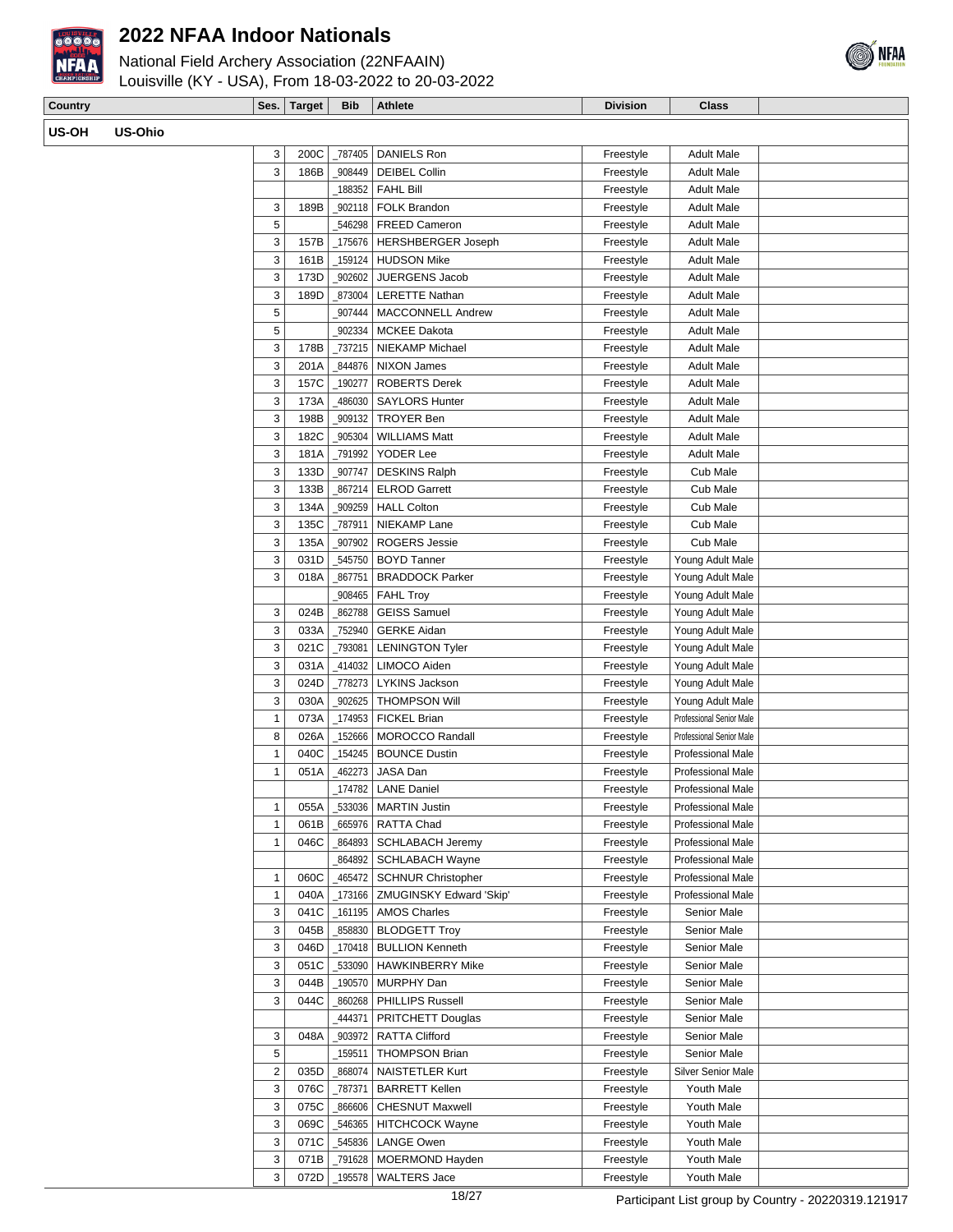

**US-OH US-Ohio**

## **2022 NFAA Indoor Nationals**



| Country |         | Ses.                    | Target | <b>Bib</b> | <b>Athlete</b>              | <b>Division</b>            | <b>Class</b>        |  |
|---------|---------|-------------------------|--------|------------|-----------------------------|----------------------------|---------------------|--|
| US-OH   | US-Ohio |                         |        |            |                             |                            |                     |  |
|         |         |                         |        |            |                             |                            |                     |  |
|         |         | $\overline{\mathbf{c}}$ | 047B   | 524083     | <b>FIELDER Trevor</b>       | Longbow                    | <b>Adult Male</b>   |  |
|         |         | $\mathbf 2$             | 057C   | 503676     | <b>GARRITY Reid</b>         | Freestyle Limited Recurve  | <b>Adult Male</b>   |  |
|         |         | $\overline{2}$          | 056D   | _503675    | <b>GARRITY Ryan</b>         | Freestyle Limited Recurve  | <b>Adult Male</b>   |  |
|         |         | $\overline{2}$          | 067A   | _511198    | <b>EWING Timothy</b>        | Freestyle Limited Recurve  | Young Adult Male    |  |
|         |         | $\overline{2}$          | 070C   | 427559     | <b>ROBINSON Steve</b>       | Freestyle Limited Recurve  | Master Senior Male  |  |
|         |         | $\sqrt{2}$              | 072C   | 160976     | <b>BLACK Paul</b>           | Freestyle Limited Recurve  | Senior Male         |  |
|         |         | $\sqrt{2}$              | 073A   | 445587     | <b>EWING Chatham</b>        | Freestyle Limited Recurve  | Senior Male         |  |
|         |         | 3                       | 083D   | 789827     | <b>ISHIHARA Kazuki</b>      | Freestyle Limited Recurve  | Youth Male          |  |
|         |         | 3                       | 081D   | 909150     | <b>KIRSCHNER Luke</b>       | Freestyle Limited Recurve  | Youth Male          |  |
|         |         | 3                       | 082D   | 902048     | SAHANI Vaibhav              | Freestyle Limited Recurve  | Youth Male          |  |
|         |         | $\sqrt{2}$              | 076D   | 153782     | RYNO Jay                    | Traditional                | Master Senior Male  |  |
|         |         | $\overline{2}$          | 206B   | 790412     | <b>BRUNKE Brianna</b>       | Barebow                    | Young Adult Female  |  |
|         |         | $\overline{2}$          | 205B   | 902139     | HEYOB Erin                  | Barebow                    | Young Adult Female  |  |
|         |         | $\overline{2}$          | 206D   | 819648     | <b>LYKINS Elizabeth</b>     | Barebow                    | Young Adult Female  |  |
|         |         | $\overline{2}$          | 141C   | _904116    | <b>PEAKE Caroline</b>       | Barebow                    | Youth Female        |  |
|         |         | $\sqrt{2}$              | 155B   | _542268    | <b>CRAWFORD Bridgett</b>    | <b>Bowhunter Freestyle</b> | <b>Adult Female</b> |  |
|         |         | $\overline{2}$          | 153D   | 160667     | <b>DABNEY Veronica</b>      | <b>Bowhunter Freestyle</b> | <b>Adult Female</b> |  |
|         |         | $\sqrt{2}$              | 155C   | 862990     | <b>PALMER Abby</b>          | <b>Bowhunter Freestyle</b> | <b>Adult Female</b> |  |
|         |         | $\overline{2}$          | 153A   | 862236     | <b>SKIDMORE Chrystal</b>    | <b>Bowhunter Freestyle</b> | <b>Adult Female</b> |  |
|         |         | $\sqrt{2}$              | 151C   | 155578     | VANDYGRIFF Autumne          | <b>Bowhunter Freestyle</b> | <b>Adult Female</b> |  |
|         |         | $\sqrt{2}$              | 132D   | 905428     | <b>HITCHCOCK Charlotte</b>  | <b>Bowhunter Freestyle</b> | Cub Female          |  |
|         |         | $\overline{2}$          | 133C   | 784285     | LANGE Ava                   | <b>Bowhunter Freestyle</b> | Cub Female          |  |
|         |         | $\overline{2}$          | 134A   | 906541     | <b>MARTIN Preslee</b>       | <b>Bowhunter Freestyle</b> | Cub Female          |  |
|         |         | $\overline{2}$          | 133A   | 907578     | <b>SHINA Siena</b>          | <b>Bowhunter Freestyle</b> | Cub Female          |  |
|         |         | $\sqrt{2}$              | 130A   | 546176     | <b>ZELINSKI Ember</b>       | <b>Bowhunter Freestyle</b> | Cub Female          |  |
|         |         | $\overline{2}$          | 179B   | 160789     | <b>ANGUS Alexis</b>         | Bowhunter Freestyle        | Young Adult Female  |  |
|         |         | $\sqrt{2}$              | 179C   | _195138    | <b>AUBEL Dylan</b>          | Bowhunter Freestyle        | Young Adult Female  |  |
|         |         | $\overline{2}$          | 179D   | 160914     | <b>BEZDEK Lauren</b>        | Bowhunter Freestyle        | Young Adult Female  |  |
|         |         | $\overline{2}$          | 179A   | 901386     | <b>FAIRCHILD Maggie</b>     | <b>Bowhunter Freestyle</b> | Young Adult Female  |  |
|         |         |                         |        | 779516     | <b>SWEENEY McKenna</b>      | Bowhunter Freestyle        | Young Adult Female  |  |
|         |         | 2                       | 196B   | 525874     | <b>ANGUS Lilah</b>          | Bowhunter Freestyle        | Youth Female        |  |
|         |         | $\overline{2}$          | 196A   | _907324    | PERKINS Miranda             | <b>Bowhunter Freestyle</b> | Youth Female        |  |
|         |         | $\overline{2}$          | 001A   | 153589     | <b>GIRARD Fawn</b>          | <b>Barebow Recurve</b>     | <b>Adult Female</b> |  |
|         |         | 3                       | 148D   | _905936    | <b>FLACK Rachel</b>         | Freestyle                  | <b>Adult Female</b> |  |
|         |         | 3                       | 139B   | _161791    | <b>NUTT Mikayla</b>         | Freestyle                  | <b>Adult Female</b> |  |
|         |         | 3                       | 138B   |            | _194330   RUTKOWSKI Breanna | Freestyle                  | <b>Adult Female</b> |  |
|         |         | 3                       | 129D   |            | 778625   BURCHETT Kylee     | Freestyle                  | Cub Female          |  |
|         |         | 3                       | 128C   |            | 781019   HOLMAN Tinley      | Freestyle                  | Cub Female          |  |
|         |         | 3                       | 131B   | 862311     | <b>MOERMOND Katie</b>       | Freestyle                  | Cub Female          |  |
|         |         | 3                       | 006D   | 537771     | KIST Emma                   | Freestyle                  | Young Adult Female  |  |
|         |         | 3                       | 013B   | _720706    | <b>MATHENY Lauren</b>       | Freestyle                  | Young Adult Female  |  |
|         |         | 3                       | 015C   | 873099     | PHILLIPS Sydney             | Freestyle                  | Young Adult Female  |  |
|         |         | $\mathbf{1}$            | 066C   | _767825    | <b>MARTIN Brandie</b>       | Freestyle                  | Professional Female |  |
|         |         | $\mathbf{1}$            | 063C   | _161344    | PROCTOR Makenna             | Freestyle                  | Professional Female |  |
|         |         | $\mathbf{1}$            | 067C   | 156950     | <b>SCHNUR Ashley</b>        | Freestyle                  | Professional Female |  |
|         |         | 3                       | 035A   | 180481     | <b>BURNETT Lori</b>         | Freestyle                  | Senior Female       |  |
|         |         | 3                       | 037B   | 906866     | RICHKOWSKI Heather          | Freestyle                  | Senior Female       |  |
|         |         | 3                       | 058B   | _512513    | <b>GILSDORF Grace</b>       | Freestyle                  | Youth Female        |  |
|         |         | 3                       | 061B   | _540158    | <b>HALL Maggie</b>          | Freestyle                  | Youth Female        |  |
|         |         | 3                       | 059D   | _781018    | <b>HOLMAN Jyllian</b>       | Freestyle                  | Youth Female        |  |
|         |         | 3                       | 062D   | _902398    | ZIMMARO Gianna              | Freestyle                  | Youth Female        |  |
|         |         | $\sqrt{2}$              | 051B   | _162318    | <b>GAFFNEY Kira</b>         | Freestyle Limited Recurve  | <b>Adult Female</b> |  |
|         |         | $\overline{2}$          | 050C   | _901767    | <b>NELSON Emily</b>         | Freestyle Limited Recurve  | <b>Adult Female</b> |  |
|         |         | $\overline{2}$          | 050D   | 545391     | SALYERS Ceridwyn            | Freestyle Limited Recurve  | <b>Adult Female</b> |  |
|         |         | 3                       | 126D   | 897862     | <b>MATHENY Cassidy</b>      | Freestyle Limited Recurve  | Cub Female          |  |
|         |         | 3                       | 127B   | 196696     | VANDYGRIFF Taylor           | Freestyle Limited Recurve  | Cub Female          |  |
|         |         | $\overline{2}$          | 063D   | 902067     | <b>METZ Alyssa</b>          | Freestyle Limited Recurve  | Young Adult Female  |  |
|         |         | $\overline{2}$          | 062B   | 906361     | NEWMOYER Isabella           | Freestyle Limited Recurve  | Young Adult Female  |  |
|         |         | 3                       | 079C   | _855127    | <b>GARTENLAUB Lily</b>      | Freestyle Limited Recurve  | Youth Female        |  |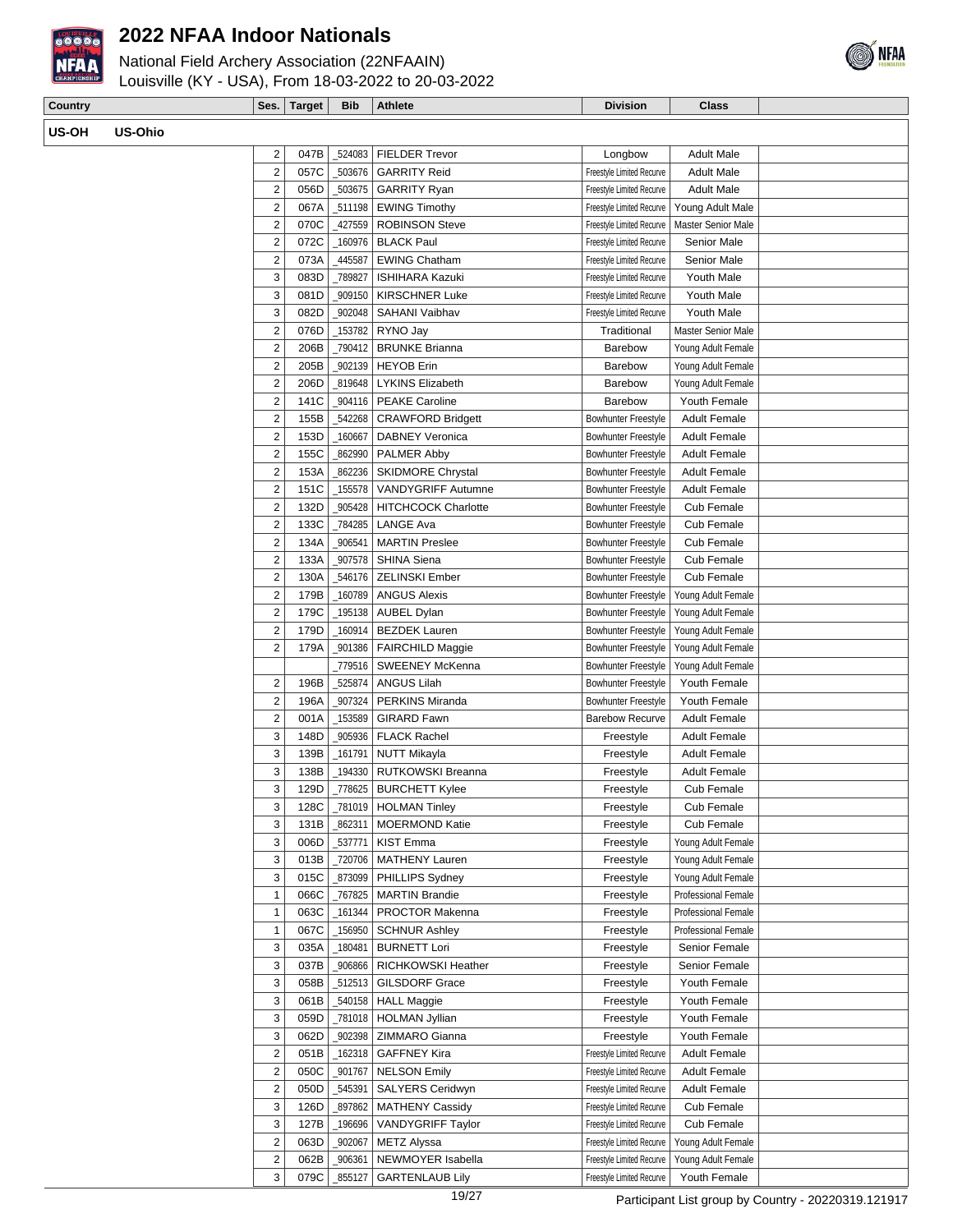



| Country      |                        | Ses.                            | <b>Target</b> | <b>Bib</b>        | <b>Athlete</b>                            | <b>Division</b>                                   | <b>Class</b>                           |  |
|--------------|------------------------|---------------------------------|---------------|-------------------|-------------------------------------------|---------------------------------------------------|----------------------------------------|--|
|              |                        |                                 |               |                   |                                           |                                                   |                                        |  |
| US-OH        | <b>US-Ohio</b>         |                                 |               |                   |                                           |                                                   |                                        |  |
|              |                        | 3                               | 078D          | _909279           | JENNINGS June                             | Freestyle Limited Recurve                         | Youth Female                           |  |
|              |                        | 3                               | 077D          | 801582            | <b>MCILVAINE Olivia</b>                   | Freestyle Limited Recurve                         | Youth Female                           |  |
|              |                        | 3                               | 079D          | 860782            | MCKINNEY Samantha                         | Freestyle Limited Recurve                         | Youth Female                           |  |
|              |                        | 3                               | 080B          | _902043           | <b>ZHANG Grace</b>                        | Freestyle Limited Recurve                         | Youth Female                           |  |
|              |                        | $\overline{\mathbf{c}}$         | 078C          | 125934            | COOMBE Elizabeth                          | Traditional                                       | <b>Silver Senior Female</b>            |  |
| <b>US-OK</b> | <b>US-Oklahoma</b>     |                                 |               |                   |                                           |                                                   |                                        |  |
|              |                        | 5                               |               | _509573           | <b>GILDENHUYS Matthew</b>                 | Barebow                                           | Young Adult Male                       |  |
|              |                        | $\overline{2}$                  | 186D          | 905194            | <b>RYMEL Clinton</b>                      | Bowhunter Freestyle                               | Senior Male                            |  |
|              |                        | 2                               | 193A          | 170678            | <b>COOLEY Dale</b>                        | <b>Bowhunter Freestyle</b>                        | Silver Senior Male                     |  |
|              |                        | $\overline{c}$                  | 190C          | 189026            | <b>HILL Keith</b>                         | <b>Bowhunter Freestyle</b>                        | Silver Senior Male                     |  |
|              |                        | $\mathbf 2$                     | 190D          | 180982            | <b>NALL Carl</b>                          | <b>Bowhunter Freestyle</b>                        | <b>Silver Senior Male</b>              |  |
|              |                        | $\overline{\mathbf{c}}$         | 011D          | 450530            | GILDENHUYS Johannes                       | <b>Barebow Recurve</b>                            | <b>Adult Male</b>                      |  |
|              |                        | 3                               | 190C          | 170679            | <b>COOLEY Neil</b>                        | Freestyle                                         | <b>Adult Male</b>                      |  |
|              |                        | 3                               | 172C          | 906723            | <b>LEWIS James</b>                        | Freestyle                                         | <b>Adult Male</b>                      |  |
|              |                        | $\mathbf 2$                     | 024C          | 170218            | <b>GILLEY Rick</b>                        | Freestyle                                         | <b>Master Senior Male</b>              |  |
|              |                        | 3                               | 040C          | _905129           | <b>BOUSKA Charlie</b>                     | Freestyle                                         | Senior Male                            |  |
|              |                        | $\boldsymbol{2}$                | 055B          | 453653            | <b>BOWMAN Scott</b>                       | Freestyle Limited Recurve                         | <b>Adult Male</b>                      |  |
|              |                        | $\mathbf 2$                     | 076C          | 172959            | <b>GRAHAM Bobby J</b>                     | Traditional                                       | <b>Master Senior Male</b>              |  |
|              |                        | $\mathbf 2$                     | 082B          | 177367            | <b>DIXON Kenneth</b>                      | Traditional                                       | Silver Senior Male                     |  |
|              |                        | $\mathbf 2$                     | 003A          | 453249            | GILDENHUYS Samantha                       | <b>Barebow Recurve</b>                            | <b>Adult Female</b>                    |  |
|              |                        | 3                               | 147D          | 505302            | <b>MOORE Emily</b>                        | Freestyle                                         | <b>Adult Female</b>                    |  |
|              |                        | $\overline{2}$                  | 074B          | 833729            | <b>STEWART Tiffany</b>                    | Traditional                                       | <b>Adult Female</b>                    |  |
| US-PA        | <b>US-Pennsylvania</b> |                                 |               |                   |                                           |                                                   |                                        |  |
|              |                        |                                 |               |                   |                                           |                                                   |                                        |  |
|              |                        | 2                               | 162A          | 152687            | <b>BARTO Kevin</b>                        | Bowhunter Freestyle                               | <b>Adult Male</b><br><b>Adult Male</b> |  |
|              |                        | $\boldsymbol{2}$<br>$\mathbf 2$ | 162D<br>192B  | _154786<br>436411 | <b>MCBRIDE Greg</b><br><b>KENNEDY Tom</b> | <b>Bowhunter Freestyle</b><br>Bowhunter Freestyle | <b>Silver Senior Male</b>              |  |
|              |                        | $\mathbf 2$                     | 010D          | 459619            | MCDONOUGH Frank                           | <b>Barebow Recurve</b>                            | <b>Adult Male</b>                      |  |
|              |                        | $\mathbf 2$                     | 012B          | _909352           | <b>NYER Mike</b>                          | <b>Barebow Recurve</b>                            | <b>Adult Male</b>                      |  |
|              |                        | $\mathbf 2$                     | 012A          | 454335            | <b>YOST Eric</b>                          | <b>Barebow Recurve</b>                            | <b>Adult Male</b>                      |  |
|              |                        | $\mathbf 2$                     | 006A          | _905959           | <b>BEAUCHAMP Manuel</b>                   | <b>Barebow Recurve</b>                            | Senior Male                            |  |
|              |                        | 3                               | 200B          | 908678            | <b>BERROCAL Joe</b>                       | Freestyle                                         | <b>Adult Male</b>                      |  |
|              |                        | 3                               | 156D          | _161081           | <b>DAWSON Brandon</b>                     | Freestyle                                         | <b>Adult Male</b>                      |  |
|              |                        | 3                               | 198C          | _908765           | <b>EDWARDS Alexander</b>                  | Freestyle                                         | <b>Adult Male</b>                      |  |
|              |                        | 3                               | 162B          | _154024           | <b>MYERS Brady</b>                        | Freestyle                                         | <b>Adult Male</b>                      |  |
|              |                        | 3                               | 194A          | 156669            | <b>REGA Brad</b>                          | Freestyle                                         | <b>Adult Male</b>                      |  |
|              |                        | 3                               | 158A          | $-152998$         | <b>TAYLOR David</b>                       | Freestyle                                         | <b>Adult Male</b>                      |  |
|              |                        | 3                               | 136D          | _907225           | HELLER Jacob                              | Freestyle                                         | Cub Male                               |  |
|              |                        | 3                               | 133C          |                   | $-513912$ LUKE Wyatt                      | Freestyle                                         | Cub Male                               |  |
|              |                        | 3                               | 016A          | _508757           | <b>BARTRON Eli</b>                        | Freestyle                                         | Young Adult Male                       |  |
|              |                        | 3                               | 018C          | $-155851$         | <b>LASH Colton</b>                        | Freestyle                                         | Young Adult Male                       |  |
|              |                        | 3                               | 020B          | _511052           | LUKE Brayden                              | Freestyle                                         | Young Adult Male                       |  |
|              |                        | 3                               | 019A          | 868026            | <b>MILLS Bill</b>                         | Freestyle                                         | Young Adult Male                       |  |
|              |                        | 3                               | 022A          | _154025           | <b>MYERS Brock</b>                        | Freestyle                                         | Young Adult Male                       |  |
|              |                        | 3                               | 025D          | _507049           | <b>WESTON Wyatt</b>                       | Freestyle                                         | Young Adult Male                       |  |
|              |                        | 3                               | 030B          | 875039            | <b>WITMER Landen</b>                      | Freestyle                                         | Young Adult Male                       |  |
|              |                        | $\overline{2}$                  | 027D          | _155189           | DEVONO Robin                              | Freestyle                                         | Master Senior Male                     |  |
|              |                        | $\overline{\mathbf{c}}$         | 026B          | 428562            | <b>FEESE Ed</b>                           | Freestyle                                         | Master Senior Male                     |  |
|              |                        | $\overline{\mathbf{c}}$         | 025C          | $-115088$         | <b>WALKER Larry</b>                       | Freestyle                                         | Master Senior Male                     |  |
|              |                        | $\overline{\mathbf{c}}$         | 027A          | _175580           | <b>WALKER Ronald</b>                      | Freestyle                                         | Master Senior Male                     |  |
|              |                        | $\mathbf{1}$                    | 054A          | _533481           | <b>CAMPBELL Erick</b>                     | Freestyle                                         | Professional Male                      |  |
|              |                        | 1                               | 054C          | _117899           | <b>FERRARO Anthony</b>                    | Freestyle                                         | Professional Male                      |  |
|              |                        | 1                               | 057D          | _153879           | JACKSON Richard                           | Freestyle                                         | Professional Male                      |  |
|              |                        | 1                               | 051B          | _159298           | LIPPENCOTT Cody                           | Freestyle                                         | Professional Male                      |  |
|              |                        | 8                               | 007A          | 159347            | <b>PLATT Brent</b>                        | Freestyle                                         | Professional Male                      |  |
|              |                        | $\mathbf{1}$                    | 046B          | _792191           | POLISH Kj                                 | Freestyle                                         | Professional Male                      |  |
|              |                        | $\mathbf{1}$                    | 053B          | 473042            | <b>YOUNG Matthew</b>                      | Freestyle                                         | Professional Male                      |  |
|              |                        | 3                               | 048C          | 189251            | <b>DAWSON Gary</b>                        | Freestyle                                         | Senior Male                            |  |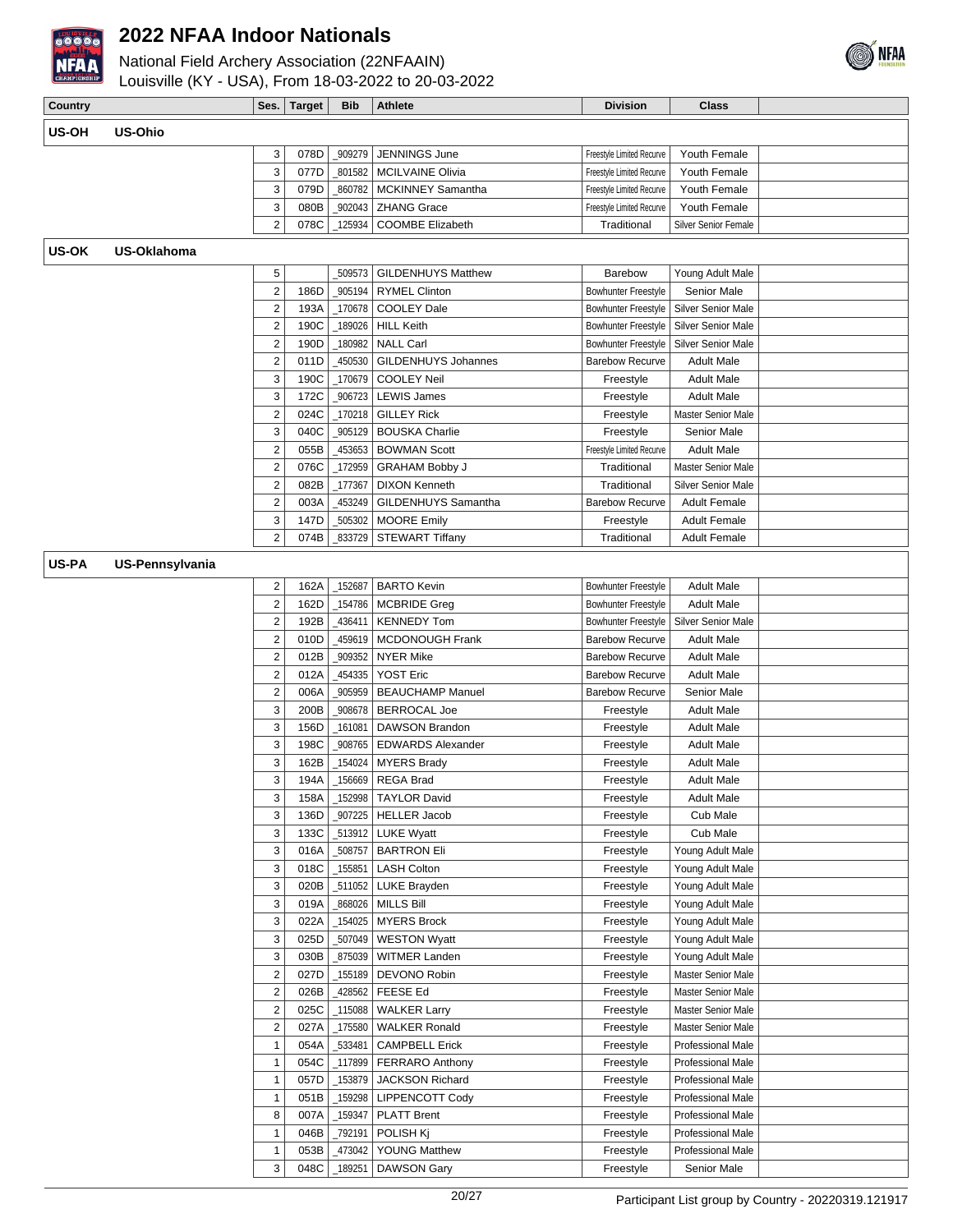

National Field Archery Association (22NFAAIN)



| <b>National Field Archery Association (ZZNFAAIIV)</b> |  |
|-------------------------------------------------------|--|
| Louisville (KY - USA), From 18-03-2022 to 20-03-2022  |  |

| Country      |                          | Ses.                    | <b>Target</b> | <b>Bib</b>         | <b>Athlete</b>           | <b>Division</b>            | <b>Class</b>               |  |
|--------------|--------------------------|-------------------------|---------------|--------------------|--------------------------|----------------------------|----------------------------|--|
| US-PA        | US-Pennsylvania          |                         |               |                    |                          |                            |                            |  |
|              |                          |                         |               |                    | <b>EVERETT Jim</b>       |                            | Senior Male                |  |
|              |                          | 3<br>3                  | 052D<br>044A  | _546349<br>_748858 | <b>MILLS William</b>     | Freestyle<br>Freestyle     | Senior Male                |  |
|              |                          | $\sqrt{2}$              | 034B          | _787047            | <b>SHANNON Kenneth</b>   | Freestyle                  | <b>Silver Senior Male</b>  |  |
|              |                          | 3                       | 071A          | 907224             | <b>HELLER Joseph</b>     | Freestyle                  | Youth Male                 |  |
|              |                          | 3                       | 076B          | 155852             | <b>LASH Carter</b>       | Freestyle                  | Youth Male                 |  |
|              |                          | $\sqrt{2}$              | 047A          | 527160             | DEMMER III John          | Longbow                    | <b>Adult Male</b>          |  |
|              |                          | $\mathbf 2$             | 016D          | 189433             | <b>MATHEWS Mark</b>      | Freestyle Limited Recurve  | Silver Senior Male         |  |
|              |                          | $\sqrt{2}$              | 080B          | _790473            | <b>HUNTER Bill</b>       | Traditional                | Senior Male                |  |
|              |                          | $\sqrt{2}$              | 080C          | 722474             | ROWE JR David H          | Traditional                | Senior Male                |  |
|              |                          | $\boldsymbol{2}$        | 082A          | 153924             | <b>LAWRENCE Gary</b>     | Traditional                | Silver Senior Male         |  |
|              |                          | $\sqrt{2}$              | 081A          | 114983             | <b>SMOCK Calvin</b>      | Traditional                | Silver Senior Male         |  |
|              |                          | $\sqrt{2}$              | 181C          | 901429             | <b>EDNEY Ava</b>         | <b>Bowhunter Freestyle</b> | Young Adult Female         |  |
|              |                          | 3                       | 152D          | 505718             | <b>EVERETT Lexi</b>      | Freestyle                  | <b>Adult Female</b>        |  |
|              |                          | 3                       | 143A          | 154785             | <b>MCBRIDE Melissa</b>   | Freestyle                  | <b>Adult Female</b>        |  |
|              |                          | 3                       | 148A          | 153990             | ROSS Zenarae             | Freestyle                  | <b>Adult Female</b>        |  |
|              |                          | 3                       | 137C          | 459605             | <b>STEWART Heather</b>   | Freestyle                  | <b>Adult Female</b>        |  |
|              |                          | 3                       | 129C          | 646331             | <b>CHARLES Katie</b>     | Freestyle                  | Cub Female                 |  |
|              |                          | 3                       | 132A          | 909165             | <b>HELLER Carley</b>     | Freestyle                  | Cub Female                 |  |
|              |                          | 3                       | 130B          | 901513             | <b>MILLER Kali</b>       | Freestyle                  | Cub Female                 |  |
|              |                          | $\mathbf{1}$            | 075D          | 158353             | <b>SHIRK Denise</b>      | Freestyle                  | Professional Senior Female |  |
|              |                          | 3                       | 008C          | 184952             | GOW Madigan              | Freestyle                  | Young Adult Female         |  |
|              |                          |                         |               | 908519             | <b>SMALLEY Kaitlyn</b>   | Freestyle                  | Young Adult Female         |  |
|              |                          | $\mathbf{1}$            | 065A          | _536800            | <b>GRINE Haly</b>        | Freestyle                  | Professional Female        |  |
|              |                          | 3                       | 037A          | 157251             | <b>DILLMAN Susan</b>     | Freestyle                  | Senior Female              |  |
|              |                          | 3                       | 035C          | 452411             | PAPAGNI Catherine        | Freestyle                  | Senior Female              |  |
|              |                          | 3                       | 060D          | 901512             | <b>MILLER Taylor</b>     | Freestyle                  | Youth Female               |  |
|              |                          | $\overline{c}$          | 077C          | 185367             | <b>MCKINNON Sue</b>      | Traditional                | Senior Female              |  |
|              |                          | $\overline{2}$          | 077B          | _156596            | <b>RICHARDS Carol</b>    | Traditional                | Senior Female              |  |
|              |                          |                         |               |                    |                          |                            |                            |  |
| US-RI        | <b>US-Rhode Island</b>   |                         |               |                    |                          |                            |                            |  |
|              |                          | 3                       | 128D          | 843872             | <b>LAWHEAD Makena</b>    | Freestyle                  | Cub Female                 |  |
| US-SC        | <b>US-South Carolina</b> |                         |               |                    |                          |                            |                            |  |
|              |                          | 2                       | 168D          | _904267            | <b>BURDA Fox</b>         | <b>Bowhunter Freestyle</b> | <b>Adult Male</b>          |  |
|              |                          | $\overline{2}$          | 185C          | _777049            | <b>BURDA Joey</b>        | <b>Bowhunter Freestyle</b> | Senior Male                |  |
|              |                          | 3                       | 201C          | 909112             | PEARCEY Ryan             | Freestyle                  | <b>Adult Male</b>          |  |
|              |                          | 3                       | 171B          | 905575             | <b>RHINEHART Patrick</b> | Freestyle                  | <b>Adult Male</b>          |  |
|              |                          |                         |               | _908437            | <b>HEMMILA Lukas</b>     | Freestyle                  | Young Adult Male           |  |
|              |                          | $\overline{\mathbf{c}}$ | 034C          | _158042            | JOHNSON Wayne            | Freestyle                  | Silver Senior Male         |  |
|              |                          | $\mathbf{1}$            | 063A          |                    | _156318   WALLACE Sharon | Freestyle                  | Professional Female        |  |
|              |                          |                         |               |                    |                          |                            |                            |  |
| <b>US-SD</b> | <b>US-South Dakota</b>   |                         |               |                    |                          |                            |                            |  |
|              |                          | $\sqrt{2}$              | 200B          | 807796             | <b>SCHRAGE Brody</b>     | <b>Bowhunter Freestyle</b> | Youth Male                 |  |
|              |                          | $\sqrt{2}$              | 020D          | _157698            | <b>WITHERS Trent</b>     | Freestyle Limited          | <b>Adult Male</b>          |  |
|              |                          | 8                       | 021A          | _712267            | <b>AUDUS Tim</b>         | Freestyle                  | Professional Senior Male   |  |
|              |                          | $\mathbf{1}$            | 058B          | _184169            | MCCLANAHAN Wade          | Freestyle                  | Professional Male          |  |
|              |                          | $\sqrt{2}$              | 016C          | 439362             | <b>MOULTON Jack</b>      | Freestyle Limited Recurve  | Silver Senior Male         |  |
|              |                          | 3                       | 078A          | 646328             | <b>TAYLOR Terissa</b>    | Freestyle Limited Recurve  | Youth Female               |  |
| US-TN        | <b>US-Tennessee</b>      |                         |               |                    |                          |                            |                            |  |
|              |                          | $\overline{\mathbf{c}}$ | 129C          |                    | _903013 CRUZ John        | Barebow                    | Cub Male                   |  |
|              |                          | $\boldsymbol{2}$        | 169D          | _717882            | <b>KUBIAK Stanley</b>    | Barebow                    | Master Senior Male         |  |
|              |                          | $\overline{\mathbf{c}}$ | 144A          | 908737             | VÁZQUEZ Kai              | Barebow                    | Youth Male                 |  |
|              |                          | $\sqrt{2}$              | 169C          | _909402            | <b>VANWINKLE Michael</b> | <b>Bowhunter Freestyle</b> | <b>Adult Male</b>          |  |
|              |                          | $\sqrt{2}$              | 176A          | _901637            | SMELTZER Cohen           | <b>Bowhunter Freestyle</b> | Young Adult Male           |  |
|              |                          | $\sqrt{2}$              | 014C          | _902179            | <b>SELLHORN Spike</b>    | <b>Barebow Recurve</b>     | <b>Adult Male</b>          |  |
|              |                          | $\,$ 5 $\,$             |               | 906302             | <b>ROBINSON Wiley</b>    | <b>Barebow Recurve</b>     | Senior Male                |  |
|              |                          | 3                       | 193A          |                    | _904020 FRAZIER Michael  | Freestyle                  | <b>Adult Male</b>          |  |

3 182A \_798254 HARDY Brandon Freestyle Adult Male 3 197A \_909137 SPECHT Brady Freestyle Adult Male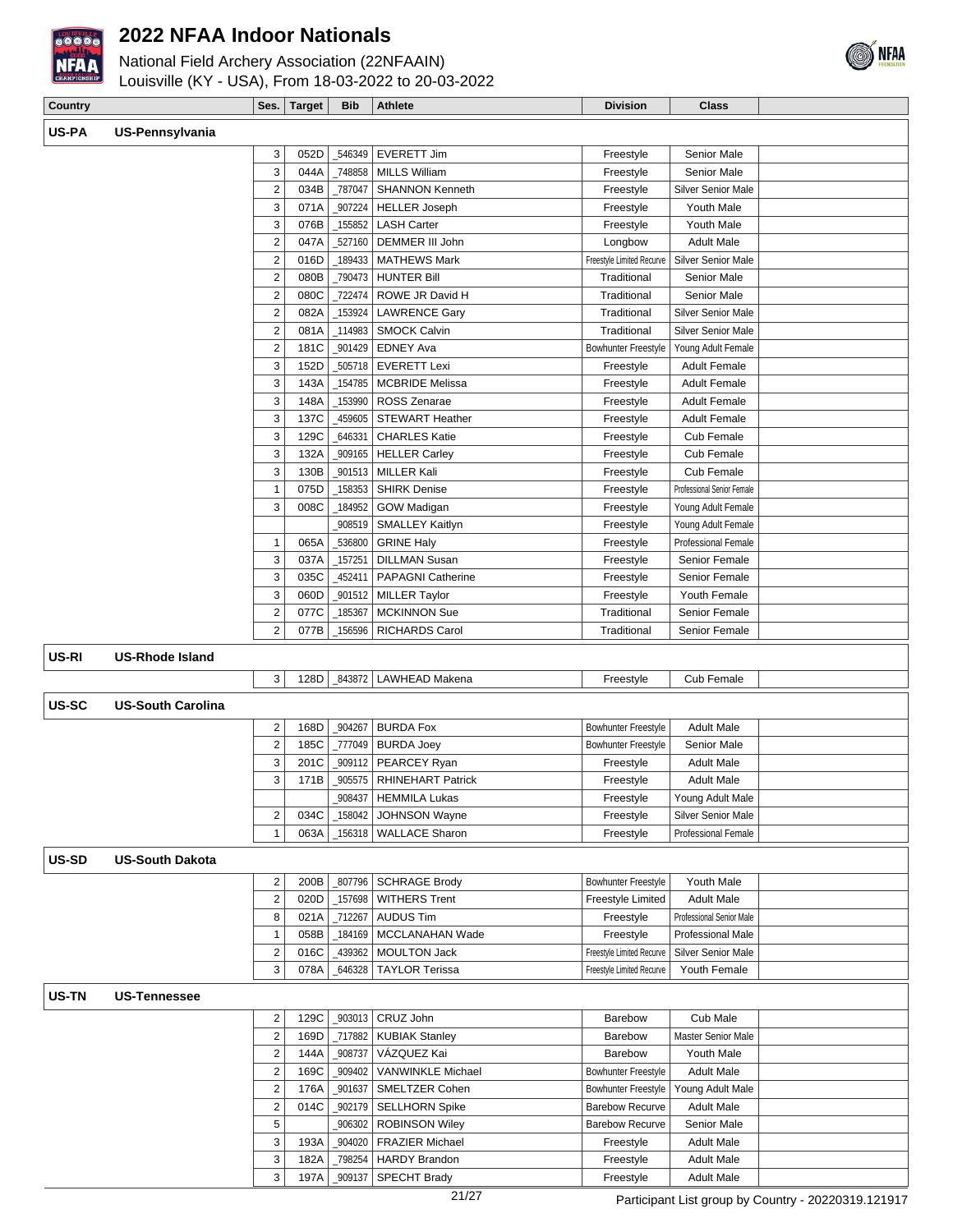

National Field Archery Association (22NFAAIN)



## Louisville (KY - USA), From 18-03-2022 to 20-03-2022

| Country      |              |                | Ses. Target | <b>Bib</b> | Athlete                          | <b>Division</b> | <b>Class</b>              |  |
|--------------|--------------|----------------|-------------|------------|----------------------------------|-----------------|---------------------------|--|
| <b>US-TN</b> | US-Tennessee |                |             |            |                                  |                 |                           |  |
|              |              | 3              |             |            | 171D   908746   YODER Jr         | Freestyle       | <b>Adult Male</b>         |  |
|              |              | 3              |             |            | 018D   867903   DAVIS Ryan       | Freestyle       | Young Adult Male          |  |
|              |              | 3              |             |            | 019D   867906   HARDY Corban     | Freestyle       | Young Adult Male          |  |
|              |              | 3              |             |            | 034B   906788   HARVILL Evan     | Freestyle       | Young Adult Male          |  |
|              |              | 3              |             |            | 028B   909194   MURPHY Logan     | Freestyle       | Young Adult Male          |  |
|              |              | 5              |             |            | 153642   VELARDE Barry           | Freestyle       | <b>Master Senior Male</b> |  |
|              |              |                |             |            | 053C   118836   BEAUBOUEF Chance | Freestyle       | <b>Professional Male</b>  |  |
|              |              | 3 <sub>1</sub> |             |            | 054A   835791   DAVIS Tom        | Freestyle       | Senior Male               |  |

| 3              | 054A | 835791  | <b>DAVIS Tom</b>         | Freestyle                 | Senior Male               |  |
|----------------|------|---------|--------------------------|---------------------------|---------------------------|--|
| 3              | 046B | 544736  | <b>KIME Kevin</b>        | Freestyle                 | Senior Male               |  |
| 3              | 054B | 781389  | <b>STROBECK Erik</b>     | Freestyle                 | Senior Male               |  |
| 2              | 039A | 172118  | <b>NANCE David</b>       | Freestyle                 | <b>Silver Senior Male</b> |  |
| $\overline{2}$ | 040B | 859746  | <b>RHEA Bobby</b>        | Freestyle                 | Silver Senior Male        |  |
| $\overline{2}$ | 058A | 909191  | <b>DEMEL Andrew</b>      | Freestyle Limited Recurve | <b>Adult Male</b>         |  |
| $\overline{2}$ | 057B | 453416  | <b>HAWKINS Christian</b> | Freestyle Limited Recurve | <b>Adult Male</b>         |  |
| 2              | 066B | 509568  | PLAAG Logan              | Freestyle Limited Recurve | Young Adult Male          |  |
| $\overline{2}$ | 067B | 154511  | <b>STEELE Sam</b>        | Freestyle Limited Recurve | Young Adult Male          |  |
| 2              | 073B | 448160  | <b>STEELE Anthony</b>    | Freestyle Limited Recurve | Senior Male               |  |
| $\overline{2}$ | 078A | 436140  | <b>WORTHINGTON Bobby</b> | Traditional               | <b>Adult Male</b>         |  |
| $\overline{2}$ | 079C | 159003  | <b>HAMMONS Brad</b>      | Traditional               | Senior Male               |  |
| 2              | 081D | 171924  | <b>HARDIN Mike</b>       | Traditional               | <b>Silver Senior Male</b> |  |
| $\overline{2}$ | 083A | 437023  | <b>ARNETT William</b>    | Crossbow                  | <b>Adult Male</b>         |  |
| $\overline{2}$ | 003B | 909229  | <b>LONG Hallie</b>       | <b>Barebow Recurve</b>    | <b>Adult Female</b>       |  |
| $\overline{2}$ | 003C | 901934  | <b>RATLIFF Tracy</b>     | <b>Barebow Recurve</b>    | <b>Adult Female</b>       |  |
| 3              | 149B | 449350  | <b>KOLKER Melinda</b>    | Freestyle                 | <b>Adult Female</b>       |  |
| 3              | 150C | 717672  | <b>SANTOS Hilana</b>     | Freestyle                 | <b>Adult Female</b>       |  |
| 3              | 148B | 781390  | <b>STROBECK Rebekah</b>  | Freestyle                 | <b>Adult Female</b>       |  |
| 3              | 012A | 508041  | <b>ENSOR Olivia</b>      | Freestyle                 | Young Adult Female        |  |
| 3              | 065B | 902609  | <b>DAVIS Emerie</b>      | Freestyle                 | Youth Female              |  |
| $\overline{2}$ | 054B | 867776  | <b>GREER Jessica</b>     | Freestyle Limited Recurve | <b>Adult Female</b>       |  |
| $\overline{2}$ | 053A | _158820 | <b>PASCHKE Jessa</b>     | Freestyle Limited Recurve | <b>Adult Female</b>       |  |
| $\overline{2}$ | 053C | 521160  | PILKINTON Mollie Lynn    | Freestyle Limited Recurve | <b>Adult Female</b>       |  |
| $\overline{2}$ | 054C | 901864  | ROHDE Hannah             | Freestyle Limited Recurve | <b>Adult Female</b>       |  |
| 2              | 052B | 481072  | ROHDE Sarah              | Freestyle Limited Recurve | <b>Adult Female</b>       |  |
| 3              | 126C | 909451  | <b>ZACH Lauren</b>       | Freestyle Limited Recurve | Cub Female                |  |
| $\overline{2}$ | 064B | 901304  | <b>COSTELLO Skylar</b>   | Freestyle Limited Recurve | Young Adult Female        |  |
| $\overline{2}$ | 064C | 909117  | SMITH Jenna              | Freestyle Limited Recurve | Young Adult Female        |  |
| 3              | 079B | 877137  | SZYBIST Sophia           | Freestyle Limited Recurve | Youth Female              |  |
| 2              | 075A | 903779  | <b>TIBBETTS Ashley</b>   | Traditional               | <b>Adult Female</b>       |  |
|                |      |         |                          |                           |                           |  |

#### **US-TX US-Texas**

| 2              | 128B | 908444 | <b>WILD Gabriel</b>      | Barebow             | Cub Male                  |  |
|----------------|------|--------|--------------------------|---------------------|---------------------------|--|
| $\overline{2}$ | 128A | 908443 | WILD Jacob               | Barebow             | Cub Male                  |  |
| 2              | 147A | 428517 | LINDSEY JR. Jay          | Barebow             | <b>Master Senior Male</b> |  |
| 2              | 148A | 176841 | <b>HOLT Tim</b>          | Barebow             | <b>Silver Senior Male</b> |  |
| 2              | 143B | 539482 | <b>PARKER Drew</b>       | Barebow             | Youth Male                |  |
| 2              | 167D | 908946 | <b>RICHARDS Shane</b>    | Bowhunter Freestyle | <b>Adult Male</b>         |  |
| 2              | 160D | 902386 | <b>SCALES Trey</b>       | Bowhunter Freestyle | <b>Adult Male</b>         |  |
| 2              | 138B | 845479 | <b>HANLEY Fynn</b>       | Bowhunter Freestyle | Cub Male                  |  |
| 2              | 135C | 862055 | <b>MCBRIDE Ezra</b>      | Bowhunter Freestyle | Cub Male                  |  |
| 2              | 138C | 907790 | <b>SCALES Karsten</b>    | Bowhunter Freestyle | Cub Male                  |  |
| 2              | 136B | 907859 | <b>TRAVELSTEAD Mason</b> | Bowhunter Freestyle | Cub Male                  |  |
| 2              | 172D | 747958 | <b>HANLEY Ryder</b>      | Bowhunter Freestyle | Young Adult Male          |  |
| 2              | 174D | 906773 | <b>RAMEY Brock</b>       | Bowhunter Freestyle | Young Adult Male          |  |
| 2              | 176B | 871692 | <b>WHORTON Brycen</b>    | Bowhunter Freestyle | Young Adult Male          |  |
| $\overline{2}$ | 156D | 862863 | CHILCUTT Jimmy           | Bowhunter Freestyle | <b>Master Senior Male</b> |  |
| 5              |      | 177261 | <b>CULWELL Michael</b>   | Bowhunter Freestyle | Master Senior Male        |  |
| 2              | 189B | 175915 | <b>KYLE Don</b>          | Bowhunter Freestyle | <b>Silver Senior Male</b> |  |
| 5              |      | 857667 | DEHOYOS Crash            | Bowhunter Freestyle | Youth Male                |  |
| 2              | 201B | 902873 | <b>GROS Parker</b>       | Bowhunter Freestyle | Youth Male                |  |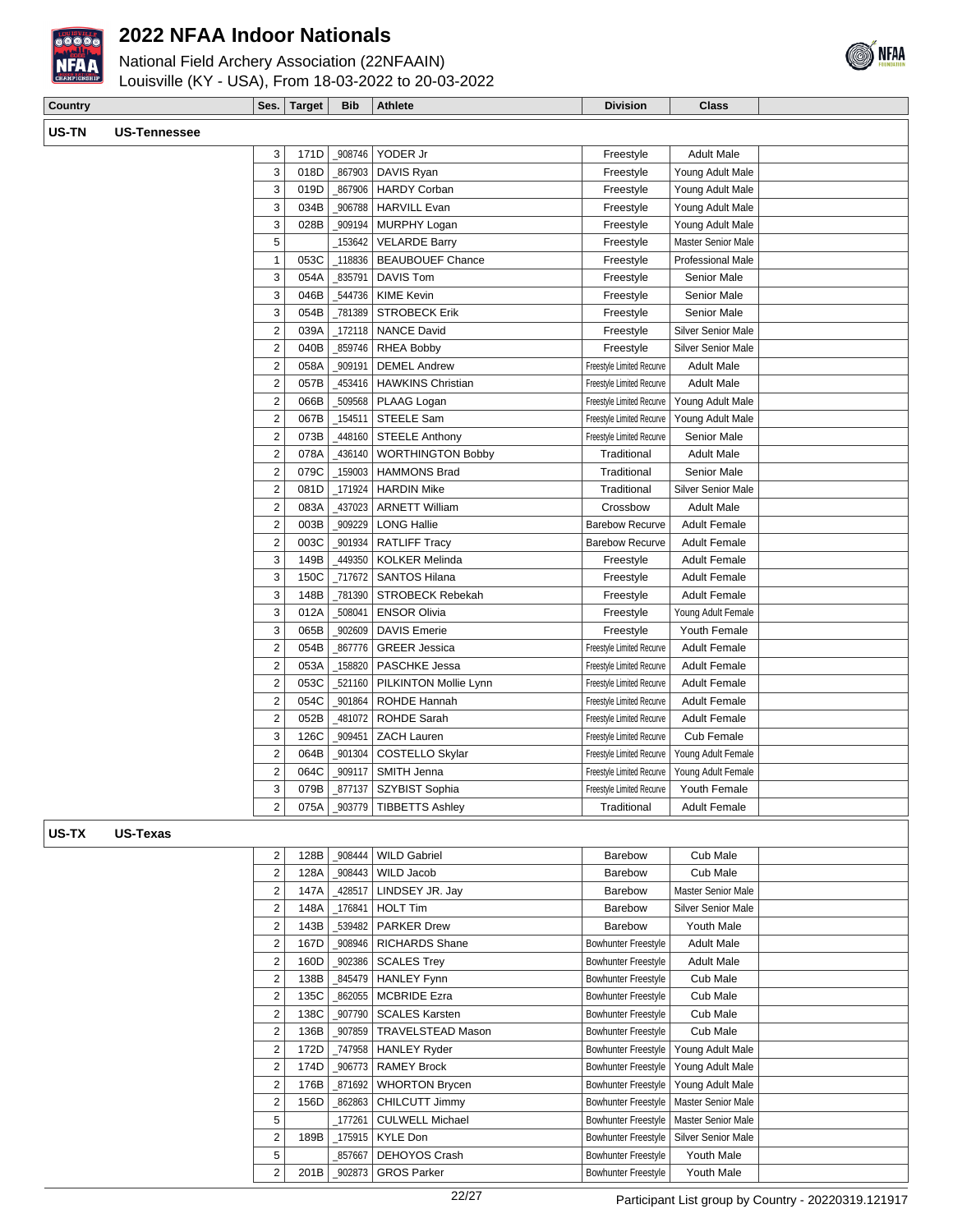

National Field Archery Association (22NFAAIN)



| <b>Country</b> |          |                         | Ses. Target | <b>Bib</b> | <b>Athlete</b>             | <b>Division</b>            | Class                       |  |
|----------------|----------|-------------------------|-------------|------------|----------------------------|----------------------------|-----------------------------|--|
| US-TX          | US-Texas |                         |             |            |                            |                            |                             |  |
|                |          | 5                       |             | 788685     | POINDEXTER Kelton          | <b>Bowhunter Freestyle</b> | Youth Male                  |  |
|                |          | $\overline{c}$          | 004C        | _434367    | STONEBRAKER Richard        | <b>Barebow Recurve</b>     | Senior Male                 |  |
|                |          | $\overline{2}$          | 020C        | _195387    | <b>TONG Eric</b>           | Freestyle Limited          | <b>Adult Male</b>           |  |
|                |          |                         |             | _901158    | MOSS Bryan                 | Freestyle Limited          | Senior Male                 |  |
|                |          | 3                       | 185B        | 466530     | <b>CROCKER Casey</b>       | Freestyle                  | <b>Adult Male</b>           |  |
|                |          | 3                       | 185A        | _906718    | LAHEY Adam                 | Freestyle                  | <b>Adult Male</b>           |  |
|                |          | 3                       | 197C        | _753616    | MCBRIDE Jim                | Freestyle                  | <b>Adult Male</b>           |  |
|                |          | 3                       | 199D        | 499320     | <b>OBLANDER Devin</b>      | Freestyle                  | <b>Adult Male</b>           |  |
|                |          |                         |             | _543121    | <b>TARVER Chris</b>        | Freestyle                  | <b>Adult Male</b>           |  |
|                |          | 3                       | 197D        | _174042    | <b>VILLAREAL Chris</b>     | Freestyle                  | <b>Adult Male</b>           |  |
|                |          | 3                       | 169C        | 834457     | <b>WINCKLER Jason</b>      | Freestyle                  | <b>Adult Male</b>           |  |
|                |          | 3                       | 019B        | _115699    | <b>BOOTH Ryan</b>          | Freestyle                  | Young Adult Male            |  |
|                |          | 3                       | 021A        | _902880    | <b>DORCAS Wyatt</b>        | Freestyle                  | Young Adult Male            |  |
|                |          | 3                       | 025C        | 864576     | <b>JACKSON Nathan</b>      | Freestyle                  | Young Adult Male            |  |
|                |          | 3                       | 031B        | _904846    | SAXON Logan                | Freestyle                  | Young Adult Male            |  |
|                |          | 5                       |             | 748976     | <b>WRIGHT Larry</b>        | Freestyle                  | Master Senior Male          |  |
|                |          |                         |             |            | 175176   DEATON Bridger    | Freestyle                  | <b>Professional Male</b>    |  |
|                |          | 1                       | 047B        | $-116283$  | <b>SEARS Connor</b>        | Freestyle                  | Professional Male           |  |
|                |          | 3                       | 045A        | 536769     | <b>BARTON David</b>        | Freestyle                  | Senior Male                 |  |
|                |          | 5                       |             | _515561    | COOK Jeffrey               | Freestyle                  | <b>Silver Senior Male</b>   |  |
|                |          | 3                       | 075D        | _834459    | <b>WINCKLER Bryson</b>     | Freestyle                  | Youth Male                  |  |
|                |          | $\overline{2}$          | 047C        | _904782    | <b>MONTGOMERY Clifton</b>  | Longbow                    | <b>Adult Male</b>           |  |
|                |          | $\sqrt{2}$              | 068A        | _533723    | YI Benjamin                | Freestyle Limited Recurve  | Young Adult Male            |  |
|                |          |                         |             | 750229     | SHABLOW John               | Freestyle Limited Recurve  | Master Senior Male          |  |
|                |          | 3                       | 081A        | 741841     | CHAN Ethan                 | Freestyle Limited Recurve  | Youth Male                  |  |
|                |          | 3                       | 082A        | 908649     | <b>KIM Daniel</b>          | Freestyle Limited Recurve  | Youth Male                  |  |
|                |          |                         |             | _118502    | <b>SARNS Reynold</b>       | Traditional                | Silver Senior Male          |  |
|                |          | $\overline{2}$          | 126C        | _902326    | LONA Miriam-Martha Abigail | Barebow                    | Cub Female                  |  |
|                |          | $\overline{2}$          | 125D        | _906710    | <b>OATMAN Trinity</b>      | Barebow                    | Cub Female                  |  |
|                |          | $\overline{2}$          | 146D        | 438998     | <b>HARMON Barbara</b>      | Barebow                    | <b>Silver Senior Female</b> |  |
|                |          | $\overline{2}$          | 141B        | _906995    | <b>BARDEN Kaley</b>        | <b>Barebow</b>             | Youth Female                |  |
|                |          | $\overline{2}$          | 141A        | _843044    | <b>GILLET Abigail</b>      | Barebow                    | Youth Female                |  |
|                |          | $\overline{2}$          | 150C        | _515560    | COOK Keri                  | Bowhunter Freestyle        | <b>Adult Female</b>         |  |
|                |          | $\overline{2}$          | 152D        | _906600    | <b>GROS Stacey</b>         | <b>Bowhunter Freestyle</b> | <b>Adult Female</b>         |  |
|                |          | $\mathbf 2$             | 151A        |            | _526008   HOUSE Marcey     | <b>Bowhunter Freestyle</b> | <b>Adult Female</b>         |  |
|                |          | $\sqrt{2}$              | 153C        |            | _907791 SCALES Chelsey     | Bowhunter Freestyle        | <b>Adult Female</b>         |  |
|                |          | 5                       |             | _903093    | <b>TARVER Tiffany</b>      | <b>Bowhunter Freestyle</b> | <b>Adult Female</b>         |  |
|                |          | 5                       |             | 900994     | DEHOYOS Amarie             | <b>Bowhunter Freestyle</b> | Cub Female                  |  |
|                |          | 5                       |             | 902752     | <b>DEHOYOS Amaris</b>      | <b>Bowhunter Freestyle</b> | Cub Female                  |  |
|                |          | $\overline{2}$          | 180B        | 906899     | <b>GRENIA Maya Rae</b>     | <b>Bowhunter Freestyle</b> | Young Adult Female          |  |
|                |          |                         |             | _202195    | <b>NELSON Aspen</b>        | <b>Bowhunter Freestyle</b> | Young Adult Female          |  |
|                |          | 2                       | 181A        | _886223    | <b>WINCKLER Lorrel</b>     | Bowhunter Freestyle        | Young Adult Female          |  |
|                |          | $\overline{\mathbf{c}}$ | 188D        | _176842    | <b>HOLT Cheryl</b>         | <b>Bowhunter Freestyle</b> | Silver Senior Female        |  |
|                |          | 5                       |             | 838891     | <b>DILLON Lillian</b>      | <b>Bowhunter Freestyle</b> | Youth Female                |  |

5 | 901157 | FULL Jasmin Barebow Recurve | Adult Female 2 015B 787800 RODRIGUEZ Robin Barebow Recurve Senior Female 2 019C 195386 TONG Aurora Freestyle Limited Adult Female 2 022B | 778789 | MASSEY Diane Freestyle Limited Senior Female 3 154C \_909498 BRANHAM Makaylee Freestyle Adult Female 3 144B | 743824 | MURPHY Makenzie | Freestyle | Adult Female

3 128B 346056 YOUMANS Alexandra Freestyle Cub Female 3 036A 665270 MURPHY Theresa Freestyle Senior Female 5 | 177262 CULWELL Linda Freestyle Silver Senior Female 3 064D | 735371 | MCBRIDE Emma Freestyle | Youth Female 3 068A 902387 SCALES Mckinley Charge The Freestyle Youth Female 3 056C | 195008 STOFFELS Samantha Freestyle Youth Female

3 066A \_834458 WINCKLER Kendal Freestyle Youth Female

\_732080 SINCLAIR Stephanie Freestyle Adult Female

\_750962 TARVER Haley Freestyle | Youth Female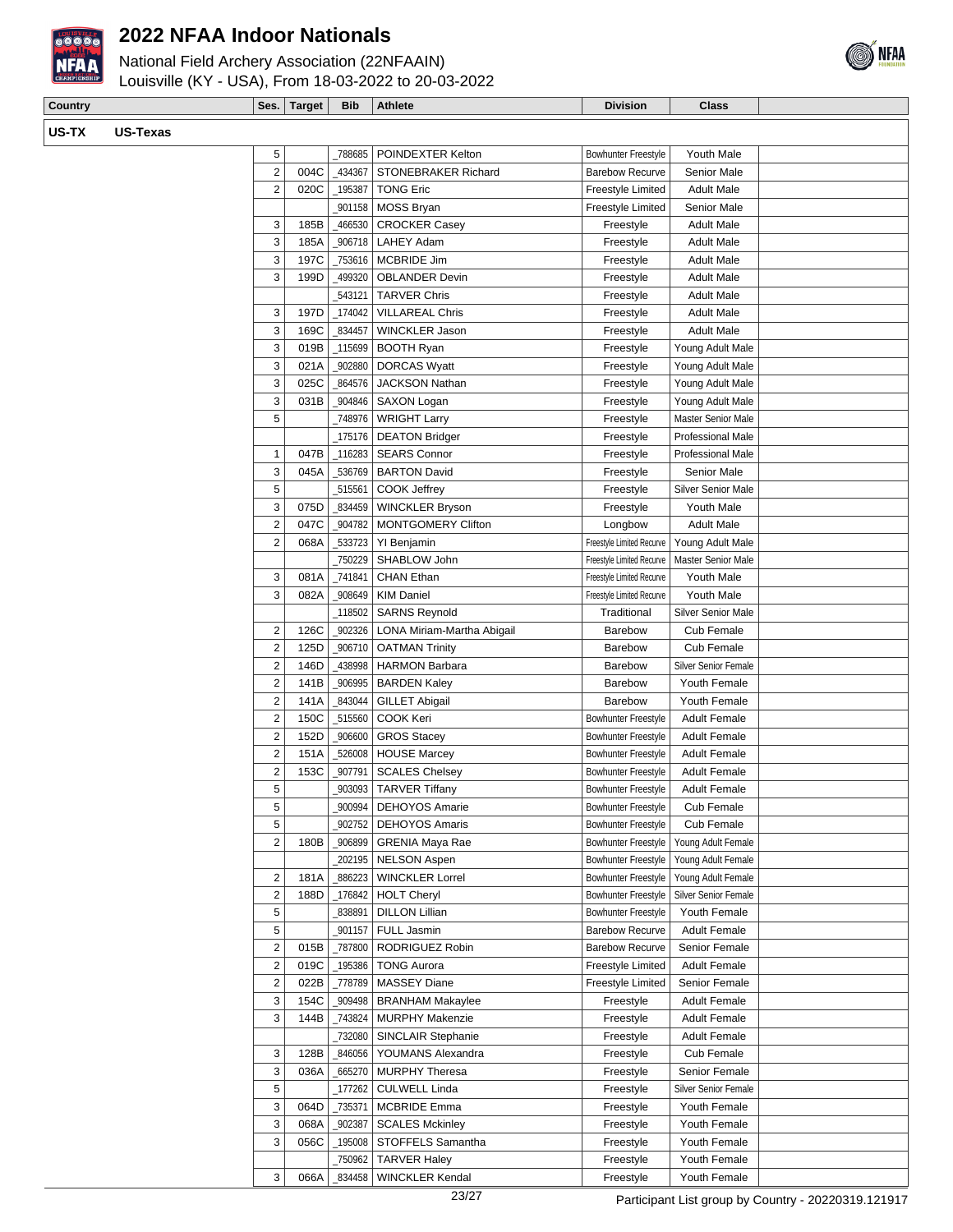

National Field Archery Association (22NFAAIN) Louisville (KY - USA), From 18-03-2022 to 20-03-2022



| Country |                    | Ses.                    | <b>Target</b> | <b>Bib</b> | Athlete                                    | <b>Division</b>            | <b>Class</b>               |  |
|---------|--------------------|-------------------------|---------------|------------|--------------------------------------------|----------------------------|----------------------------|--|
|         |                    |                         |               |            |                                            |                            |                            |  |
| US-TX   | <b>US-Texas</b>    |                         |               |            |                                            |                            |                            |  |
|         |                    | $\overline{\mathbf{c}}$ | 052A          | _902506    | <b>MANESS Clare</b>                        | Freestyle Limited Recurve  | <b>Adult Female</b>        |  |
|         |                    | $\mathbf 2$             | 050B          | _156782    | <b>MEINERS Jordan Marie</b>                | Freestyle Limited Recurve  | <b>Adult Female</b>        |  |
|         |                    |                         |               | 901260     | <b>CHAN Elyse</b>                          | Freestyle Limited Recurve  | Cub Female                 |  |
|         |                    | 2                       | 059C          | _906770    | KIM Julia                                  | Freestyle Limited Recurve  | Young Adult Female         |  |
|         |                    | $\mathbf 2$             | 062A          | _903658    | <b>THOMAS Jaclyn</b>                       | Freestyle Limited Recurve  | Young Adult Female         |  |
|         |                    | 3                       | 077A          | 539485     | <b>KENNEY Harley</b>                       | Freestyle Limited Recurve  | Youth Female               |  |
|         |                    | 3                       | 078C          | _533724    | YI Madelyn                                 | Freestyle Limited Recurve  | Youth Female               |  |
|         |                    |                         |               |            |                                            |                            |                            |  |
| US-UT   | <b>US-Utah</b>     |                         |               |            |                                            |                            |                            |  |
|         |                    | 2                       | 168B          | _909052    | <b>JOLLEY Gideon</b>                       | Bowhunter Freestyle        | <b>Adult Male</b>          |  |
|         |                    | 5                       |               | 155694     | <b>BOWYER Mike</b>                         | Freestyle                  | <b>Adult Male</b>          |  |
|         |                    | 5                       |               | _909230    | <b>SHAMBLEN Kevin</b>                      | Freestyle                  | <b>Adult Male</b>          |  |
|         |                    | $\mathbf{1}$            | 069C          | 172453     | <b>GILLINGHAM Timothy</b>                  | Freestyle                  | Professional Senior Male   |  |
|         |                    | 8                       | 001A          | 467439     | <b>ANDERSON Steve</b>                      | Freestyle                  | Professional Male          |  |
|         |                    | 8                       | 003B          | _156700    | <b>DOUGLAS Kyle</b>                        | Freestyle                  | Professional Male          |  |
|         |                    | 3                       | 137A          | _153843    | <b>WEATHERSPOON Makenzie</b>               | Freestyle                  | <b>Adult Female</b>        |  |
|         |                    | $\mathbf{1}$            | 065B          | 158224     | <b>GURNEY Kaylee</b>                       | Freestyle                  | <b>Professional Female</b> |  |
|         |                    | $\mathbf{1}$            | 063B          | _117840    | OCHOA-ANDERSON Linda                       |                            | <b>Professional Female</b> |  |
|         |                    |                         |               |            |                                            | Freestyle                  |                            |  |
| US-VA   | <b>US-Virginia</b> |                         |               |            |                                            |                            |                            |  |
|         |                    | 5                       |               | _901672    | <b>HESS Earl</b>                           | <b>Bowhunter Freestyle</b> | <b>Adult Male</b>          |  |
|         |                    | $\overline{c}$          | 159A          | _785618    | SHULL Josh                                 | <b>Bowhunter Freestyle</b> | <b>Adult Male</b>          |  |
|         |                    | $\mathbf 2$             | 159B          | 454824     | SHUPE Michael                              | <b>Bowhunter Freestyle</b> | <b>Adult Male</b>          |  |
|         |                    | $\overline{c}$          |               | _184368    | <b>BALDRIDGE Brian</b>                     | <b>Bowhunter Freestyle</b> | Senior Male                |  |
|         |                    |                         | 183A          |            |                                            |                            |                            |  |
|         |                    | $\mathbf 2$             | 184D          | 156042     | <b>PARSONS Charlie</b>                     | Bowhunter Freestyle        | Senior Male                |  |
|         |                    | $\overline{\mathbf{c}}$ | 189D          | _158250    | YATES Buck                                 | Bowhunter Freestyle        | Silver Senior Male         |  |
|         |                    | $\boldsymbol{2}$        | 010B          | _907837    | <b>HOLLAND Clayton</b>                     | <b>Barebow Recurve</b>     | <b>Adult Male</b>          |  |
|         |                    | $\mathbf 2$             | 008B          | 469749     | PARTLOWE Grayson                           | <b>Barebow Recurve</b>     | <b>Adult Male</b>          |  |
|         |                    | 3                       | 189A          | _901606    | <b>ARMSTRONG Seth</b>                      | Freestyle                  | <b>Adult Male</b>          |  |
|         |                    | 3                       | 180D          | _156034    | <b>BOGGS Richard</b>                       | Freestyle                  | <b>Adult Male</b>          |  |
|         |                    | 3                       | 193B          | _866979    | CARPENTER John                             | Freestyle                  | <b>Adult Male</b>          |  |
|         |                    |                         |               | _909197    | <b>CARTER Alexander</b>                    | Freestyle                  | <b>Adult Male</b>          |  |
|         |                    |                         |               | _159330    | <b>LYNCH Thomas</b>                        | Freestyle                  | Professional Senior Male   |  |
|         |                    | 1                       | 071B          | _541381    | <b>MINNICK Danny</b>                       | Freestyle                  | Professional Senior Male   |  |
|         |                    | 8                       | 027A          | _446482    | WOODY Kendall                              | Freestyle                  | Professional Senior Male   |  |
|         |                    | 1                       | 051D          | _114819    | <b>REYES Brandon</b>                       | Freestyle                  | Professional Male          |  |
|         |                    | 3                       | 041D          |            | _158598 BOND Roman                         | Freestyle                  | <b>Senior Male</b>         |  |
|         |                    | 3                       | 039A          | _869080    | <b>GILLESPIE Kirby</b>                     | Freestyle                  | Senior Male                |  |
|         |                    | 3                       | 043A          |            | _775503   KIRTLEY Frank                    | Freestyle                  | Senior Male                |  |
|         |                    | $\mathbf 2$             | 037B          |            | $-871772$ FOY Robert                       | Freestyle                  | Silver Senior Male         |  |
|         |                    | 2                       | 037D          | $-160957$  | <b>RIDPATH Terry</b>                       | Freestyle                  | Silver Senior Male         |  |
|         |                    | $\mathbf 2$             | 038A          |            | _159176 TAYLOR Nick                        | Freestyle                  | Silver Senior Male         |  |
|         |                    | $\overline{\mathbf{c}}$ | 070B          | $\_158361$ | <b>KERRIGAN James</b>                      | Freestyle Limited Recurve  | Master Senior Male         |  |
|         |                    | $\overline{\mathbf{c}}$ | 082D          | $-177074$  | <b>STONER Troy</b>                         | Traditional                | Senior Male                |  |
|         |                    | $\mathbf 2$             | 081B          | _154091    | <b>VOGEL Paul</b>                          | Traditional                | Silver Senior Male         |  |
|         |                    | $\mathbf 2$             | 127A          | _908269    | <b>HOLLAND Emma</b>                        | Barebow                    | Cub Female                 |  |
|         |                    | $\overline{c}$          | 125C          | _908270    | <b>HOLLAND Leah</b>                        | Barebow                    | Cub Female                 |  |
|         |                    | $\overline{\mathbf{c}}$ | 125B          | _907808    | <b>SHULL Aubrey</b>                        | Barebow                    | Cub Female                 |  |
|         |                    | $\overline{\mathbf{c}}$ | 194D          | _791065    | <b>SHULL Mackenzie</b>                     | <b>Bowhunter Freestyle</b> | Youth Female               |  |
|         |                    | 3                       | 137D          | _901608    | <b>ARMSTRONG Mindy</b>                     | Freestyle                  | <b>Adult Female</b>        |  |
|         |                    | 3                       | 138C          | _160794    | BRYAN Reagan                               | Freestyle                  | <b>Adult Female</b>        |  |
|         |                    | 3                       | 143B          | $\_170417$ | <b>CARSTENS Katelyn</b>                    | Freestyle                  | <b>Adult Female</b>        |  |
|         |                    | 3                       | 145D          | _785424    | COOKE Jadalynn                             | Freestyle                  | <b>Adult Female</b>        |  |
|         |                    |                         |               | _909248    |                                            | Freestyle                  | <b>Adult Female</b>        |  |
|         |                    |                         | 075C          |            | <b>STULL Caitlin</b><br><b>BOND Brenda</b> |                            | Professional Senior Female |  |
|         |                    | $\mathbf{1}$<br>3       |               | $-158600$  |                                            | Freestyle                  |                            |  |
|         |                    |                         | 003B          | $-187782$  | <b>NEVILLE Chelsea</b>                     | Freestyle                  | Young Adult Female         |  |
|         |                    | 3                       | 036C          | _540116    | <b>MILLER Melissa</b>                      | Freestyle                  | Senior Female              |  |
|         |                    | $\mathbf 2$             | 077A          | _442210    | <b>STONER Jenifer</b>                      | Traditional                | Senior Female              |  |
|         |                    | $\overline{2}$          | 078D          |            | $-154093$ VOGEL Robin                      | Traditional                | Silver Senior Female       |  |

 $\overline{\phantom{a}}$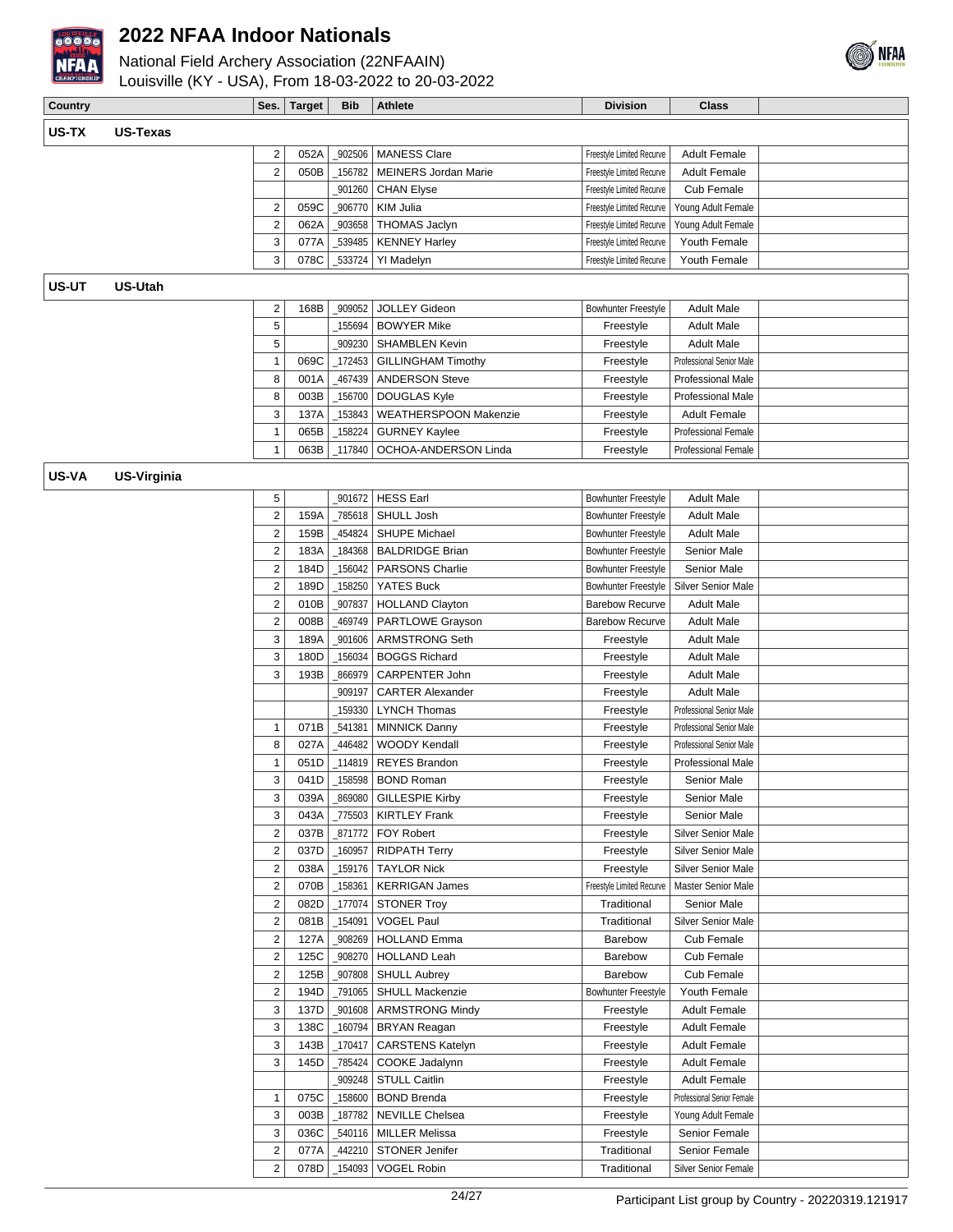



| <b>Country</b> |                      | Ses.                         | <b>Target</b> | <b>Bib</b>        | Athlete                                  | <b>Division</b>                        | <b>Class</b>                             |  |
|----------------|----------------------|------------------------------|---------------|-------------------|------------------------------------------|----------------------------------------|------------------------------------------|--|
| US-VT          | <b>US-Vermont</b>    |                              |               |                   |                                          |                                        |                                          |  |
|                |                      |                              |               |                   | <b>SARGENT Michael</b>                   | Bowhunter Freestyle                    |                                          |  |
|                |                      | $\overline{\mathbf{c}}$<br>3 | 177B<br>181D  | _766291<br>153568 | LOUKO Kyle                               | Freestyle                              | Young Adult Male<br><b>Adult Male</b>    |  |
|                |                      |                              |               |                   |                                          |                                        |                                          |  |
|                |                      | 3<br>3                       | 023A<br>030C  | _510580<br>509826 | <b>MCNALL Michael</b><br>PIERCE Eli      | Freestyle                              | Young Adult Male                         |  |
|                |                      | 3                            | 016B          | 153286            | SULLIVAN Isaac                           | Freestyle                              | Young Adult Male                         |  |
|                |                      | 3                            | 073B          | _901754           |                                          | Freestyle                              | Young Adult Male<br>Youth Male           |  |
|                |                      |                              | 073A          | 855340            | <b>DUHAMEL Elijah</b>                    | Freestyle                              | Youth Male                               |  |
|                |                      | 3<br>$\mathbf 2$             | 067C          | 511637            | VANSLETTE Logan<br><b>STRAUSS Archer</b> | Freestyle<br>Freestyle Limited Recurve | Young Adult Male                         |  |
|                |                      | 3                            | 013A          | 544558            | <b>IRISH Olivia</b>                      | Freestyle                              |                                          |  |
|                |                      | 3                            | 010B          | _508728           | <b>KISSINGER Olivia</b>                  | Freestyle                              | Young Adult Female<br>Young Adult Female |  |
|                |                      | 3                            | 066B          | 906786            | <b>FRENCH Emma</b>                       | Freestyle                              | Youth Female                             |  |
|                |                      | 3                            | 079A          | 512215            | RODRIGUEZ Jacqueline                     | Freestyle Limited Recurve              | Youth Female                             |  |
|                |                      |                              |               |                   |                                          |                                        |                                          |  |
| US-WA          | <b>US-Washington</b> |                              |               |                   |                                          |                                        |                                          |  |
|                |                      | 3                            | 155B          | 173645            | MCKEE Jeff                               | Freestyle                              | <b>Adult Male</b>                        |  |
|                |                      | 3                            | 056B          | 173646            | <b>MCKEE Beretta</b>                     | Freestyle                              | Youth Female                             |  |
|                |                      | $\overline{2}$               | 018A          | 437987            | <b>ANDERSON Martha</b>                   | Freestyle Limited Recurve              | <b>Silver Senior Female</b>              |  |
| US-WI          | <b>US-Wisconsin</b>  |                              |               |                   |                                          |                                        |                                          |  |
|                |                      | $\overline{\mathbf{c}}$      | 129A          | 902465            | <b>CODDINGTON Zach</b>                   | Barebow                                | Cub Male                                 |  |
|                |                      | $\overline{c}$               | 129D          | 196150            | <b>WALKER Ayden</b>                      | <b>Barebow</b>                         | Cub Male                                 |  |
|                |                      | $\overline{c}$               | 142C          | 873457            | <b>WARREN Robert</b>                     | Barebow                                | Young Adult Male                         |  |
|                |                      | 5                            |               | 907430            | <b>SWANK Greg</b>                        | Barebow                                | <b>Silver Senior Male</b>                |  |
|                |                      | $\overline{c}$               | 167C          | 177253            | <b>KUECKER Kyle</b>                      | <b>Bowhunter Freestyle</b>             | <b>Adult Male</b>                        |  |
|                |                      | $\boldsymbol{2}$             | 170C          | 904502            | LUEPKE Josh                              | Bowhunter Freestyle                    | <b>Adult Male</b>                        |  |
|                |                      | $\mathbf 2$                  | 135D          | _901394           | <b>GESSERT Tucker</b>                    | Bowhunter Freestyle                    | Cub Male                                 |  |
|                |                      | $\mathbf 2$                  | 137C          | _907133           | <b>TRZEBIATOWSKI Levi</b>                | <b>Bowhunter Freestyle</b>             | Cub Male                                 |  |
|                |                      | $\boldsymbol{2}$             | 124A          | 871691            | <b>WALKER Julian</b>                     | <b>Bowhunter Freestyle</b>             | Cub Male                                 |  |
|                |                      | $\boldsymbol{2}$             | 171D          | 544722            | <b>KRAMAR Robert</b>                     | <b>Bowhunter Freestyle</b>             | Young Adult Male                         |  |
|                |                      | $\boldsymbol{2}$             | 173B          | _904056           | <b>LUEPKE Carter</b>                     | <b>Bowhunter Freestyle</b>             | Young Adult Male                         |  |
|                |                      | $\overline{c}$               | 182C          | 447554            | <b>WEIS Todd</b>                         | <b>Bowhunter Freestyle</b>             | Senior Male                              |  |
|                |                      | $\overline{c}$               | 191A          | 175441            | <b>EFFINGER Robert</b>                   | <b>Bowhunter Freestyle</b>             | Silver Senior Male                       |  |
|                |                      | $\overline{c}$               | 189C          | 156894            | <b>HINTZ Gary</b>                        | <b>Bowhunter Freestyle</b>             | Silver Senior Male                       |  |
|                |                      | $\boldsymbol{2}$             | 192A          | 154830            | <b>JESKE Alois</b>                       | Bowhunter Freestyle                    | <b>Silver Senior Male</b>                |  |
|                |                      | $\mathbf 2$                  | 189A          | _119000           | <b>PARSHEN Larry</b>                     | Bowhunter Freestyle                    | <b>Silver Senior Male</b>                |  |
|                |                      | 2                            | 199C          | 906343            | <b>CROTTY Chase</b>                      | <b>Bowhunter Freestyle</b>             | Youth Male                               |  |
|                |                      | $\overline{2}$               | 199A          | 543186            | <b>RISTOW Kasen</b>                      | <b>Bowhunter Freestyle</b>             | Youth Male                               |  |
|                |                      | 2                            | 199D          |                   | _778902   ROTH Brody                     | Bowhunter Freestyle                    | Youth Male                               |  |
|                |                      | 5                            |               | 873411            | <b>VANDRE Elijah</b>                     | <b>Bowhunter Freestyle</b>             | Youth Male                               |  |
|                |                      |                              |               | _741990           | <b>KELLAN Jarrett</b>                    | <b>Barebow Recurve</b>                 | <b>Adult Male</b>                        |  |
|                |                      | 3                            | 159D          | 482438            | <b>BUTTON Daniel</b>                     | Freestyle                              | <b>Adult Male</b>                        |  |
|                |                      | 3                            | 196D          | _736569           | COON Andy                                | Freestyle                              | Adult Male                               |  |
|                |                      | 3                            | 194D          | _768025           | COON Owen                                | Freestyle                              | Adult Male                               |  |
|                |                      | 3                            | 167A          | 195238            | <b>EBERT Telo</b>                        | Freestyle                              | <b>Adult Male</b>                        |  |
|                |                      | 3                            | 188C          | 202832            | <b>FUCHS Scott</b>                       | Freestyle                              | <b>Adult Male</b>                        |  |
|                |                      | 3                            | 179C          | _903101           | <b>HALL Preston</b>                      | Freestyle                              | <b>Adult Male</b>                        |  |
|                |                      | 3                            | 195C          | _871077           | <b>LILLA Michael</b>                     | Freestyle                              | <b>Adult Male</b>                        |  |
|                |                      | 3                            | 165B          | _159002           | <b>OLLER Christian</b>                   | Freestyle                              | <b>Adult Male</b>                        |  |
|                |                      | 3                            | 176C          | _154005           | <b>OLSON Hunter</b>                      | Freestyle                              | <b>Adult Male</b>                        |  |
|                |                      | 3                            | 198D          | 901431            | <b>RIDDLE Andrew</b>                     | Freestyle                              | <b>Adult Male</b>                        |  |
|                |                      | 3                            | 155C          | _180178           | SCHAFFHAUSER Benjamin                    | Freestyle                              | Adult Male                               |  |
|                |                      | 3                            | 182B          | _909017           | <b>SCHULTZ Jeremy</b>                    | Freestyle                              | Adult Male                               |  |
|                |                      | 3                            | 175C          | _540910           | SIVERLING Mason                          | Freestyle                              | <b>Adult Male</b>                        |  |
|                |                      |                              |               | 435296            | <b>TRIMBLE Bruce</b>                     | Freestyle                              | <b>Adult Male</b>                        |  |
|                |                      |                              |               | _793755           | LOOFBORO Parker                          | Freestyle                              | Young Adult Male                         |  |
|                |                      | 3                            | 026B          | _909467           | NINDORF Ashton                           | Freestyle                              | Young Adult Male                         |  |
|                |                      | $\mathbf 2$                  | 023C          | _173432           | <b>BURNS James</b>                       | Freestyle                              | Master Senior Male                       |  |
|                |                      | $\overline{c}$               | 023A          | 766359            | <b>GIBBS Steven</b>                      | Freestyle                              | Master Senior Male                       |  |
|                |                      | 1                            | 073C          | _153730           | <b>BUTTON Jeff</b>                       | Freestyle                              | Professional Senior Male                 |  |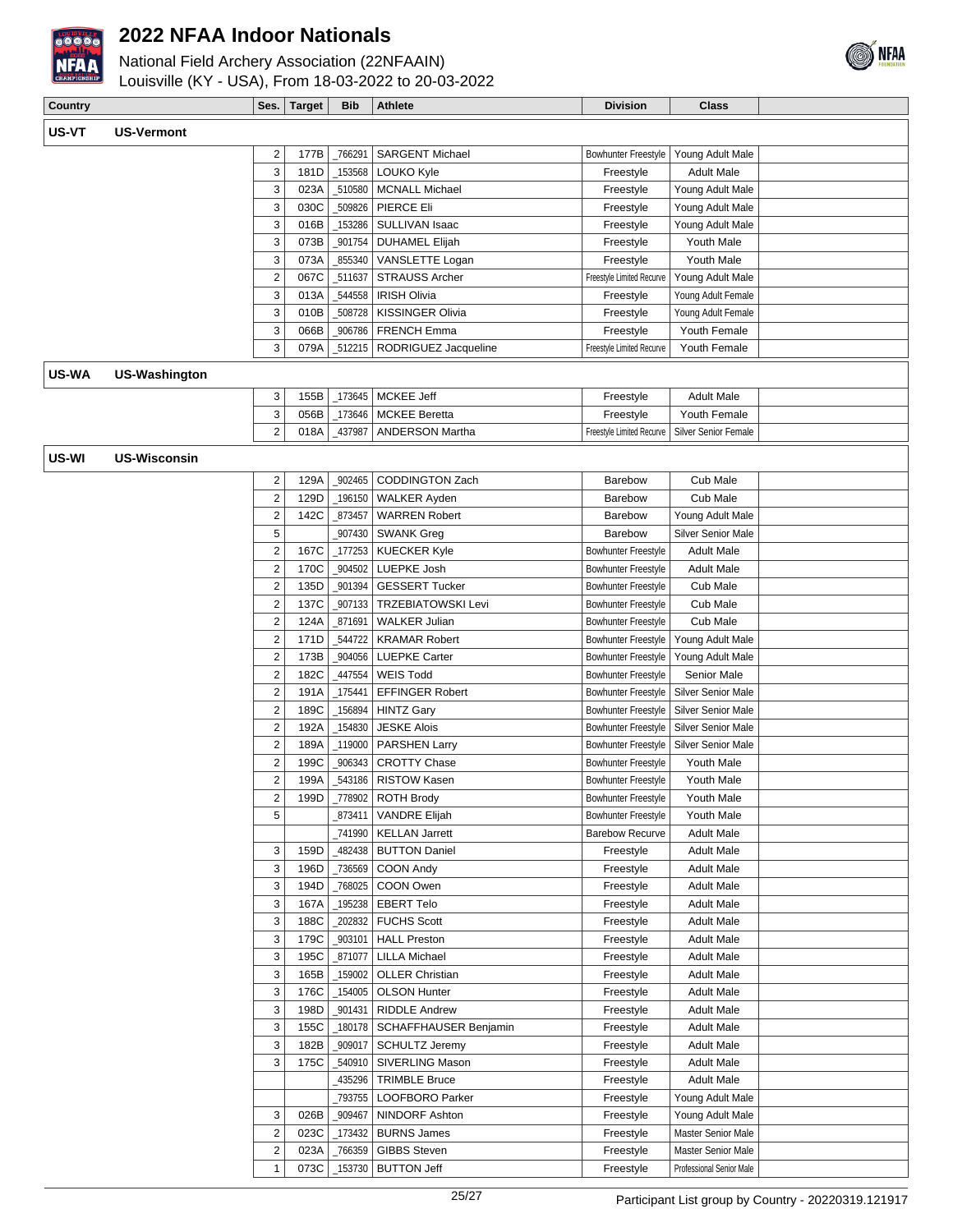

National Field Archery Association (22NFAAIN) Louisville (KY - USA), From 18-03-2022 to 20-03-2022

**Country Country Class Ses. Target Bib Athlete Division Division Class** 



| US-WI | <b>US-Wisconsin</b>     |                                  |              |         |                                                       |                                                          |                                    |
|-------|-------------------------|----------------------------------|--------------|---------|-------------------------------------------------------|----------------------------------------------------------|------------------------------------|
|       |                         | 1                                | 049C         |         | _154382   GIBBS Lee                                   | Freestyle                                                | Professional Male                  |
|       |                         | $\mathbf{1}$                     | 060A         |         | 901538   HAMMERSTAD Dalton                            | Freestyle                                                | <b>Professional Male</b>           |
|       |                         | $\mathbf{1}$                     | 050C         | 183737  | <b>HOLMES Lewis</b>                                   | Freestyle                                                | <b>Professional Male</b>           |
|       |                         | $\mathbf{1}$                     | 044A         |         | _163115   LUTZ James                                  | Freestyle                                                | Professional Male                  |
|       |                         | $\mathbf{1}$                     | 058C         | 176284  | <b>MOORE Nicholas</b>                                 | Freestyle                                                | Professional Male                  |
|       |                         | $\mathbf{1}$                     | 059A         |         | _115190 NELLESSEN Isaac                               | Freestyle                                                | Professional Male                  |
|       |                         | $\mathbf{1}$                     | 052C         | _118321 | SCHLEUSNER Grant                                      | Freestyle                                                | Professional Male                  |
|       |                         | $\mathbf{1}$                     | 077A         |         | _114843   BARNSDALE Dave                              | Freestyle                                                | Professional Silver Senior Male    |
|       |                         | 3                                | 042B         | 896977  | STELZEL Keven                                         | Freestyle                                                | Senior Male                        |
|       |                         | 3                                | 042C         |         | _154324   VENNE Mark                                  | Freestyle                                                | Senior Male                        |
|       |                         | $\overline{2}$                   | 035C         | 154337  | <b>DUMKE Jeffrey</b>                                  | Freestyle                                                | Silver Senior Male                 |
|       |                         | $\overline{2}$                   | 039B         |         | 835546   EBENER Brett                                 | Freestyle                                                | Silver Senior Male                 |
|       |                         | $\overline{2}$                   | 039C         |         | _195309   HOPPE Ron                                   | Freestyle                                                | <b>Silver Senior Male</b>          |
|       |                         | $\overline{2}$                   | 039D         |         | _790590   KALENSKE Lindsay                            | Freestyle                                                | Silver Senior Male                 |
|       |                         | $\overline{2}$                   | 042D         |         | _154816   KANTER John                                 | Freestyle                                                | Silver Senior Male                 |
|       |                         | $\overline{2}$                   | 037C         | _154126 | MOSCHETZ Jim                                          | Freestyle                                                | Silver Senior Male                 |
|       |                         | $\overline{2}$                   | 082C         |         | _909129   JANSKY John                                 | Traditional                                              | <b>Silver Senior Male</b>          |
|       |                         | $\overline{2}$                   | 205D         |         | 871546   SHIMADA Meredith                             | Barebow                                                  | Young Adult Female                 |
|       |                         | $\overline{2}$                   | 149D         |         | _156360   KNUTSON Abigail<br>191732   KRUGER Madeline | <b>Bowhunter Freestyle</b>                               | <b>Adult Female</b>                |
|       |                         | $\overline{2}$                   | 150A         |         |                                                       | Bowhunter Freestyle                                      | <b>Adult Female</b>                |
|       |                         | $\overline{2}$<br>$\overline{2}$ | 130B<br>132C |         | _901264   GOLLON Hadley<br>_904503   LUEPKE Kamdyn    | <b>Bowhunter Freestyle</b><br><b>Bowhunter Freestyle</b> | Cub Female<br>Cub Female           |
|       |                         | $\overline{2}$                   | 178A         |         | _874790 DEWITT Olivia                                 | Bowhunter Freestyle                                      | Young Adult Female                 |
|       |                         | $\overline{2}$                   | 178D         | 191731  | <b>KRUGER Mikaila</b>                                 | Bowhunter Freestyle                                      |                                    |
|       |                         | $\overline{2}$                   | 178C         |         | _153848   ROTH Kacie                                  | Bowhunter Freestyle                                      | Young Adult Female                 |
|       |                         | $\overline{2}$                   | 195C         |         | 537391   AGUILAR Abagail                              | <b>Bowhunter Freestyle</b>                               | Young Adult Female<br>Youth Female |
|       |                         | $\overline{2}$                   | 194A         | 865570  | BELKE Maija                                           | <b>Bowhunter Freestyle</b>                               | Youth Female                       |
|       |                         | $\overline{2}$                   | 196C         |         | 901897   LUEPKE Brilee                                | <b>Bowhunter Freestyle</b>                               | Youth Female                       |
|       |                         | $\overline{2}$                   | 194C         |         | _786329   RENNER Delilah                              | Bowhunter Freestyle                                      | Youth Female                       |
|       |                         | $\overline{2}$                   | 194B         |         | _196093   REYNOLDS Amara                              | <b>Bowhunter Freestyle</b>                               | Youth Female                       |
|       |                         | $\overline{2}$                   | 002D         |         | 871544   SHIMADA Gabrielle                            | <b>Barebow Recurve</b>                                   | <b>Adult Female</b>                |
|       |                         | $\overline{2}$                   | 019B         |         | _170353   STRASSMAN Erica                             | Freestyle Limited                                        | <b>Adult Female</b>                |
|       |                         | 5                                |              |         | 155916   WALKER Melissa                               | Freestyle Limited                                        | <b>Adult Female</b>                |
|       |                         | $\sqrt{2}$                       | 022C         |         | _153973 STAUFFACHER Danielle                          | Freestyle Limited                                        | Senior Female                      |
|       |                         | $\overline{2}$                   | 021B         |         | _171698   MOSCHETZ Laurel                             | Freestyle Limited                                        | <b>Silver Senior Female</b>        |
|       |                         | 3                                | 151A         |         | _789472   ALBRECHT Sydni                              | Freestyle                                                | <b>Adult Female</b>                |
|       |                         | 3                                | 141B         |         | _171637   BUTTON Jessica                              | Freestyle                                                | <b>Adult Female</b>                |
|       |                         | 3                                | 151B         |         | $\_162481$ CLARK Taylor                               | Freestyle                                                | <b>Adult Female</b>                |
|       |                         | 3                                | 144C         |         | _901262   GRAVEEN Marisa                              | Freestyle                                                | <b>Adult Female</b>                |
|       |                         | 3                                | 149A         |         | 777175   GRISSMAN Jen                                 | Freestyle                                                | <b>Adult Female</b>                |
|       |                         | 3                                | 142D         | 909257  | <b>HAYNES Catherine</b>                               | Freestyle                                                | <b>Adult Female</b>                |
|       |                         | 3                                | 149C         |         | _903903   WAGNER Leah                                 | Freestyle                                                | <b>Adult Female</b>                |
|       |                         | 3                                | 145C         |         | 901550 WOODWARD Elizabeth                             | Freestyle                                                | <b>Adult Female</b>                |
|       |                         | 3                                | 141A         |         | 497855   ZESSIN Crystal                               | Freestyle                                                | <b>Adult Female</b>                |
|       |                         | 3                                | 128A         |         | _741142   NELSEN Chloe                                | Freestyle                                                | Cub Female                         |
|       |                         | 3                                | 001A         |         | _738170   AGUILAR Lilie                               | Freestyle                                                | Young Adult Female                 |
|       |                         | 3                                | 010A         | 868361  | <b>BENSON Alexandria</b>                              | Freestyle                                                | Young Adult Female                 |
|       |                         | 3                                | 009C         | 161026  | GIBBS Jenna                                           | Freestyle                                                | Young Adult Female                 |
|       |                         | $\mathbf{1}$                     | 064C         | 483399  | KELLER Lexi                                           | Freestyle                                                | <b>Professional Female</b>         |
|       |                         | $\mathbf{1}$                     | 066B         | 474713  | <b>LANCE Sarah</b>                                    | Freestyle                                                | <b>Professional Female</b>         |
|       |                         | $\mathbf{1}$                     | 064A         | _156740 | <b>LUTZ Danelle</b>                                   | Freestyle                                                | <b>Professional Female</b>         |
|       |                         | 3                                | 058C         | _512733 | <b>DEREMER Kaelee</b>                                 | Freestyle                                                | Youth Female                       |
|       |                         | 3                                | 056D         | _158441 | <b>GHIDORZI Carmen</b>                                | Freestyle                                                | Youth Female                       |
|       |                         | 3                                | 060C         | 788868  | <b>GRISSMAN Aria</b>                                  | Freestyle                                                | Youth Female                       |
|       |                         | 3                                | 057C         |         | _159365   REED Jadan                                  | Freestyle                                                | Youth Female                       |
| US-WV | <b>US-West Virginia</b> |                                  |              |         |                                                       |                                                          |                                    |
|       |                         | 2                                |              |         | 158B   170906   WHEELER John                          | Bowhunter Freestyle                                      | <b>Adult Male</b>                  |

|     | 158B I            | 170906   WHEELER John        | Bowhunter Freestyle I                               | <b>Adult Male</b> |  |
|-----|-------------------|------------------------------|-----------------------------------------------------|-------------------|--|
| ا 2 | 173C <sub>1</sub> | 170907   WHEELER John Hunter | <sup>1</sup> Bowhunter Freestvle   Young Adult Male |                   |  |